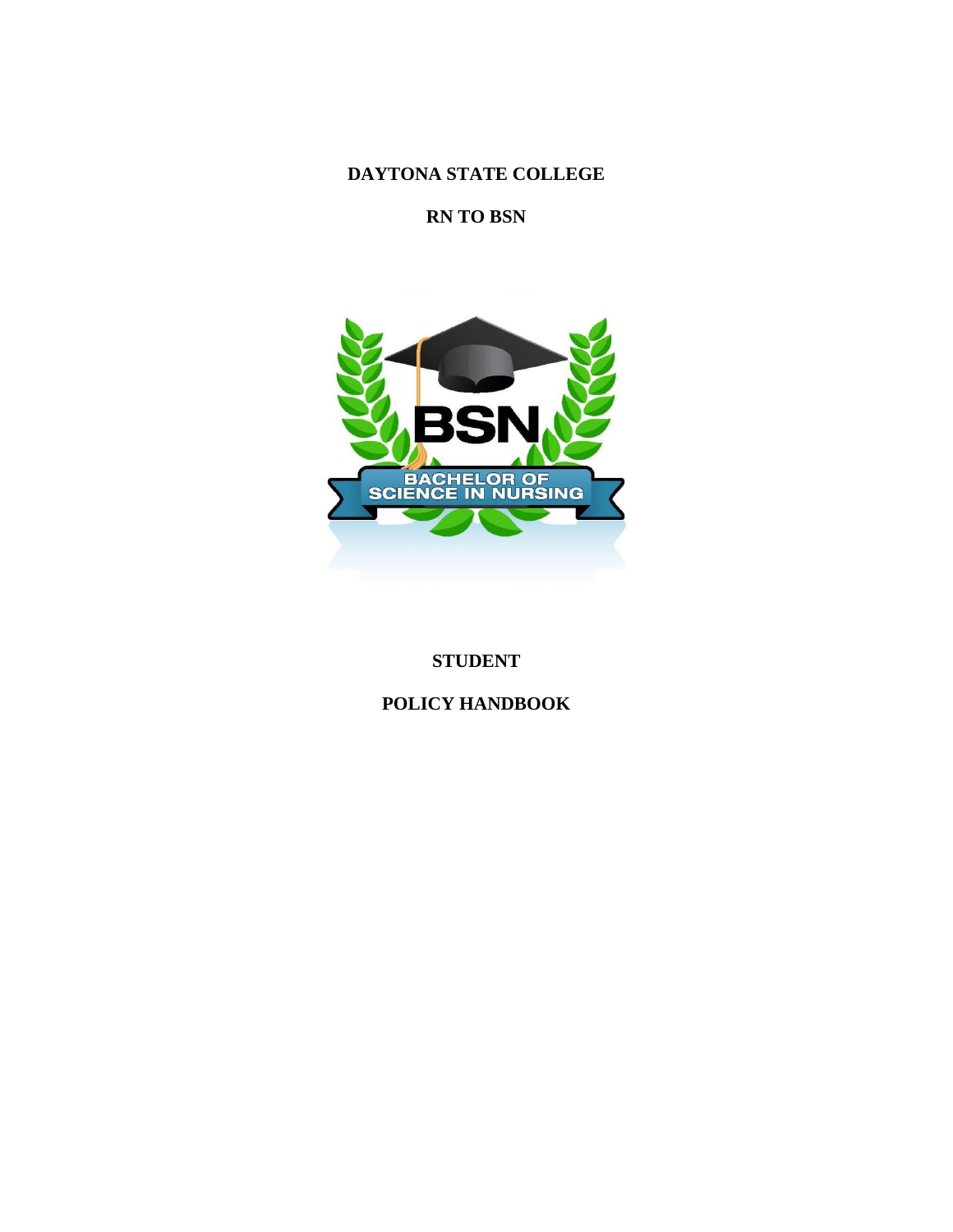# DAYTONA STATE COLLEGE **SCHOOL OF NURSING RN TO BSN**

# STUDENT POLICY MANUAL

# **CONTENTS**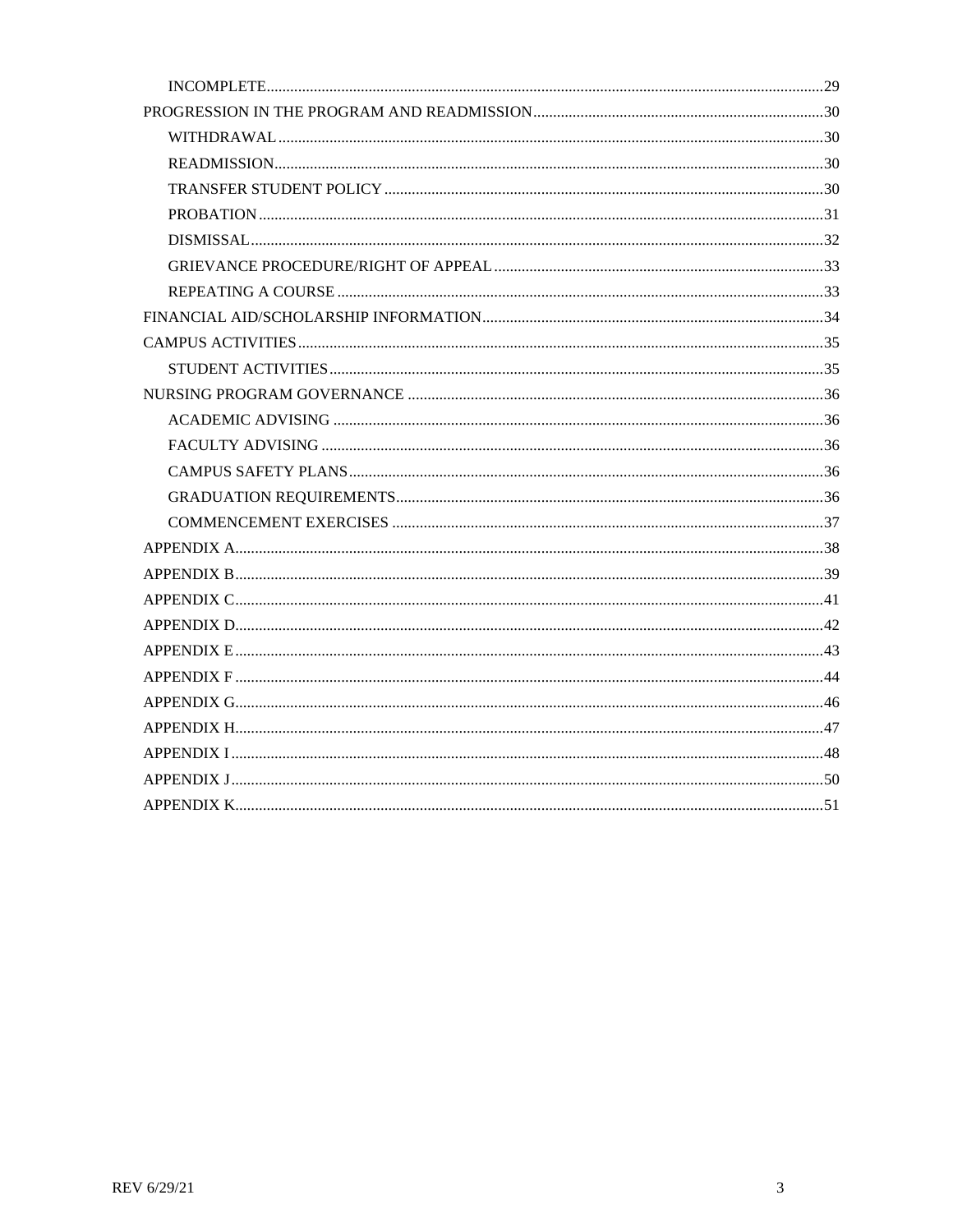# **DAYTONA STATE COLLEGE SCHOOL OF NURSING RN TO BSN PROGRAM**

#### **WELCOME**

<span id="page-3-0"></span>Welcome to the Daytona State College School of Nursing and to the RN to BSN program! We are extremely proud of the RN to BSN program and are pleased you have chosen our institution to pursue your nursing education. The student handbook is designed to provide students with information about the school, curriculum expectations, resources and specific policies and procedures pertinent to the RN to BSN program. Please become familiar with this handbook as this will serve as your guide for academic and nonacademic policies.

The information in this handbook is updated annually. In addition, faculty reserves the right to make change at times during the academic year. Any changes to the current version of the handbook will be posted on the class shell; this can be printed if needed.

The RN to BSN program is an exciting program where active learning and student-faculty partnerships are formed. The curriculum is dynamic and exciting with a focus on professional education and practice. Congratulations as you pursue your goals in professional nursing education.

Sincerely,

Faculty, staff and administration – School of Nursing, Daytona State College

The RN-to-BSN education program is accredited by the Accreditation Commission for Education in Nursing (ACEN). 3390 Peachtree Road NE, Suite 1400 Atlanta, GA 30326 Phone: (404)975-5000, Fax: (404)975-5020, [www.acenursing.org](http://www.acenursing.org/)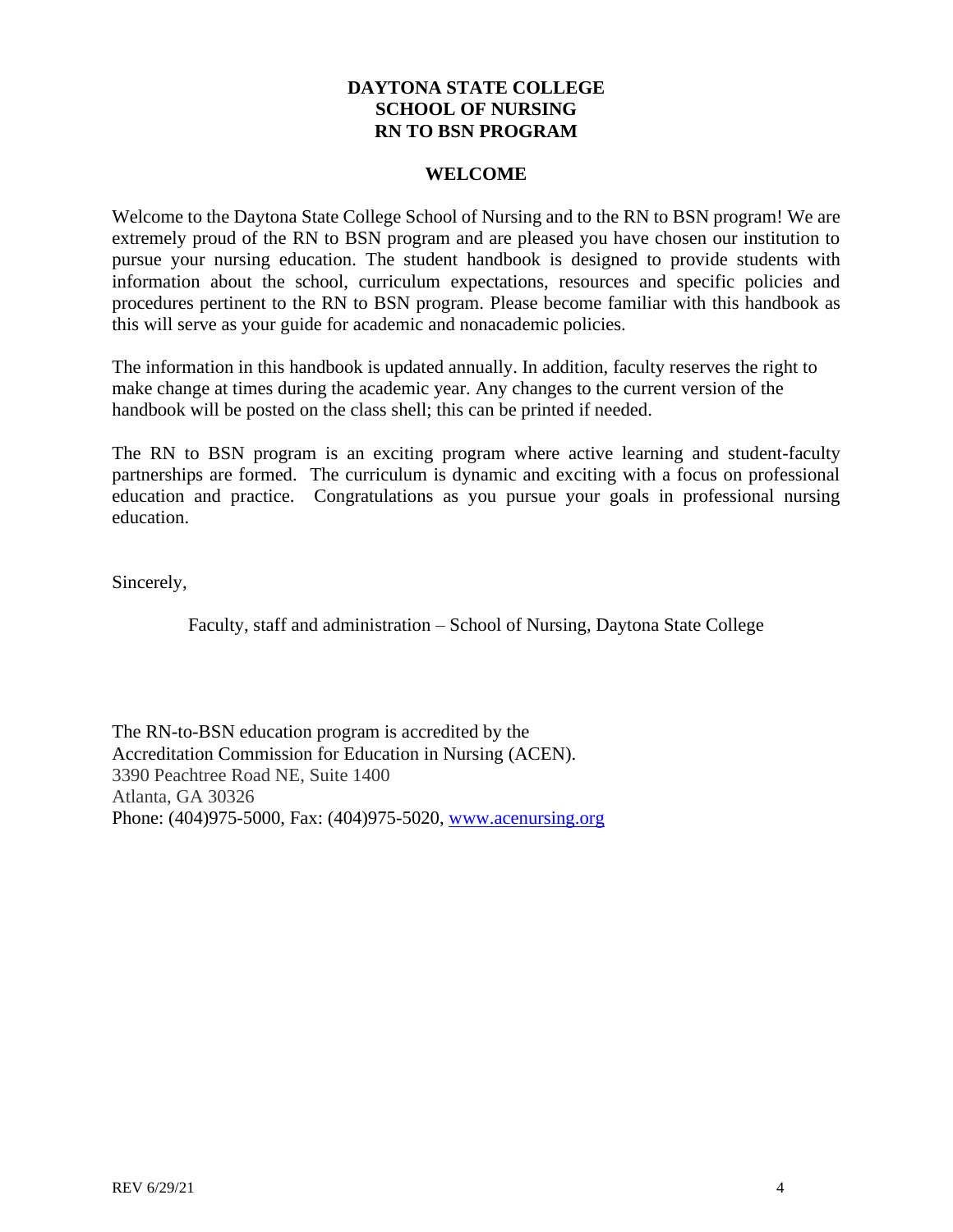### **DAYTONA STATE COLLEGE SCHOOL OF NURSING RN TO BSN**

#### **COLLEGE MISSION**

<span id="page-4-0"></span>Daytona State College, a comprehensive public college, provides access to a range of flexible programs from community enrichment to the baccalaureate degree, emphasizing student success, embracing excellence and diversity, as well as fostering innovation to enhance teaching and learning.

#### **Values**

Community, Integrity, Excellence, Diversity, Innovation, and Student Success

### **SCHOOL OF NURSING RN TO BSN VISION, MISSION AND PHILOSOPHY**

#### **Vision**

Daytona State College RN to BSN Nursing program will be the First Choice in RN to BSN Education

#### **Mission**

The mission of Daytona State College, Registered Nurse to Bachelor of Science in Nursing Program is to offer a scholarly, comprehensive, innovative program that promotes excellence in nursing. The program offers opportunities for students to apply nursing knowledge to changing healthcare environments across the lifespan, amongst diverse cultures, and across healthcare continuums.

#### **Philosophy**

The nursing faculty of the Bachelor of Science in nursing shares a philosophy which is congruent with the mission of Daytona State College. This philosophy is derived from professional nursing practice, and beliefs about nursing education. Nursing practice is defined using the American Nurses Association definition which states "nursing is the protection, promotion, and optimization of health and abilities, prevention of illness and injury, alleviation of suffering through the diagnosis and treatment of human response, and advocacy in the care of individuals, families, communities, and populations" (ANA, 2009 social policy statement). Faculty and staff are dedicated to promoting and providing baccalaureate education that prepares graduates for practice in generalist, managerial, and leadership roles in a complex healthcare system, and which offers educational opportunities to broaden their career pathways. Faculty believe that a significant educational goal is to develop a responsible nurse who can critically think and problem solve, using scientific principles of inquiry and evidence based practice, who develops an interest in lifelong learning, and who has integrity, beliefs and values which are consistent with the role of a professional nurse. Faculty support an andragogical approach to learning and provide guided educational experiences which are diverse, cooperative, innovative, and which promote student learning.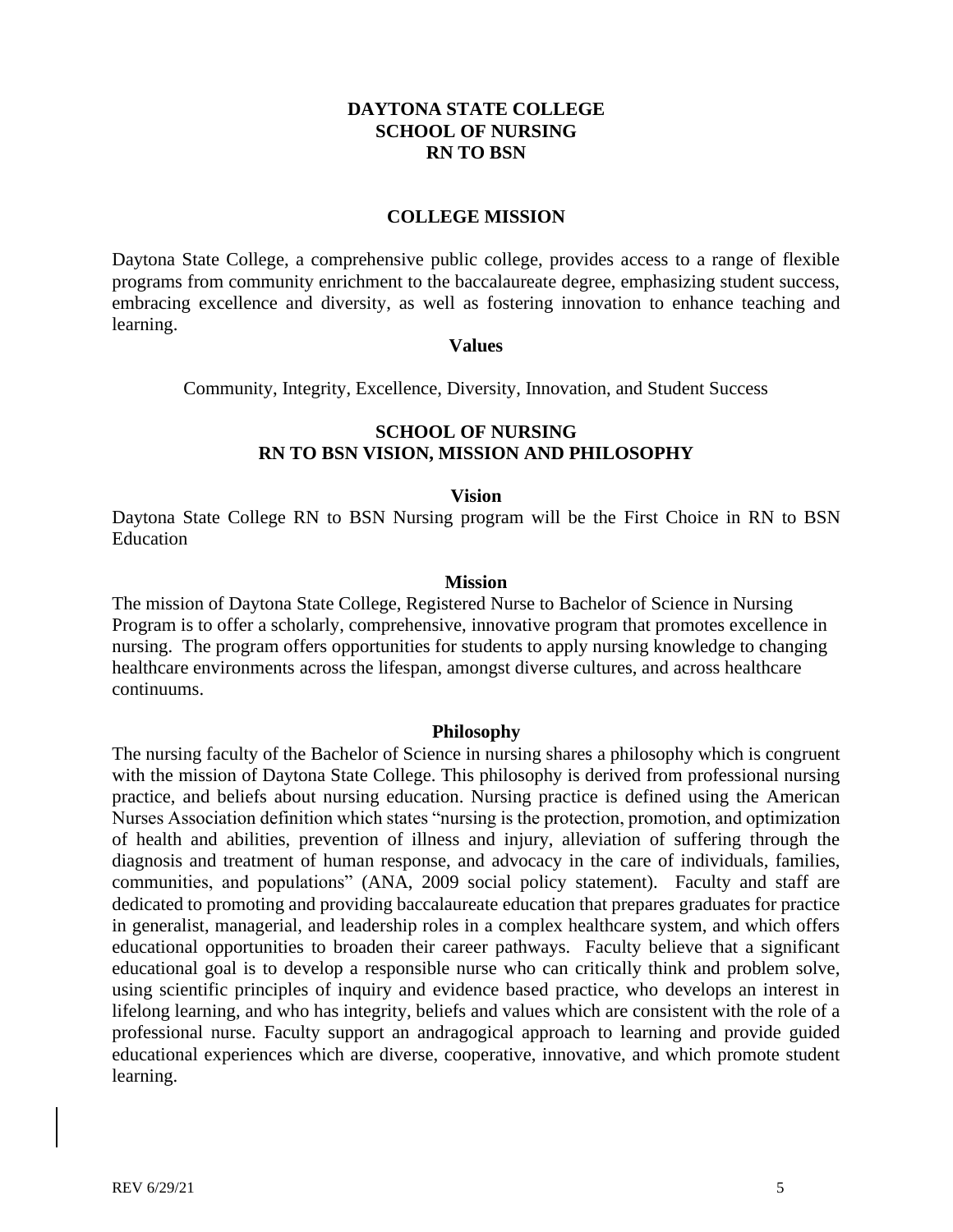# **DAYTONA STATE COLLEGE RN TO BSN CURRICULUM FRAMEWORK/CONCEPTUAL MODEL**

<span id="page-5-0"></span>The organizing framework of Daytona State College RN to BSN program is based on significant core concepts which are integrated throughout the curriculum. These concepts are:

#### **Leadership**

Nursing leadership is defined as having knowledge and personal traits which provide a healthy environment for developing and maintaining healthcare practice which promotes positive behaviors and produces quality outcomes for both patients and practitioners (AACN, 2019)

#### **Quality Care**

Nursing quality care is defined using the Institute of Medicine's definition of quality which states: "The degree to which health services for individuals and populations increase the likelihood of desired health outcomes and are consistent with current professional knowledge (IOM, n.d.) and the QSEN Safety Competency which states: "minimizes risk of harm to patients and providers through both system effectiveness and individual performance." (QSEN, 2021)

#### **Scholarship**

Nursing is based on an organized, logical, rigorous, systematic method of inquiry for acquiring knowledge, defining and developing nursing practice which is grounded in evidence-based research. The curriculum has a strong emphasis on scholarship and writing.

#### **Communication**

Communication is defined as collaborating with members of the health care team, patients and families to provide and improve delivery of health care.

### **Health Promotion**

Health promotion is defined as responding to the changing health needs of the population, and "Health promotion is the process of enabling people to increase control over, and to improve their health." (WHO, 1998). Additionally, to advocate, enable, and mediate through collaboration. (WHO, 2021).

#### **Professionalism**

Professionalism is service to others with compassion and commitment, using a specialized, substantial body of knowledge, judgment, and nursing skill, based upon applied principles of psychological, biological, physical, and social sciences. (DOH, 2021). Professionalism includes self-regulation, ethical conduct, participation in professional organizations and a commitment to lifelong learning.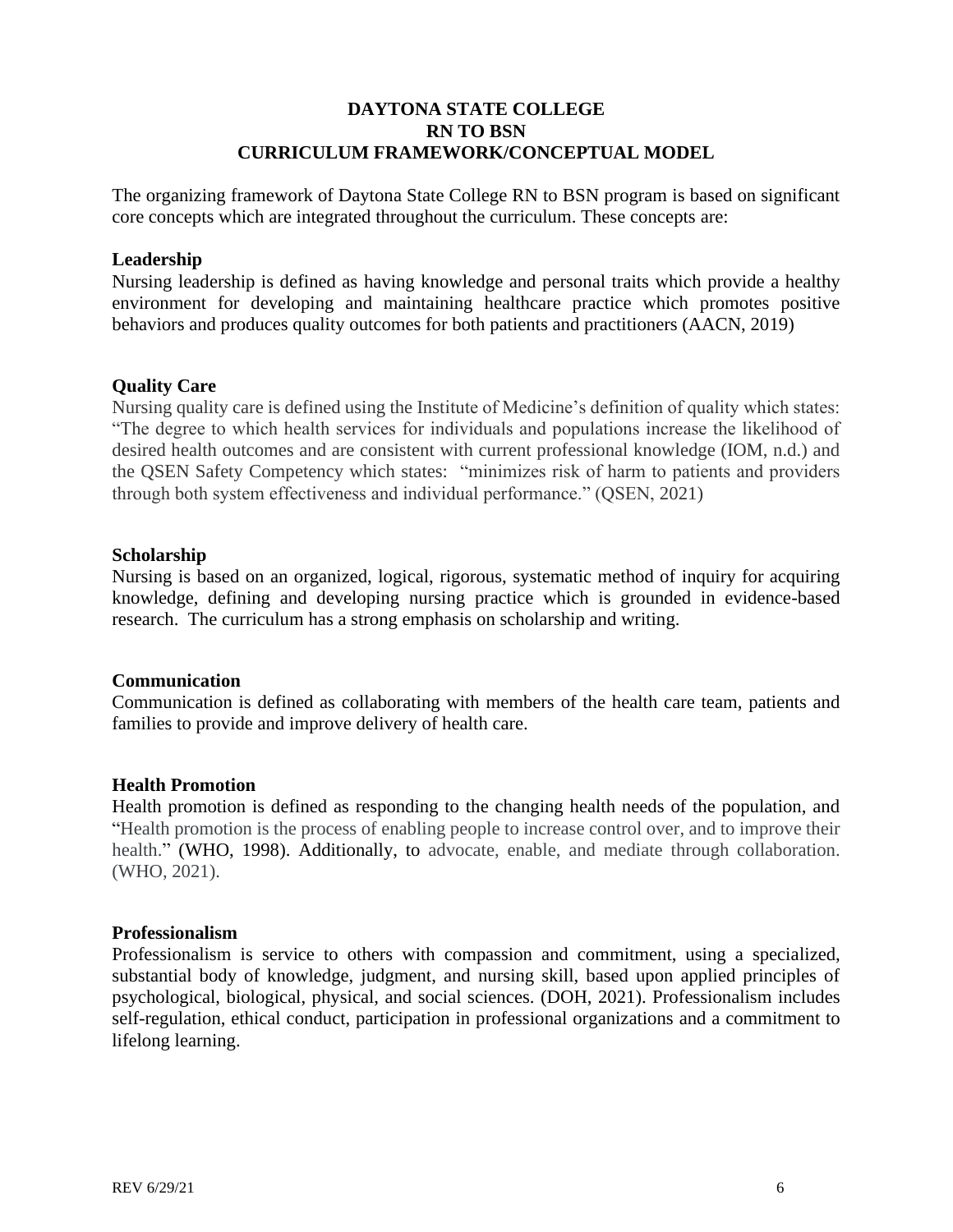# **Diversity**

Diversity includes responsibility, proficiency and competency in addressing issues, respecting all individuals in society, and providing access to care for all, without regard for race, ethnicity, culture, age, religion or sexual orientation.

# **Informatics**

Technology in nursing shapes nursing practice, nursing education and access to healthcare information. As defined by the American Nurses Association it is a "combination of nursing science, computer science and information science used in identifying, collecting, processing, and managing data and information to support nursing practice, administration, education, research, and the expansion of nursing knowledge" (ANA, 2015).

In addition to the organizing concepts, the following terms are delineated for a broader understanding:

### **Patient**

Individuals, families, groups, communities and populations across the lifespan and across the continuum of healthcare environments (BSN Essentials)

### **Community**

"A community is a collection of people who share some important feature of their lives. ...community refers to a collection of people who interact with one another and whose common interests or characteristics form the basis for a sense of unity or belonging." (Rector, 2018).

# **DAYTONA STATE COLLEGE SCHOOL OF NURSING PROGRAM LEARNING OUTCOMES**

# <span id="page-6-0"></span>**MAJOR PROGRAM LEARNING OUTCOMES (PLO):**

**PLO- 1 - Leadership:** The graduate of an RN to BSN nursing program will plan care in accordance with management and leadership principles using evidence based research for patients across the lifespan.

**PLO- 2 - Quality Care:** The graduate of an RN to BSN nursing program will synthesize knowledge of quality improvement and patient safety to improve patient-care outcomes.

**PLO- 3 - Scholarship:** The graduate of an RN to BSN nursing program will appraise empirical evidence derived from research to identify clinical problems, plan appropriate care, provide nursing interventions which are grounded in evidence, and evaluate the effectiveness of nursing care to patients across the lifespan

**PLO- 4 - Communication:** The graduate of an RN to BSN nursing program will model interpersonal communication to effectively collaborate with members of the health care team while promoting optimal health care for all patients.

**PLO- 5 - Health Promotion:** The graduate of an RN to BSN nursing program will examine safe, appropriate, evidence-based care based on health promotion, disease and injury prevention, to improve population health.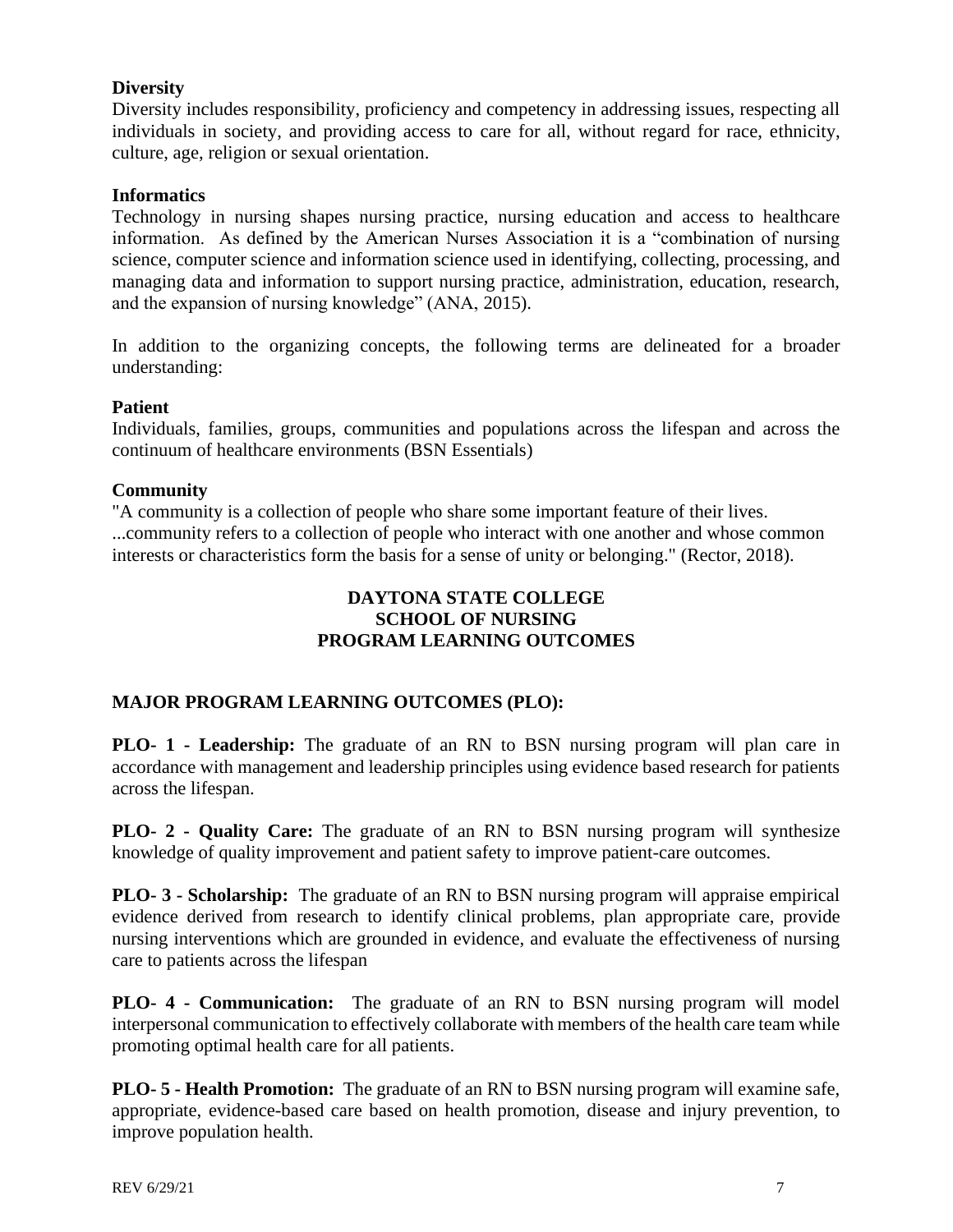**PLO- 6 - Professionalism:** The graduate of an RN to BSN nursing program will integrate inherent values as defined by the ANA Code of Ethics, as a foundation to base nursing theory in practice in the role of the BSN.

**PLO- 7 - Diversity:** The graduate of an RN to BSN nursing program will formulate plans of care which provide culturally sensitive, non-discriminatory care to individuals, groups and communities in today's global environment.

**PLO- 8 - Informatics:** The graduate of an RN to BSN nursing program will integrate information management technology to improve patient outcomes.

End of Program Student Learning Outcomes and Program Outcomes for the RN to BSN

- 85% or higher will agree or strongly agree that the end-of-program student learning outcomes have been met
- Program completion rate: 75% of students will complete the program within 6 semesters
- Job Placement rate: 90% of graduates will indicate "true" to the survey question regarding continued employment in the field of nursing
- Other Program outcome: Advancement potential from degree achievement—70% will indicate "true" on graduate survey

# <span id="page-7-0"></span>**PROGRAM REQUIREMENTS**

# **Bachelor of Science in Nursing – 120 Credits**

Requirements for graduation from the Bachelor of Science in nursing (BSN) program are: -Students must successfully complete 120 hours of college-level credit courses in the degree program, including the lower division associate degree, and the 48 hours of Bachelor of Science in nursing program.

-Students must successfully complete 36 hours of general education as established by Daytona State College for its Associate of Arts degree program.

-Students must have completed the Florida foreign language requirement prior to the completion of the bachelor's degree. The requirement may be met by taking two years of the same foreign language in high school or eight credits of the same foreign language or American Sign Language (as approved by languages department and graduation requirements) in college. -Students must complete 25 percent of the overall degree requirements, 25 percent of programspecific classes, and 25 percent of the upper-level program-specific credits at Daytona State College.

-Students must meet all other Daytona State graduation policies and deadlines. General Education Courses

# **Course Title** ... ... Associate Degree General Education and Electives 30.00 ... ... Associate Degree Major Program Specific 42.00 ... ... BS Nursing General Education Core Requirements 16.00 ... ... BS Nursing Major Program Specific 32.00 TOTAL ... 120.00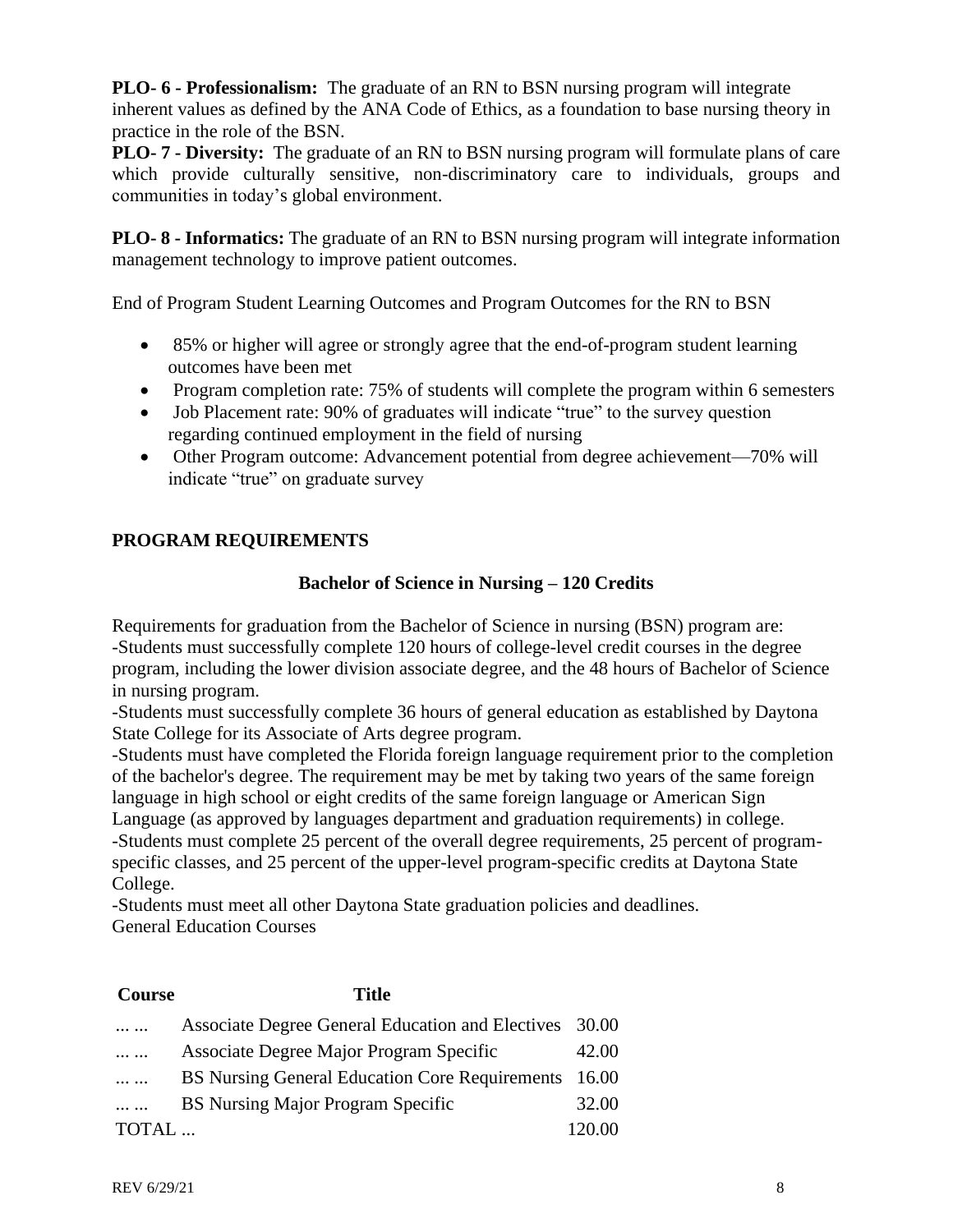Note: It may be necessary for the student to enroll in a developmental English, Math, or Reading course based upon college placement test scores. Communicate with a Daytona State College Academic Advisor in the Advising Department **every semester** to determine developmental course requirements and whether you need additional courses to meet the graduation requirements (in addition to the required BSN courses). Advising department can be reached at <https://www.daytonastate.edu/advising/> or Advising Phone Number - (386) 506-3661

# Program Specific Courses

| <b>Course</b>  | <b>Title</b>                                                            |                          |                                                                                                                                              |
|----------------|-------------------------------------------------------------------------|--------------------------|----------------------------------------------------------------------------------------------------------------------------------------------|
|                |                                                                         | <b>SEM</b><br><b>HRS</b> |                                                                                                                                              |
| <b>NUR3846</b> | Critical Approaches to<br><b>Nursing Theory</b>                         | 3.00                     | Co-Reqs: DEP2004 Pre-Reqs: ENC1101 AND<br><b>SPC2608 AND ENC1102</b>                                                                         |
| <b>NUR3065</b> | <b>Health Assessment</b>                                                | 3.00                     | Co-Reqs: Social Science; Pre-Reqs: NUR3125                                                                                                   |
| <b>NUR3125</b> | Pathophysiology                                                         | 3.00                     | Co-Reqs: CHM1025 OR CHM1046 Pre-Reqs:<br>BSC1086 AND BSC1085 AND MCB1010                                                                     |
|                | NUR3145 Pharmacology                                                    | 2.00                     | Co-Reqs: STA2023 Pre-Reqs: MGF2106 OR<br><b>MAC1105 AND NUR3065</b>                                                                          |
| <b>NUR3655</b> | Nursing in a<br><b>Multicultural Society</b>                            | 3.00                     | Co-Reqs: LIT2110 OR LIT2120 Pre-Reqs:<br><b>NUR3826</b>                                                                                      |
|                | NUR3826 Legal and Ethical<br><b>Aspects of Nursing</b>                  | 3.00                     | Pre-Reqs: PSY1012 AND NUR3846                                                                                                                |
| <b>NUR4837</b> | Health Care Policy and<br>Economics                                     |                          | 3.00 Pre-Reqs: NUR3826                                                                                                                       |
| <b>NUR4169</b> | Nursing Research and<br><b>Evidence-Based Practice</b>                  | 3.00                     | Pre-Reqs: NUR3655                                                                                                                            |
| <b>NUR4636</b> | <b>Community Health</b><br><b>Nursing</b>                               | 2.00                     | Pre-Reqs: NUR3145 Co-Reqs: NUR4636L                                                                                                          |
|                | <b>NUR4636L</b> Community Health<br>Nursing with Practicum              |                          | 2.00 Co-Reqs: NUR4636                                                                                                                        |
| <b>NUR4827</b> | Leadership and Clinical<br>Decision-Making                              | 3.00                     | Pre-Reqs: NUR3846 AND NUR3065 AND<br>NUR3125 AND NUR3826 AND NUR4636 AND<br>NUR3655 AND NUR3145 AND NUR4169 AND<br>NUR4837 Co-Reqs: NUR4827L |
|                | <b>NUR4827L</b> Leadership and Clinical<br>Decision-Making<br>Practicum | 2.00                     | Co-Reqs: NUR4827                                                                                                                             |
|                | Sample Program of Study                                                 |                          |                                                                                                                                              |
| <b>Course</b>  | <b>Title</b>                                                            |                          |                                                                                                                                              |
|                | <b>FIRST SEMESTER</b>                                                   |                          |                                                                                                                                              |
|                |                                                                         | <b>SEM</b><br><b>HRS</b> |                                                                                                                                              |
| <b>NUR3846</b> | <b>Critical Approaches to</b><br>Nursing Theory                         | 3.00                     | Co-Reqs: DEP2004 Pre-Reqs: ENC1101 AND<br><b>SPC2608 AND ENC1102</b>                                                                         |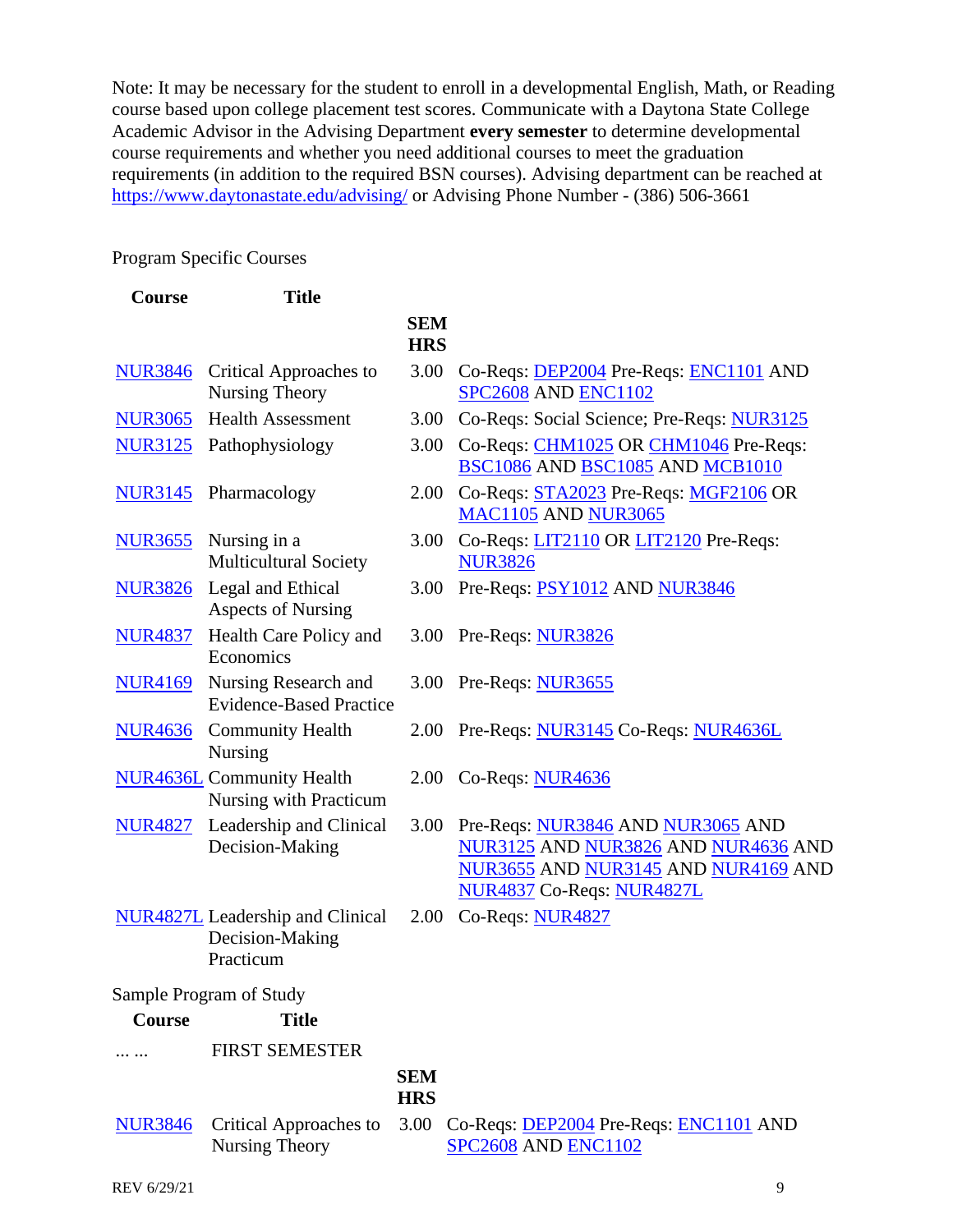| <b>DEP2004</b> | Developmental<br>Psychology                                   |                          | 3.00 Co-Reqs: ENC1101                                                                                                                                                               |
|----------------|---------------------------------------------------------------|--------------------------|-------------------------------------------------------------------------------------------------------------------------------------------------------------------------------------|
| <b>NUR3125</b> | Pathophysiology                                               | 3.00                     | Co-Reqs: CHM1025 OR CHM1046 Pre-Reqs:<br>BSC1086 AND BSC1085 AND MCB1010                                                                                                            |
| <b>CHM1025</b> | Introduction to<br>Chemistry                                  | 3.00                     | Co-Reqs: ENC1101 AND MAT1033 OR<br>MAC1140 OR MAC2311 OR MAC2233 OR<br>MAP2302 OR MAC1114 OR MAC1105 OR<br>MAC2312 OR MAC2313 OR STA2023 OR<br>MGF2107 OR MGF2106 Co-Reqs: CHM1025L |
|                | CHM1025L Introduction to<br><b>Chemistry Lab</b>              | 1.00                     | Co-Reqs: CHM1025                                                                                                                                                                    |
|                | <b>SECOND SEMESTER</b>                                        |                          |                                                                                                                                                                                     |
|                |                                                               | <b>SEM</b><br><b>HRS</b> |                                                                                                                                                                                     |
| <b>NUR3065</b> | <b>Health Assessment</b><br>Social Science core               | 3.00<br>3.00             | Co-Reqs: Social Science Core Pre-Reqs: NUR3125                                                                                                                                      |
| <b>NUR3826</b> | Legal and Ethical<br><b>Aspects of Nursing</b>                | 3.00                     | Pre-Reqs: PSY1012 AND NUR3846                                                                                                                                                       |
| <b>STA2023</b> | <b>Elementary Statistics</b>                                  |                          | 3.00 Pre-Reqs: MAC1105 OR MGF2106                                                                                                                                                   |
| .              | THIRD SEMESTER                                                |                          |                                                                                                                                                                                     |
|                |                                                               | <b>SEM</b><br><b>HRS</b> |                                                                                                                                                                                     |
| <b>NUR3145</b> | Pharmacology                                                  | 2.00                     | Co-Reqs: STA2023 Pre-Reqs: MGF2106 OR<br><b>MAC1105 AND NUR3065</b>                                                                                                                 |
| <b>NUR3655</b> | Nursing in a<br><b>Multicultural Society</b>                  | 3.00                     | Pre-Reqs: NUR3826                                                                                                                                                                   |
| .              | <b>Historical and Global</b><br>Core                          | 3.00                     |                                                                                                                                                                                     |
| <b>NUR4837</b> | Health Care Policy and 3.00 Pre-Reqs: NUR3826<br>Economics    |                          |                                                                                                                                                                                     |
| .              | <b>FOURTH SEMESTER</b>                                        |                          |                                                                                                                                                                                     |
|                |                                                               | <b>SEM</b><br><b>HRS</b> |                                                                                                                                                                                     |
| <b>NUR4169</b> | Nursing Research and<br>Evidence-Based<br>Practice            |                          | 3.00 Pre-Reqs: NUR3655                                                                                                                                                              |
| <b>NUR4636</b> | <b>Community Health</b><br><b>Nursing</b>                     |                          | 2.00 Pre-Reqs: NUR3145 Co-Reqs: NUR4636L                                                                                                                                            |
|                | <b>NUR4636L</b> Community Health<br>Nursing with<br>Practicum |                          | 2.00 Co-Reqs: NUR4636                                                                                                                                                               |
| <b>NUR4827</b> | Leadership and<br><b>Clinical Decision-</b><br>Making         | 3.00                     | Pre-Reqs: NUR3846 AND NUR3065 AND<br>NUR3125 AND NUR3826 AND NUR4636 AND<br>NUR3655 AND NUR3145 AND NUR4169 AND<br>NUR4837 Co-Reqs: NUR4827L                                        |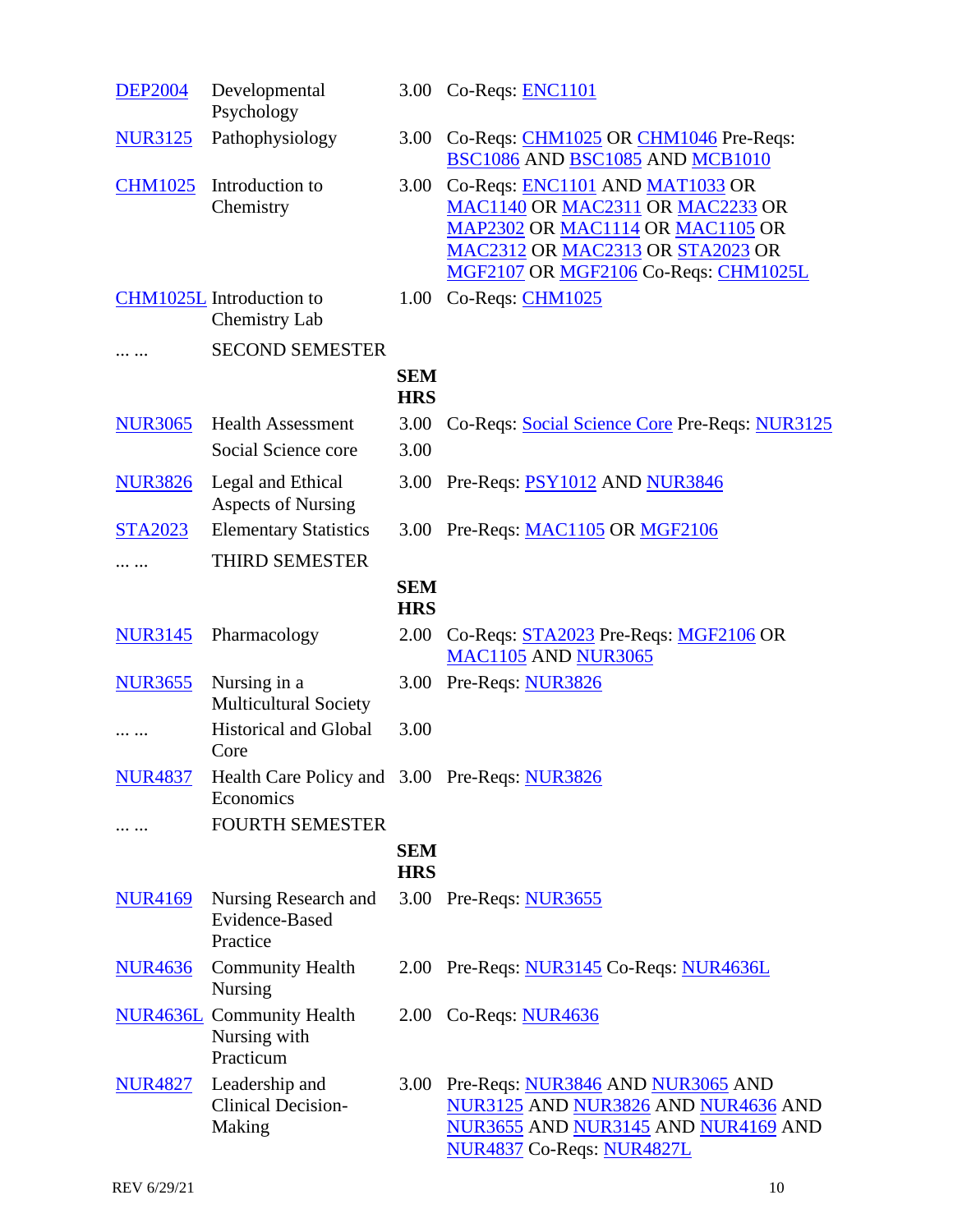#### 2.00 Co-Reqs: [NUR4827](http://www.daytonastate.edu/CollegeCatalog/CrsInfo.aspx?crsNo=NUR4827&cat=CC15)

# [NUR4827L](http://www.daytonastate.edu/CollegeCatalog/CrsInfo.aspx?crsNo=NUR4827L&cat=CC15) Leadership and Clinical Decision-Making Practicum

*Note: Sequence of courses may vary. Check catalog course descriptions for requisite requirements.*

*Note \*\* 3000 level courses must be successfully completed prior to enrolling in 4000 level courses; please communicate with the Assistant Chair, who is the BSN advisor, each semester regarding your personal graduation plan \*\** Assistant Chair: Dr. Kelly Duffy Kelly\_duffy@daytonastate.edu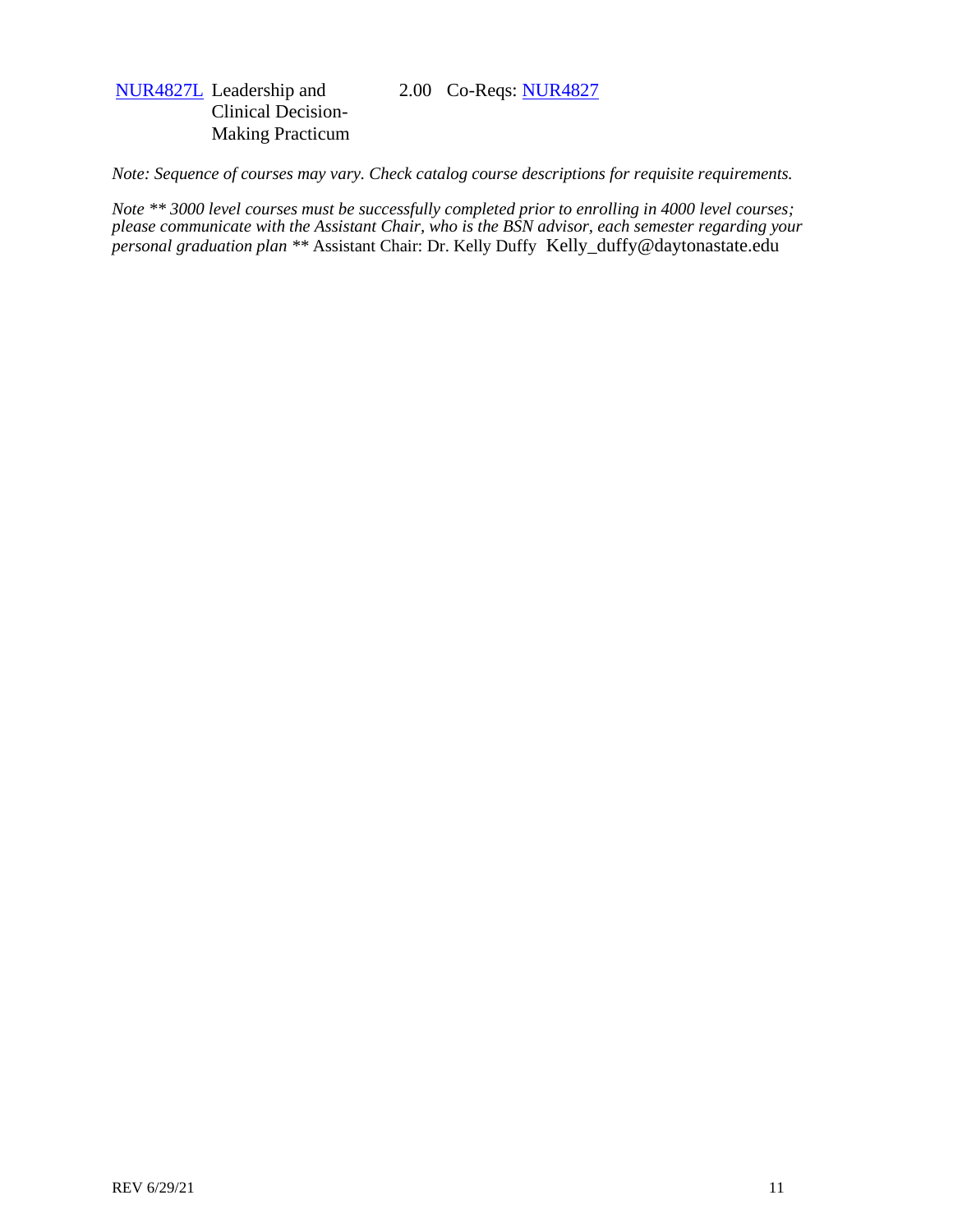# **AMERICAN NURSES ASSOCIATION CODE OF ETHICS**

<span id="page-11-0"></span>Students in the RN to BSN program are expected to abide by the code of ethics set forth by the American Nurses Association as listed below:

- 1. The nurse practices with compassion and respect for inherent dignity, worth and unique attributes of every person. (1.1 Respect For Human Dignity 1.2 Relationships with Patients 1.3 The Nature of Health 1.4 The Right to Self-Determination 1.5 Relationships with Colleagues and Others)
- 2. The nurse's primary commitment is to the patient, whether an individual, family group, community or population (2.1 Primacy of the Patient's Interests 2.2 Conflict of Interest for Nurses 2.3 Collaboration 2.4 Professional Boundaries)
- 3. The nurse promotes, advocates for, and protects the rights, health, and safety of the patient.3.1 Protection of the Rights of Privacy and Confidentiality (3.2 Protection of Human Participants in Research 3.3 Performance Standards and Review Mechanisms3.4 Professional Responsibility in Promoting a Culture of Safety 3.5 Protection of Patient Health and Safety by Acting on Questionable Practice Patient Protection and Impaired Practice)
- 4. The nurse has authority, accountability, and responsibility for nursing practice: makes decisions; and takes action consistent with the obligation to promote health and to provide optimal care. (4.1 Authority, Accountability, and Responsibility 4.2 Accountability for Nursing Judgments, Decisions, and Actions 4.3 Responsibility for Nursing Judgments, Decisions, and Actions 4.4 Assignment and Delegation of Nursing Activities or Tasks)
- 5. The nurse owes the same duties to self as to others, including the responsibility to promote health and safety, preserve wholeness of character and integrity, maintain competence, and continue personal and professional growth. (5.1 Duties to Self and Others 5.2 Promotion of Personal Health, Safety, and Well-Being 5.3 Preservation of Wholeness of Character 5.4 Preservation of Integrity 5.5 Maintenance of Competence and Continuation of Professional Growth 5.6 Continuation of Personal Growth)
- 6. The nurse, through individual and collective effort, establishes, maintains, and improves the ethical environment of the work settings and conditions of employment that are conducive to safe, quality health care. (6.1 The Environment and Moral Virtue 6.2 The Environment and Ethical Obligation 6.3 Responsibility for the Healthcare Environment)
- 7. The nurse, in all roles and settings, advances the profession through research and scholarly inquiry, professional standards development, and the generation of both nursing and health policy. (7.1 Contributions through Research and Scholarly Inquiry 7.2 Contributions through Developing, Maintaining, and Implementing Professional Practice Standards 7.3 Contributions through Nursing and Health Policy Development)
- 8. The nurse collaborates with other health professionals and the public to protect human rights, promote health diplomacy, and reduce health disparities. (8.1 Health Is a Universal Right8.2 Collaboration for Health, Human Rights, and Health Diplomacy 8.3 Obligation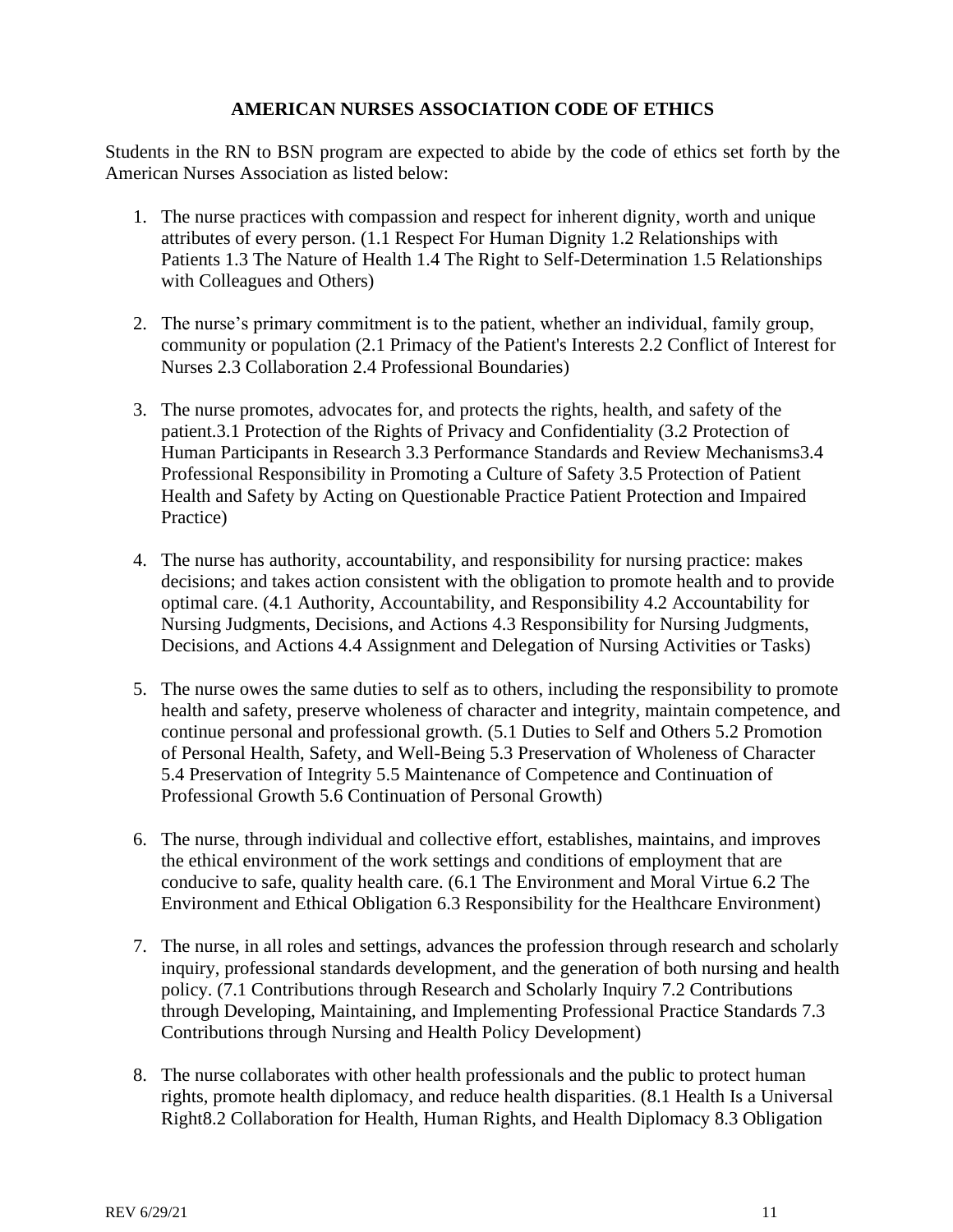to Advance Health and Human Rights and Reduce Disparities8.4 Collaboration for Human Rights in Complex, Extreme, or Extraordinary Practice Settings)

9. The profession of nursing, collectively through its professional organizations, must articulate nursing values, maintain the integrity of the profession, and integrate principles of social justice into nursing and health policy. (9.1 Articulation and Assertion of Values 9.2 Integrity of the Profession 9.3 Integrating Social Justice9.4 Social Justice in Nursing and Health)

From: American Nurses Association: Code of Ethics for Nurses with Interpretive Statements, Washington, D.C: American Nurses Publishing, 2015.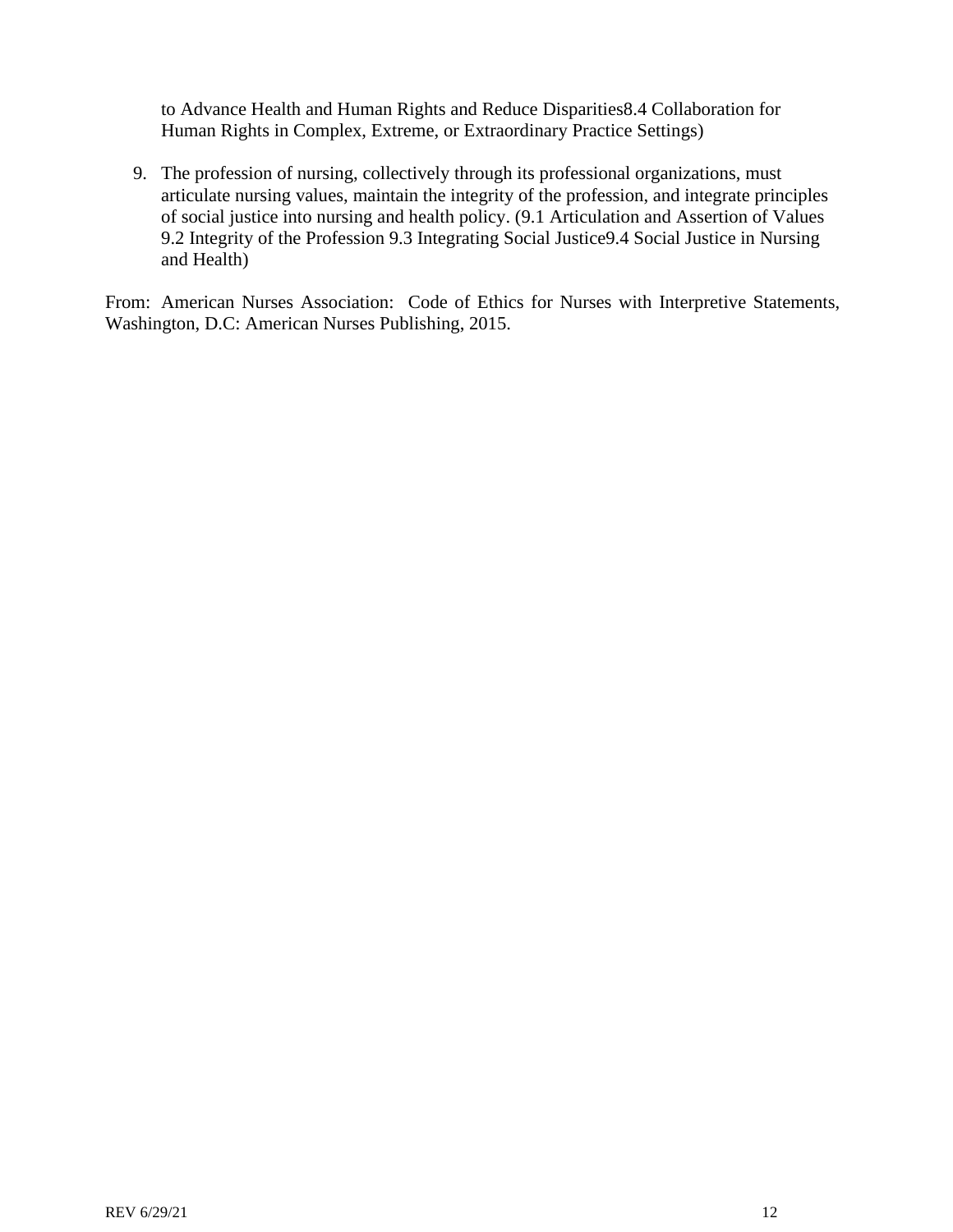# **PERSONAL CHARACTERISTICS FOR RN to BSN STUDENTS**

<span id="page-13-0"></span>The RN to BSN considers the following characteristics as defining student nurse behavior. These behaviors reflect the American Nurses Association's Code of Ethics.

- Demonstrates honesty
- Reports errors immediately and accurately
- Demonstrates integrity in test taking, course work, and provision of patient care
- Accepts responsibility
- Demonstrates discipline and self-direction in own learning
- Recognizes gaps in knowledge and proficiency by seeking help and/or additional practice
- Seeks assistance of instructor to help resolve unsafe issues
- Maintains patient confidentiality
- Reports to class/campus lab/practicum experiences free of alcohol and/or illegal substances
- Demonstrates ability to make sound judgments and decisions
- Utilizes the nursing process as a basis for problem solving
- Utilizes critical thinking skills for making decisions for nursing care
- Demonstrates effective interpersonal relationships
- Presents self as mature and caring adult
- Listens effectively and respects the rights of others
- Demonstrates respect for an individuals' right to a value system different from one's own, and recognize and respects cultural and religious differences
- Perceives and understands situations from another person's viewpoint and identifies reasons for behaviors and responds appropriately
- Demonstrates awareness of own value system, which may hinder acceptance of another person and recognizes own positive and negative feelings
- Uses appropriate communication to interact with other members of the health care team and works cooperatively with peer group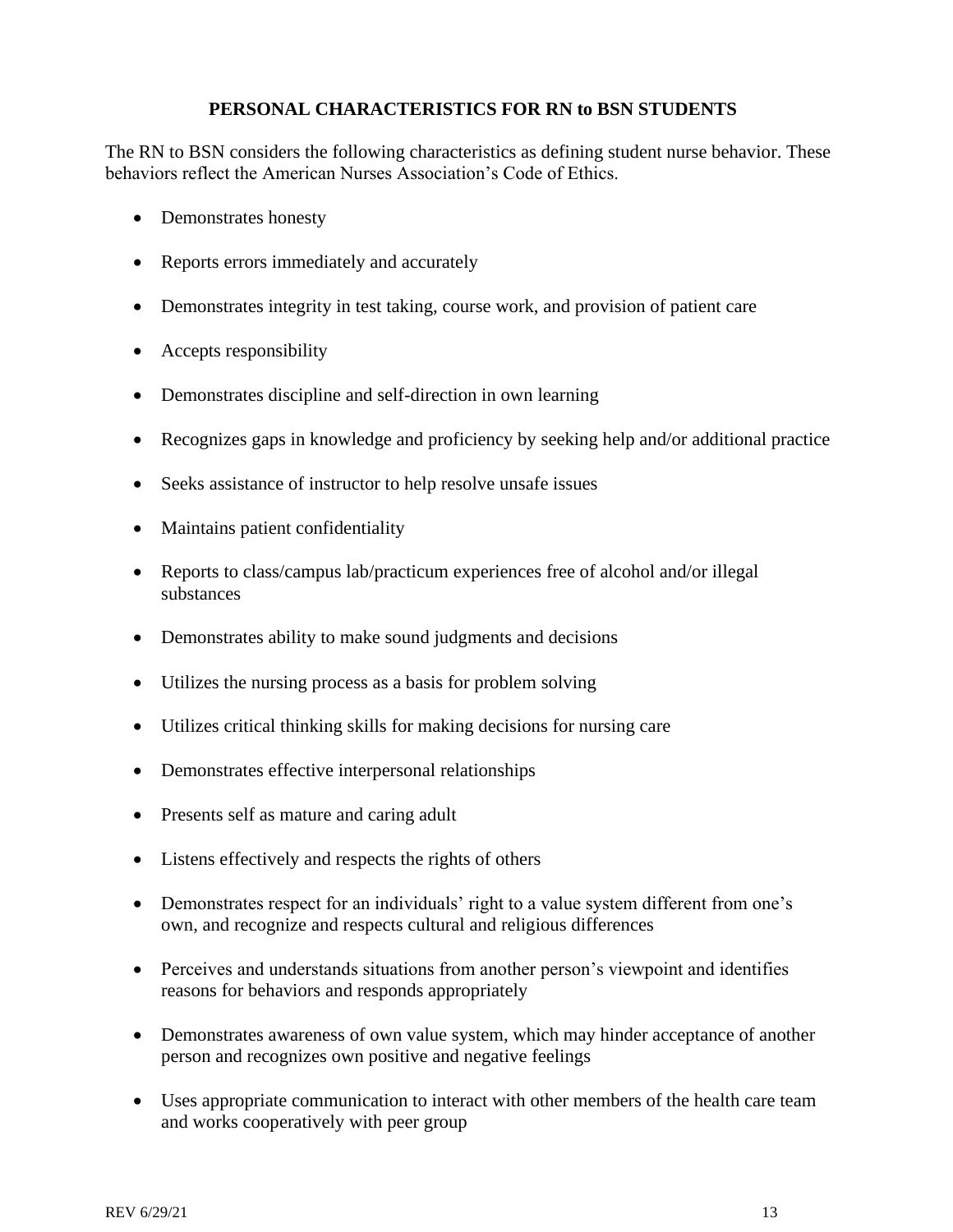- Discusses problems openly and honestly with the person directly concerned in an appropriate time and place.
- Demonstrates leadership potential
- Demonstrate flexibility in dealing with health care personnel and peers

# **STUDENT AUTHORIZATION FOR PRACTICUM SITE INFORMATION**

<span id="page-14-0"></span>Students are required to sign a student authorization form and submit to CastleBranch. Signing this statement indicates that the student has read the Student Policy Handbook and understands that they are accountable for the information contained within it. The authorization form also authorizes the release of certain personal data to facilities that require the information to process student access to patient information. Students will upload a copy online and the form will be kept in the nursing departments online records/tracking. (See Student Authorization for Practicum Site Information form in the **[Appendix](#page-38-0) A**).

# **HEALTH AND SAFETY REQUIREMENTS**

<span id="page-14-1"></span>A completed drug screen and background check must be submitted to CastleBranch **by the assigned deadline in order to participate in the Community Health Nursing with Practicum Course (The Leadership with Practicum Course also requires an up-to-date drug and background screen; within the last 12 months, unless otherwise stated by the practicum site)**. If you are unable to have the drug and background screen completed on time, please contact the nursing department regarding the next available course and revision of your academic/graduation plan. (See New Student Requirements **[Appendix B](#page-39-0)**).

### **Please check with your practicum site to determine if there are additional requirements.**

Additionally, for student safety, compliance with National Patient Safety initiatives must be followed in the classroom, service learning and practicum sites.

# **CRIMINAL HISTORY AND BACKGROUND CHECK**

<span id="page-14-2"></span>Students must complete the level II background check **by the assigned date prior** to the Community Health Nursing and Leadership courses; please review the "Pre-Class Repository" (if you are not able to view the online "Pre-Class Repository", please contact the nursing office. **This background check is valid for only 1 year.** If the practicum courses are not started within this year, the background check will need to be repeated, no exceptions.

### **The following process must be completed:**

1. Complete the VECHS Waiver Agreement and Statement form and submit to the CastleBranch website. This must be completed prior to submission of the fingerprint card. (See VECHS Waiver and Agreement Statement form **[Appendix E](#page-41-0)**)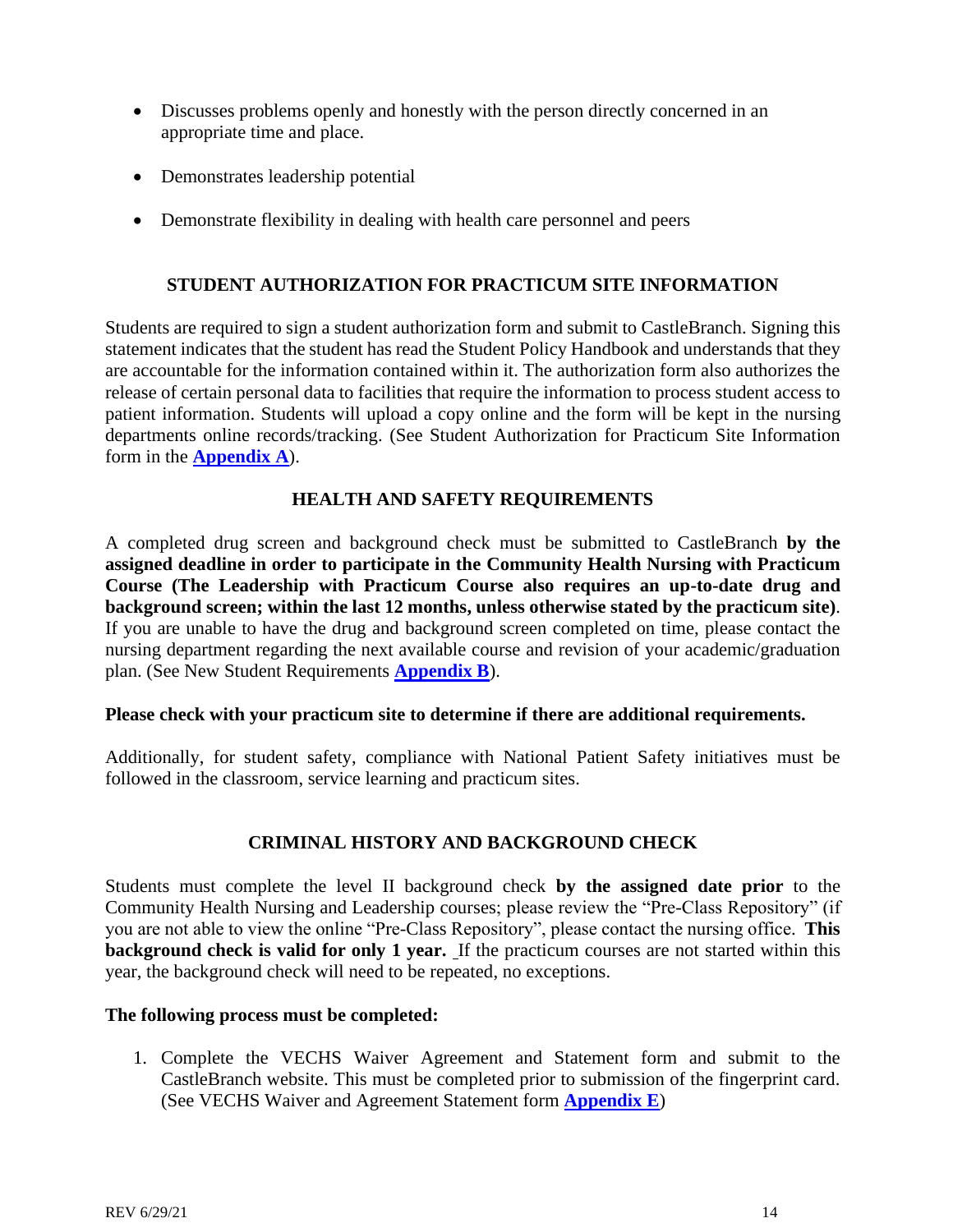2. Complete the procedure for obtaining level II background and drug screening. The nursing program uses CastleBranch for obtaining this information. (See Drug Test and Fingerprint Instructions form **[Appendix F](#page-42-0)**). Practicum facilities have the right to deny students access to a practicum site because of criminal background status. This may prevent the student from completing the nursing program. Even if you have a level II background and drug screen for your place of employment you need to repeat it as a DSC requirement, no exceptions.

While enrolled in Daytona State College's nursing program, the student is also responsible for notifying the department chair of any arrests, regardless of adjudication, that occur after acceptance and during enrollment in the program. Failure to promptly notify the department chair will be grounds for dismissal from the program.

# **DRUG TESTING POLICY AND PROCEDURE**

<span id="page-15-0"></span>The mission of the School of Nursing is to provide an innovative learning environment that prepares students to be professional, ethical, and competent caregivers in an increasingly diverse society. In realization of this mission, the school of nursing adopted a drug free policy that is congruent with the college policy [\(http://www.daytonastate.edu/campus\\_safety/drug\\_policy.html\)](http://www.daytonastate.edu/campus_safety/drug_policy.html) As a condition of admission and continued enrollment in a nursing program, each student will be required to submit to drug testing and additional random testing (at their own cost) once enrolled in a nursing program. Participation in practicum experiences is required for successful completion of all nursing courses. The drug policy is a conditional criterion for practicum placement.

**Drug Testing by the assigned due date** is required for the courses with a practicum; these include Community Health Nursing and Leadership. This drug check is valid for only 1 year. If the practicum courses are not started within this year, the drug check will need to be repeated.

Students instructions for obtaining a drug test are provided through the "Pre-class Repository". If you do not have access to the "Pre-Class Repository", please contact the nursing office.

### **Procedure for Drug Testing**

Students will be required to follow the procedures established by CastleBranch. (See Drug Test and Fingerprint Instructions form **[Appendix F](#page-42-0)**). All costs associated with drug testing are the sole responsibility of the student.

A drug test will be considered positive if any of the drugs listed in **Exhibit A** are found. Positive test results will be confirmed by the testing laboratory. A diluted laboratory result must be repeated at the student's expense. The testing laboratory will contact the Chair of the School of Nursing regarding student test results. The Chair of the School of Nursing will review the laboratory results and communicate personally with the student in a confidential manner.

### **Drug Testing after Admission**

Any student admitted to a nursing program will be subject to random drug testing at the discretion of the nursing faculty, chair, or practicum agency upon request. All costs associated with testing are the sole responsibility of the student. Nursing students who demonstrate behavioral changes in a classroom, online communication, or practicum setting may be asked to complete drug testing if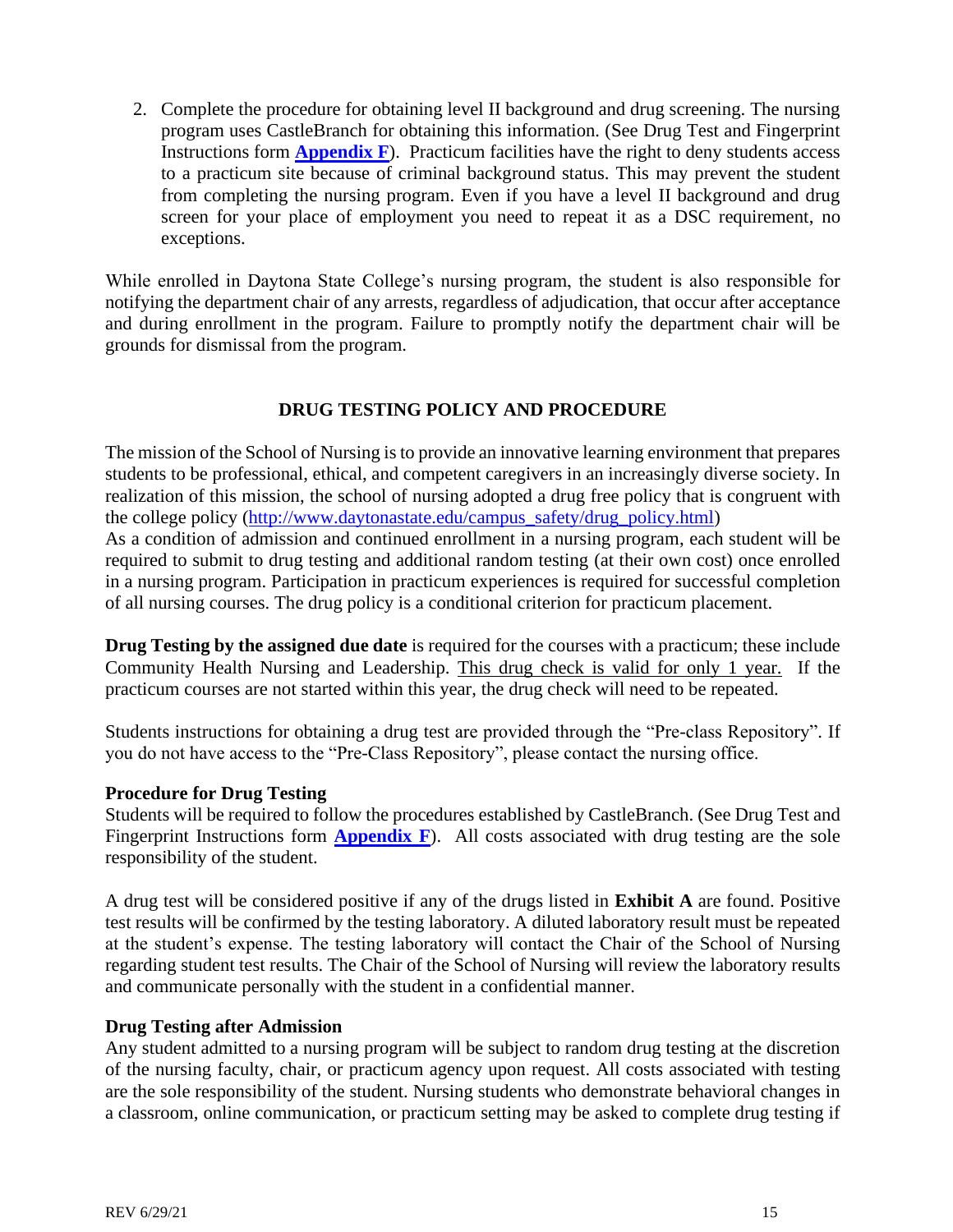the behavior is presumed to be related to the use of drugs or alcohol. The nursing faculty member or preceptor will notify the student and chair of nursing of the suspected behavior.

The student will be asked to discuss the matter with a faculty member and the chair will be included in the communication. If the decision is to refer the student for drug testing, the student must report to a testing area for the drug screening as specified by the chair. The student will be suspended from all classroom or practicum activities, until the matter has been reviewed by the chair or if the student refuses drug testing. If the drug screening results are negative, the student will be allowed to continue in the classroom and practicum activity without penalty.

If the drug screening test is positive, the student will have an opportunity to present their response to the positive test result to the chair of the department. The faculty member will make a recommendation to the chair regarding the student status in the program. The chair is authorized to make an academic decision that will include immediate termination from the nursing program. The chair may also refer any student who violates this policy to the Judicial Affairs Office for additional college disciplinary action.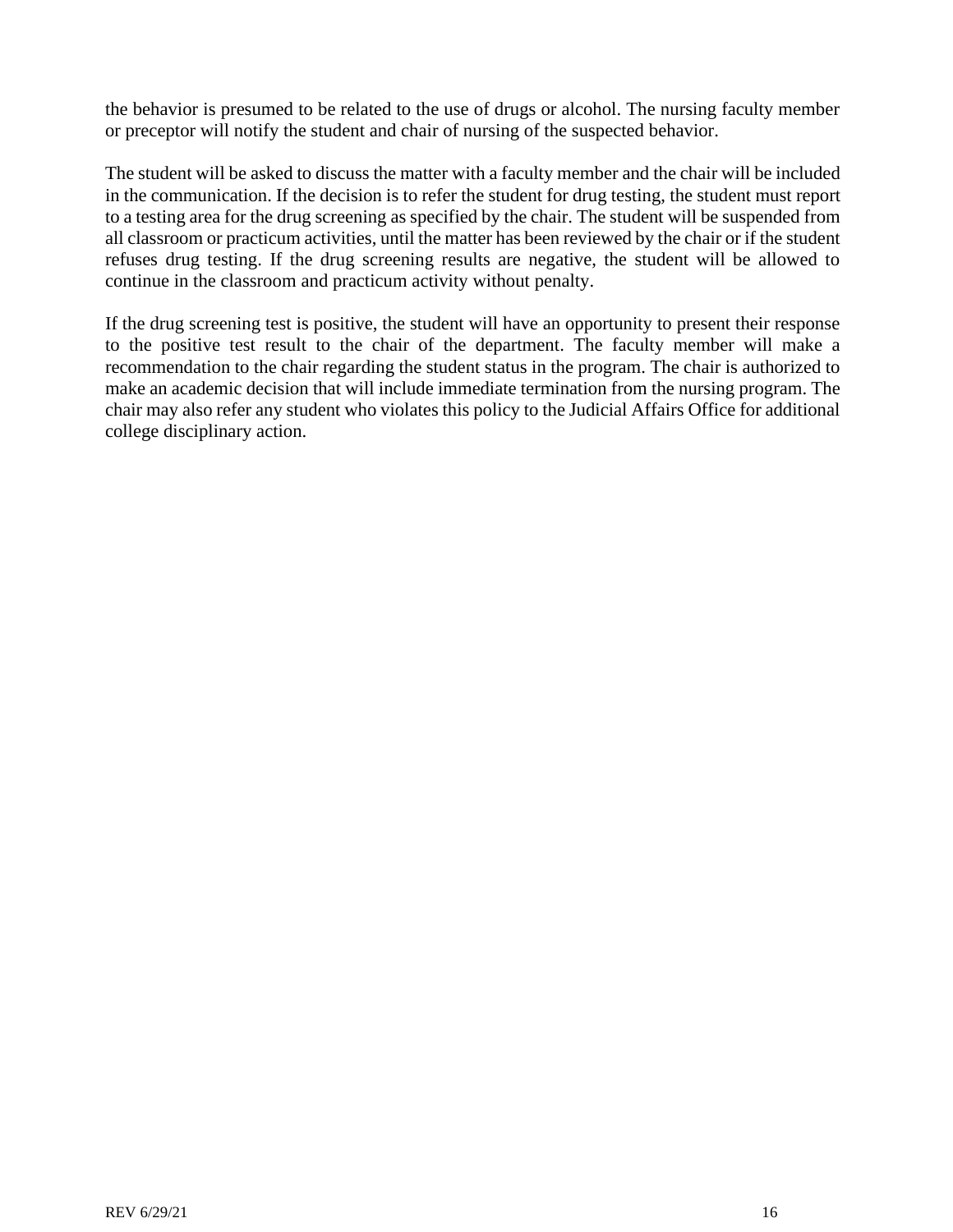# **Exhibit A**

The following lists of drugs are not all inclusive however typically represent substances monitored for health care workers:

Alfentanil Butorphanol (stadol) Fentanyl Ketamine MDMA (ectasy) Nalbuphine (Nubain) Sufentanil Tramadol Alcohol

Amphetamines Barbiturates Benzodiazepines Cannabinoids Cocaine Methadone Opiates Phencycidine Propozyhen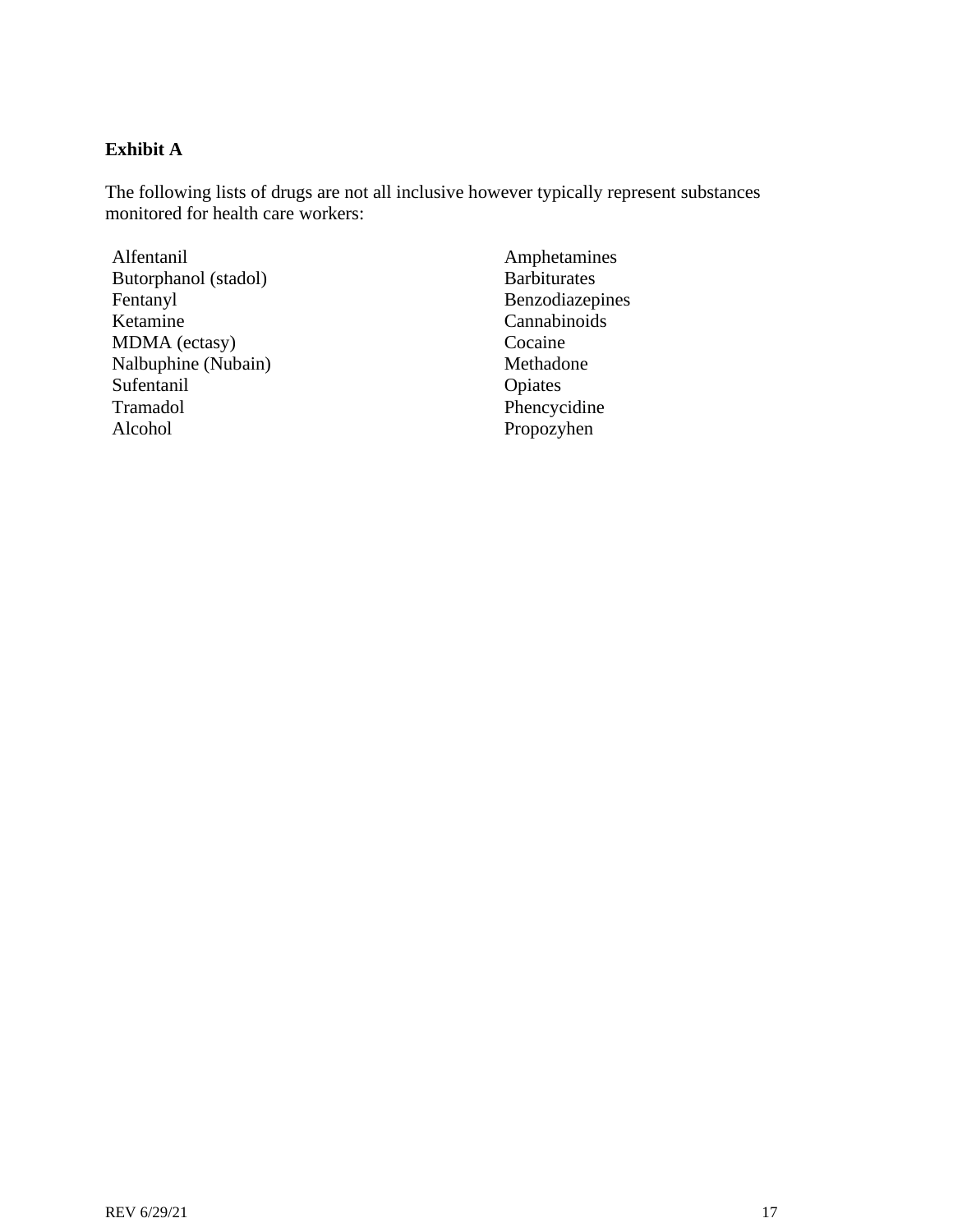### **RN LICENSE**

A current, unencumbered registered nursing license from one of the 50 states in the United States of America, is required prior to being accepted into the program. This license must remain current and unencumbered to continue in the RN to BSN program. Copies of nursing license renewals throughout the program are also required.

# **HEALTH INSURANCE**

<span id="page-18-0"></span>Students are responsible for obtaining their own medical insurance and providing for their own medical care. The following procedure is to be followed in case of a needle stick, blood exposure, or other accident in the classroom, service learning or practicum area.

- a. The student should notify the practicum instructor and other appropriate personnel such as the preceptor and nurse manager.
- b. A facility incident report as well as a Daytona State College Campus Safety Incident Report should be completed with a copy for the student, the student's campus file, and the instructor as well as the facility and Daytona State College. The student may be required to complete the Daytona State College Incident Report.
- c. If the student is sent by a practicum site to Employee Health or the Emergency Room, the student is financially responsible. Students may prefer to choose their own facility if they are the payee.

# **LIABILITY INSURANCE**

<span id="page-18-1"></span>The College, through the Florida College System Risk Management Consortium (FCSRMC), shall obtain and maintain occurrence-type professional liability insurance covering the student participants and any faculty members for instruction/supervision of students only. Payment is included with fees paid during registration.

# **STUDENTS WITH DISABILITIES**

<span id="page-18-2"></span>For information about accommodations or services that may be available for students with a disability, please contact the Student Disability Services office at the attending campus. Refer to current Daytona State College web page<http://www.daytonastate.edu/sds/>

If a student need academic accommodations as defined by Student Disability Services (SDS) the student must provide the lecture instructor with a current letter from SDS that verifies that the student needs specific accommodations. Disabilities statements must be completed and turned into student's lecture instructor each semester.

Student should contact the instructor as soon as possible to discuss the accommodations. Faculty cannot give accommodations until student provide a letter from SDS.

# **COMMUNICATION**

Most policies related to students in the nursing program will be published in the student policy handbook. Any change to policies during the semester will be communicated in the online class, course shell, or secure Daytona State email system.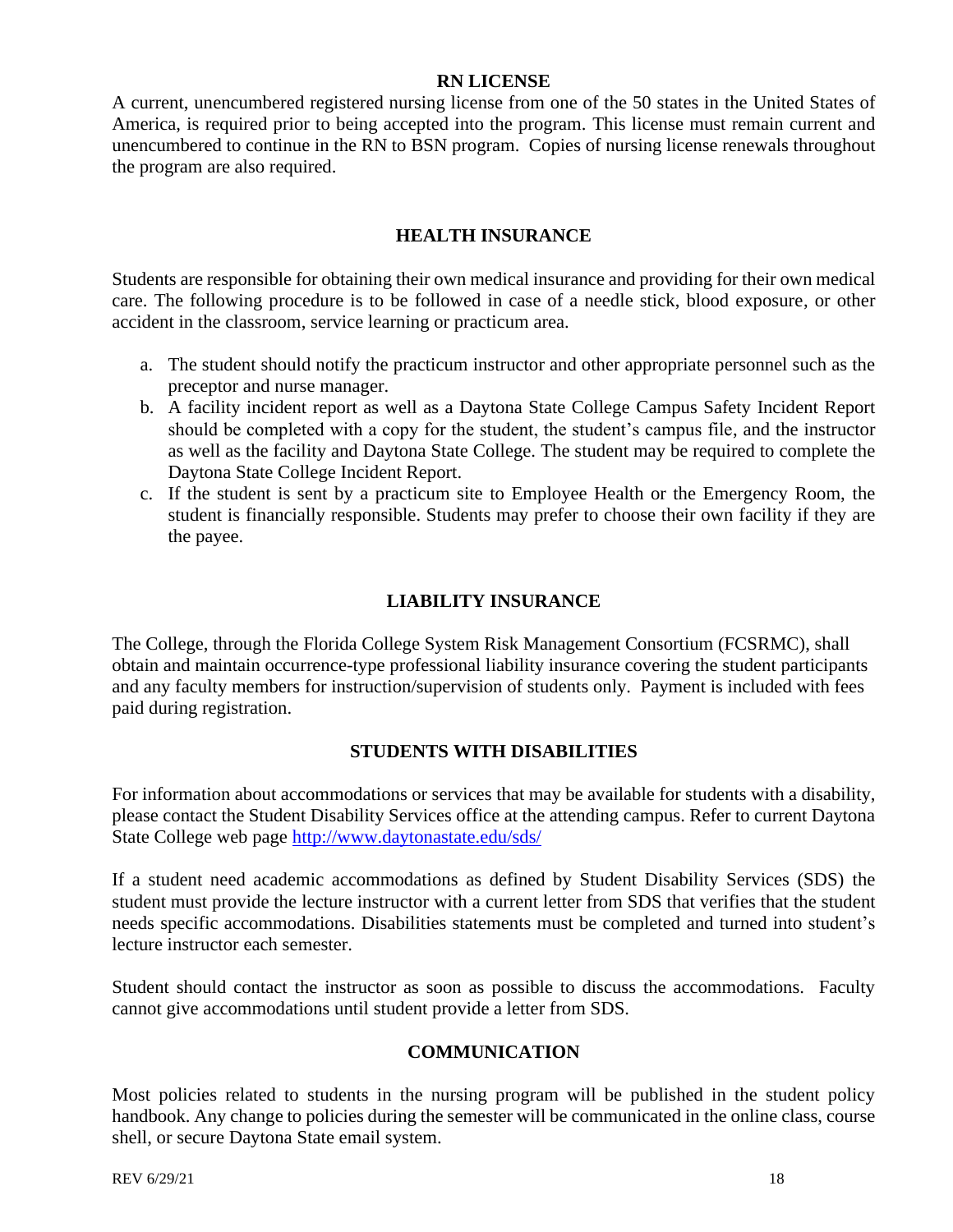# **INSTRUCTIONAL FACILITIES**

#### **CAMPUS FACILITIES**

<span id="page-19-1"></span><span id="page-19-0"></span>School of Nursing facilities are located on the Daytona Campus, New Smyrna Campus, Flagler/Palm Coast Campus, Deltona Campus, and Deland Campus. All campuses have classrooms, nursing skills laboratories, and access to computer laboratories. Students may use the access to computer laboratories for class assignments. Computer laboratories may also be used for quizzes.

#### **PRACTICUM FACILITIES**

<span id="page-19-2"></span>The Daytona State College Nursing Program uses a variety of facilities for students' practicum experiences. In addition to the community facilities near the Daytona State College campuses, students may utilize health care agencies who have affiliation agreements with Daytona State College or have signed a one-time permission agreement on the practicum contract.

### **SCHOOL OF NURSING SUPPORT SERVICES**

### **STUDENT SUCCESS LABORATORY**

<span id="page-19-4"></span><span id="page-19-3"></span>The Student Success Laboratory (SSL) is located in Building 320 Room 328 on the Daytona Campus. The purpose of the laboratory is to assist students with success in nursing programs. Students accessing the SSL will receive assistance with application of theory learned in the classroom to, test taking skills, computer instruction, and comprehension of content. The laboratory offers individual and group tutoring, remediation, and learning opportunities designed to help the nursing student to be successful in their courses. Students may be referred or assigned to obtain assistance from the SSL or students may make their own individualized or group appointments (See Student Success Lab referral form found in **[Appendix](#page-43-0) G**). To ensure that time is reserved specifically to meet the individual's needs, appointments with the SSL faculty are highly recommended.

Please refer to the SSL Faculty website at<http://www.daytonastate.edu/skillslab/> SSL Hours: Monday to Friday 8 am to 5 pm

Contact Information:

Kimberly Beechler, EdD, MSN, RN Patient Simulation Specialist and Student Success Laboratory faculty (386) 506-3722 [beechlk@daytonastate.edu](mailto:beechlk@daytonastate.edu)

Patricia Harvey, MSN, RN Student Success Laboratory faculty (386) 506-3730 [harveyp@daytonastate.edu](mailto:harveyp@daytonastate.edu)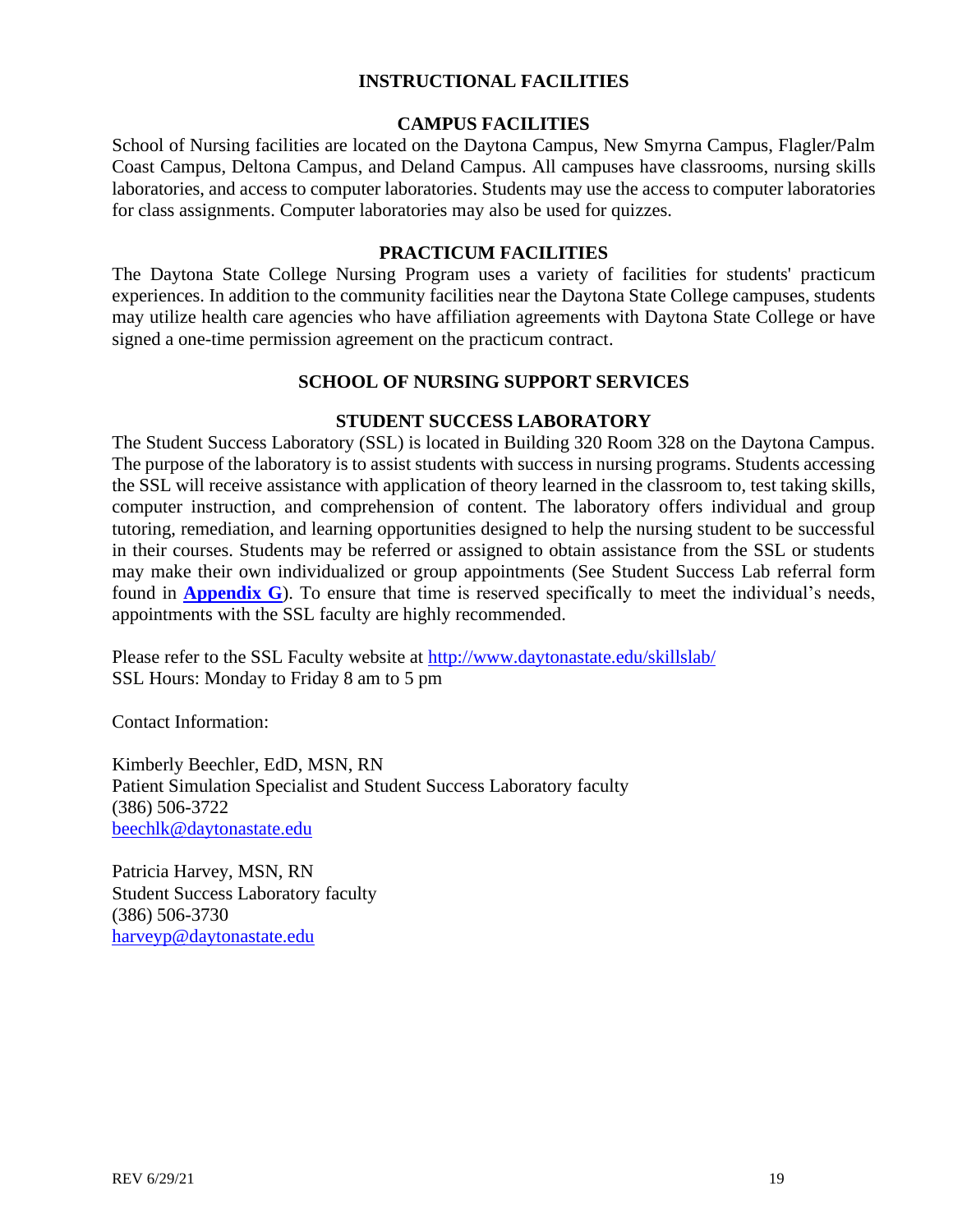# **COMPUTER LABORATORIES**

<span id="page-20-0"></span>The School of Nursing offers a dedicated computer laboratory with 40 computers on the Daytona campus in room 307, and 40 computers in room 013, a dedicated classroom computer laboratory with eight computers on the Deltona campus, and access to computer laboratories in the Academic Support Centers on all other campuses. There is a dedicated computer laboratory with 40 computers on the DeLand campus in building 6 room 124, and Deltona campus in building 1 room 128A. Students are encouraged to use these computers to conduct research for nursing courses, complete course assignments, or for study purposes. Computer laboratories may also be used for testing. Students may use the computer laboratories whenever the laboratory space is open and is not scheduled for nursing classes or testing. The Daytona campus computer laboratory is open from 8:00am to 4:30pm Monday through Friday. Students may make arrangements for computer laboratory use, within the school of nursing, by contacting the nursing office at 386-506-3250

# **TECHNOLOGY AND RESOURCES**

<span id="page-20-1"></span>All Daytona State College students have access to Desire2Learn (D2L), referred to as FalconOnline, learning management system (LMS) for course calendars, course information, assignments, or quizzes. Students should access course information on the FalconOnline learning management system [\(https://class.daytonastate.edu/\)](https://class.daytonastate.edu/). Each nursing course has an online component (course "shell") where student activities and information are published. Each nursing course "shell" offers information designed to provide introduction and orientation to accessing and navigating the FalconOnline environment.

Students will be directed to FalconOnline by their instructor who will note the frequency with which the student should access the course shell and/or for individual course information.

# **COLLEGE STUDENT SUPPORT SERVICES**

### **LIBRARY**

<span id="page-20-3"></span><span id="page-20-2"></span>The library houses a collection of nursing and related journals and texts. There are photocopying facilities, group study rooms, and comfortable areas for individual reading and computer labs. Students are encouraged to use the resources in the library and to consult with the librarian and staff for individual assistance. For further library information, please visit the library web site located at [http://www.daytonastate.edu/library/.](http://www.daytonastate.edu/library/)

#### **COLLEGE WRITING CENTER**

<span id="page-20-4"></span>The DSC-UCF Writing Center (DWC) is located on each campus. The DWC offers one-on-one sessions of up to 45 minutes in length to assist students with writing of any type. Students may obtain assistance with grammar and spelling, ideas for papers, flow of content, or other writing issues. Students may access the CWC for virtual tutoring if the class is fully online or online hybrid class. Find out more information or schedule an appointment by visiting our website<http://www.daytonastate.edu/cwc/> or calling 386-506-3297.

### **ACADEMIC SUPPORT CENTER**

<span id="page-20-5"></span>Academic Support Centers (ASC) on each campus provide a variety of instructional support programs and services to help you make satisfactory academic progress. The ASC's services combine personal attention with computer-assisted instruction in an energizing environment where students, faculty, and staff collaborate to ensure student success. The following educational support programs are also available for your use: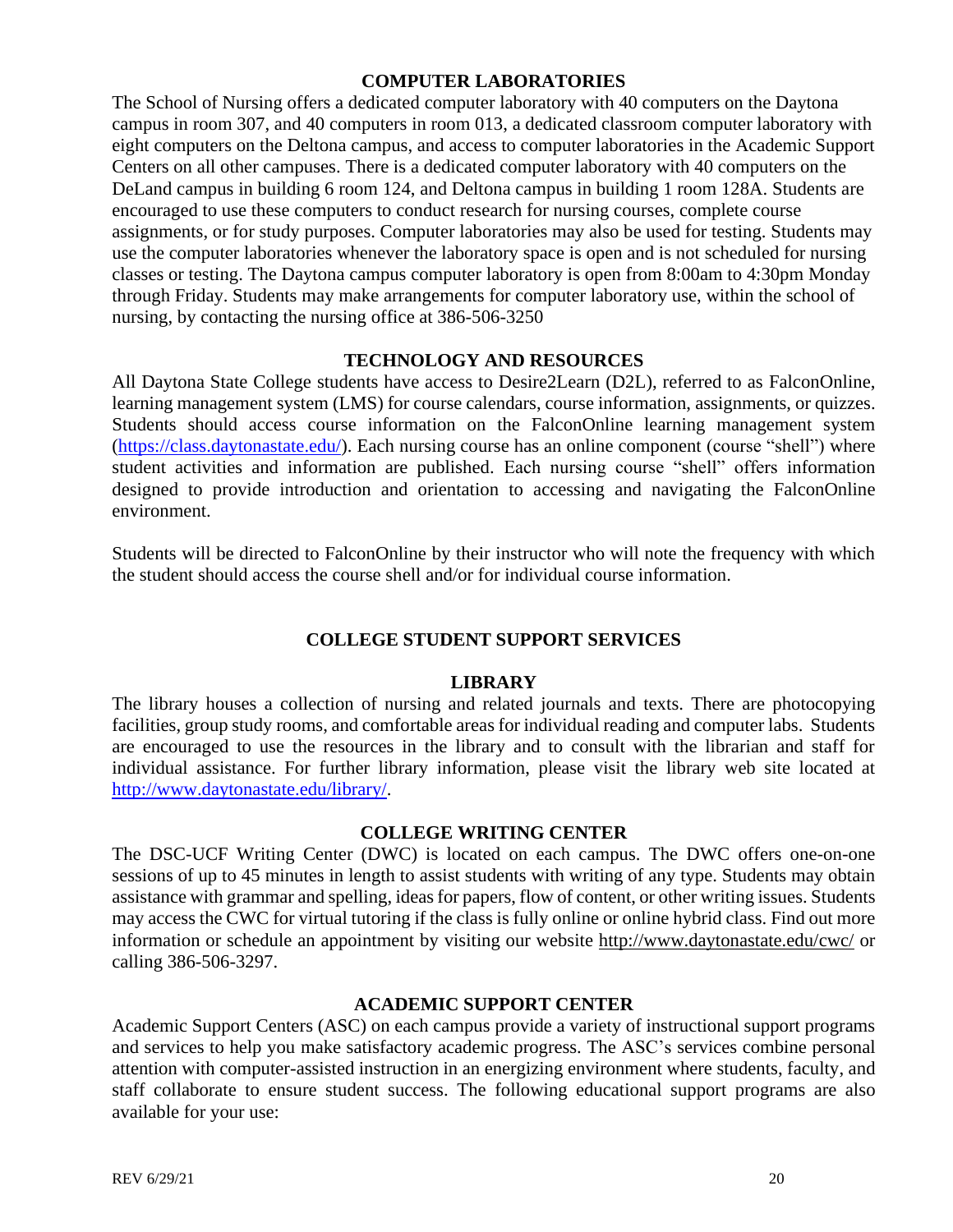**Individual and Small Group Tutoring -** Tutors provide assistance to students enrolled in most courses on a walk-in basis.

**Academic Coaching** - You can experience a one-to-one academic skills mentoring relationship with a faculty or staff member by participating in the Academic Coaching Program. Coaches provide personalized support through weekly half-hour sessions to help you achieve academic success.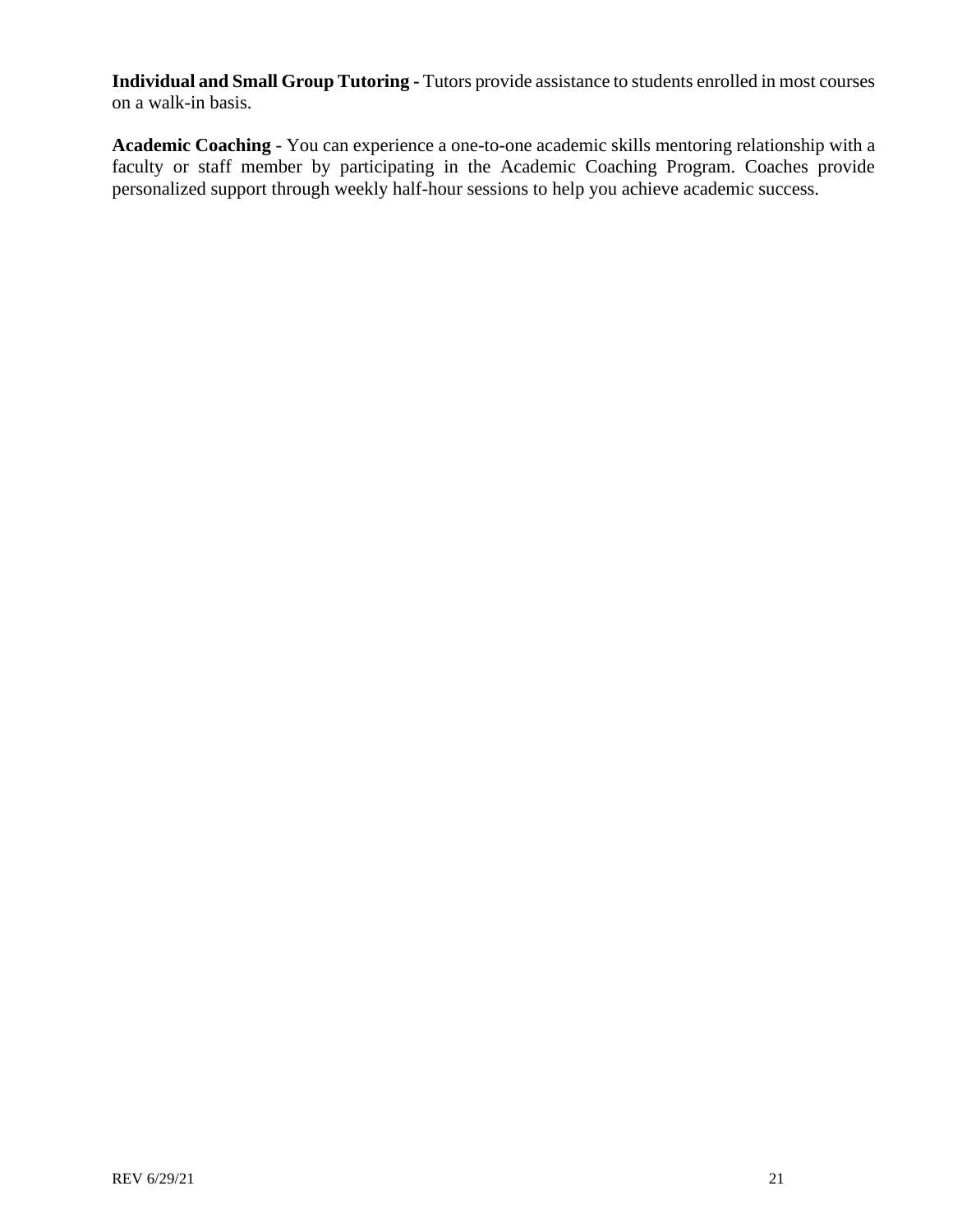# **ATTENDANCE POLICY**

### <span id="page-22-0"></span>**Absences:**

Online participation

A week's worth of non-participation in any one course will result in faculty reevaluation of the student's ability to meet course outcomes and may result in recommending the student consider withdrawl from the course, if within the withdrawl period. Failure to meet posting, discussions, assignment, and group participation or quality requirements will hinder successful completion of the course.

### **RELATIONSHIP OF CREDIT HOURS TO CLASSROOM AND PRACTICUM HOURS**

<span id="page-22-1"></span>The ratio of credit hour to clock hour for theory (class lecture), laboratory, practicum, and practicum experiences are consistent for all nursing courses.

The ratio of credit hour to clock hour is as follows:

| Theory:    | 1 clock hour per week per credit hour  |
|------------|----------------------------------------|
| Practicum: | 3 clock hours per week per credit hour |

# **SERVICE LEARNING**

### <span id="page-22-2"></span>**Service Learning Hours and Courses**

Service Learning is included within the RN-BSN program. A total of 24 hours of service learning is required for graduation with specific hours required in courses listed below:

NUR 4636 and NUR 4636L – Community Health Nursing with Practicum– 24 hours (these hours are included in the time log and documentation/explanation is required).

The service-learning component must be conducted for human benefit who are marginalized or underserved (as opposed to animal benefit). This is not to be mistaken with a community health project which uses service or therapy animals for outreach to vulnerable populations, such as the elderly or disabled. The focus of learning is on quality of life, wellness and social advocacy. Learning is based on what action you can take to make for a more just society and how you can advocate for an underserved population. This activity enhances the moral and civic responsibility of helping others.

The outcomes of service learning are to prepare students to have a better understanding of their communities, challenge their prejudices, and expand their view of culture and society. This will provide the student an opportunity to develop a more realistic understanding and attitude of citizen involvement and help prepare them to take a leadership role in their community related to helping the underserved.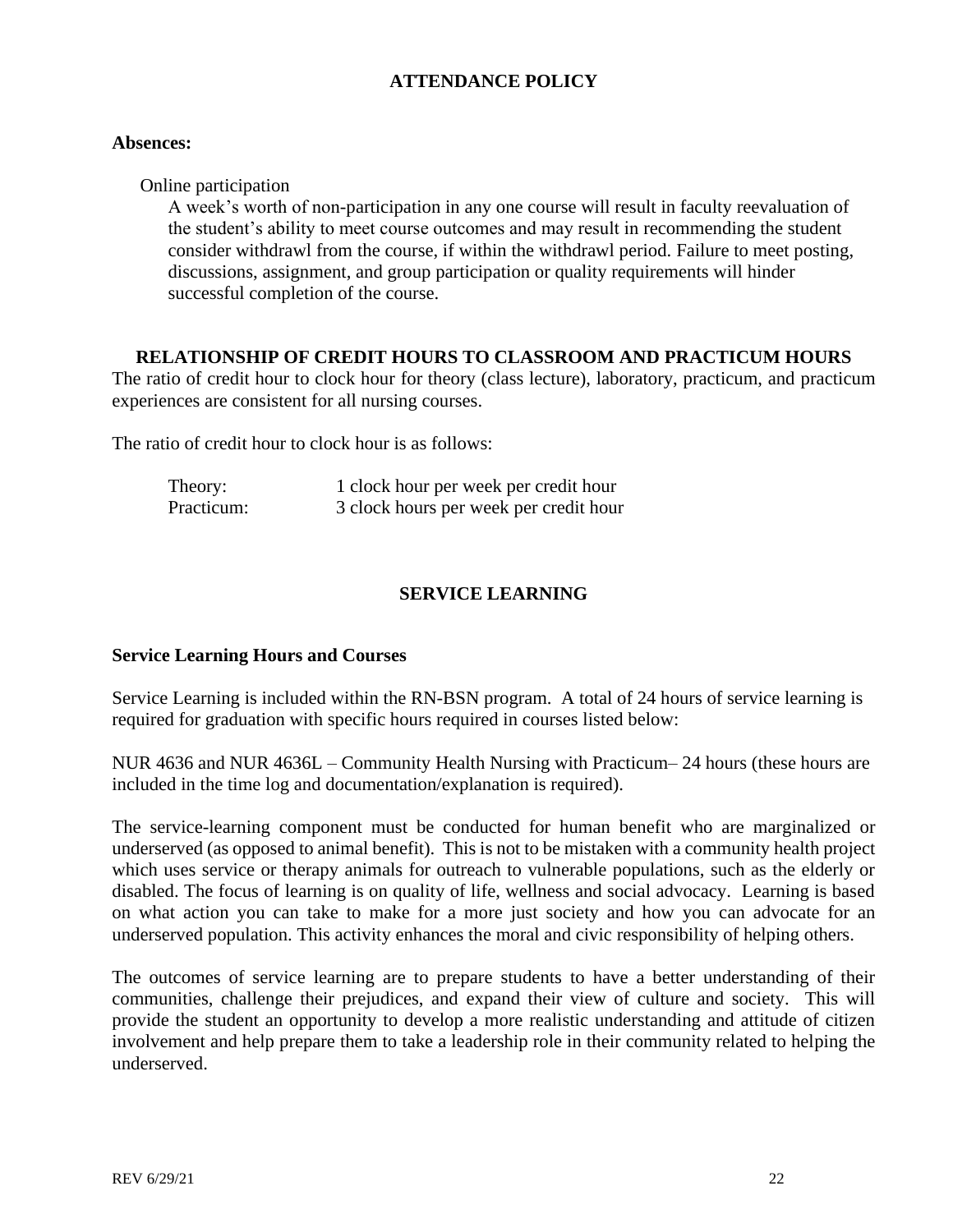#### **COMPUTER REQUIREMENTS**

In order to participate in a fully online, blended or web enhanced course at DSC, students must have reliable access to a computer with Internet access, WORD, and Power Point and be computer literate. The computer system must meet current technology standards and be sufficiently powerful to fulfill the online requirements of the class. Netbooks, notebooks, tablets and e-readers do not meet the technology requirements and will not be sufficient to meet the online requirements of the class.

### **FACULTY ADVISORS**

<span id="page-23-0"></span>Dr. Kelly Duffy, the assistant chair, will serve as the advisor during the nursing program. Students are notified of the advising requirements following admission to the program. It is **mandatory** for students to make an advising appointment (online, virtually, or in-person) with Dr. Duffy at least once a semester to receive guidance on the student's course plan and degree requirements for the 10 core BSN courses. Students are responsible for communicating with the Daytona State College Advising Department regarding student-specific general education and graduation requirements.

It is the student's responsibility to make contact with the faculty advisor each semester to ensure requirements are being met for graduation. Not meeting with the advisor to provide the required documentation may result in a hold on the student's registration. A copy of the tool used to identify required courses is available in **[Appendix](#page-44-0) H**.

#### **SEXUAL HARASSMENT POLICY**

<span id="page-23-1"></span>BSN Students are expected to behave in accordance with college and practicum facility sexual harassment policies. These may be found at <http://www.daytonastate.edu/hr/harassment.html> or in the Daytona State College Student Handbook.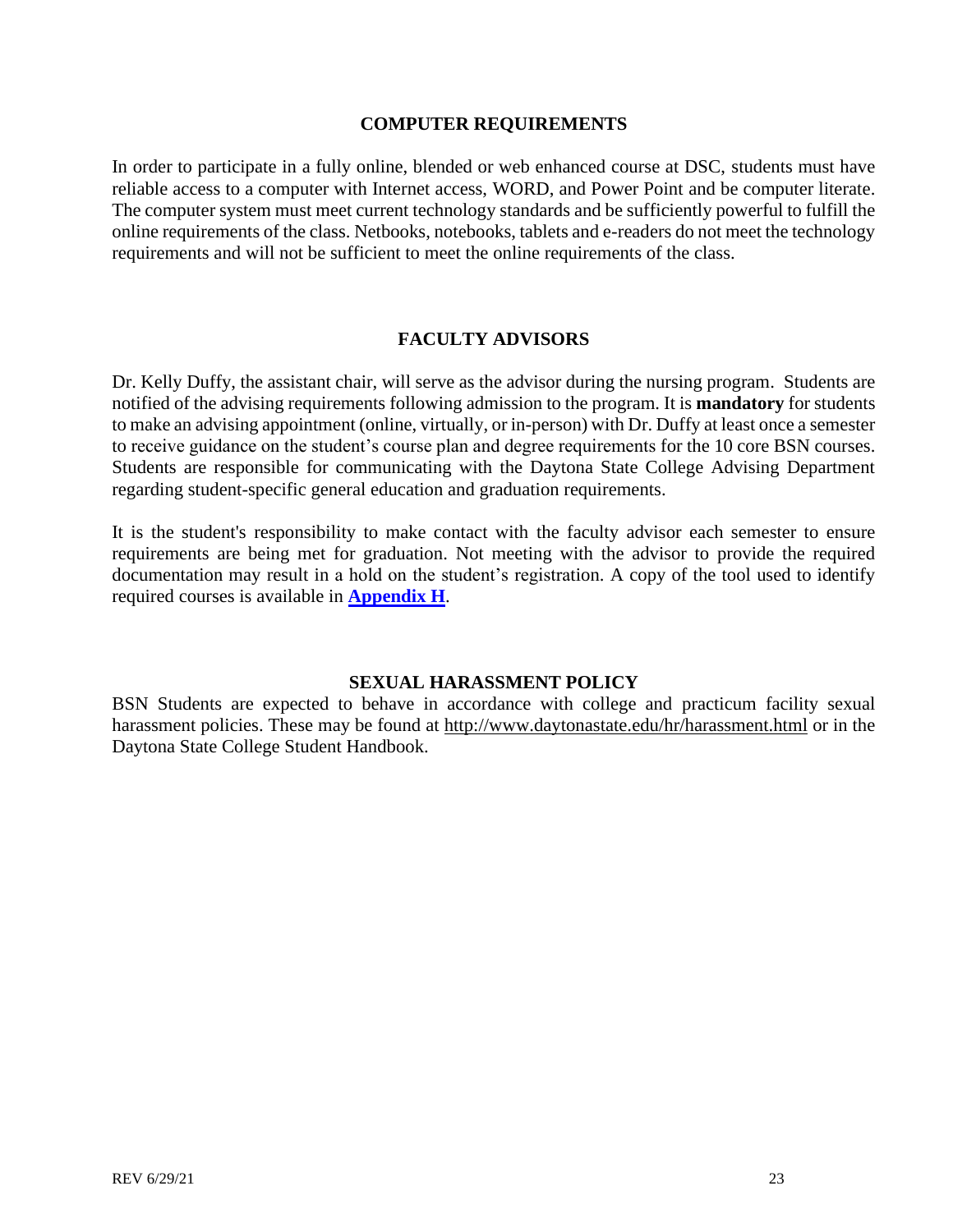# **PROPER DRESS FOR PRACTICUM AND SERVICE LEARNING**

<span id="page-24-0"></span>There is no specific uniform for the RN-BSN program. Proper attire in the practicum area and service learning area is whatever clothing determined to be appropriate by the facility where the student will be doing their service learning or practicum experience. The practicum or class instructor is the final authority on appropriateness of attire.

- a. No hats are to be worn in the building with the exception of professional, religious, or medical reasons.
- b. Undergarments should be worn and shall not be noticeable through clothing. Plain, white undershirts only (no logos, prints, colors).
- c. Shoes must be closed toe, closed heel, clean, conservative- without logos, low- heeled, and nonpermeable.
- d. Hosiery (socks or stockings) may be required.
- e. A Daytona State College Photo ID is also required identification is to be worn in the practicum and service learning area on upper left top unless the facility specifies otherwise.
- f. No jewelry except plain wedding band and watch may be worn. No visible piercing except one small single post/stud type earing per earlobe.
- g. No artificial, acrylic nails or nail jewelry are allowed during the practicum. Nails must be approximately fingertip length, clean, and natural (no nail polish).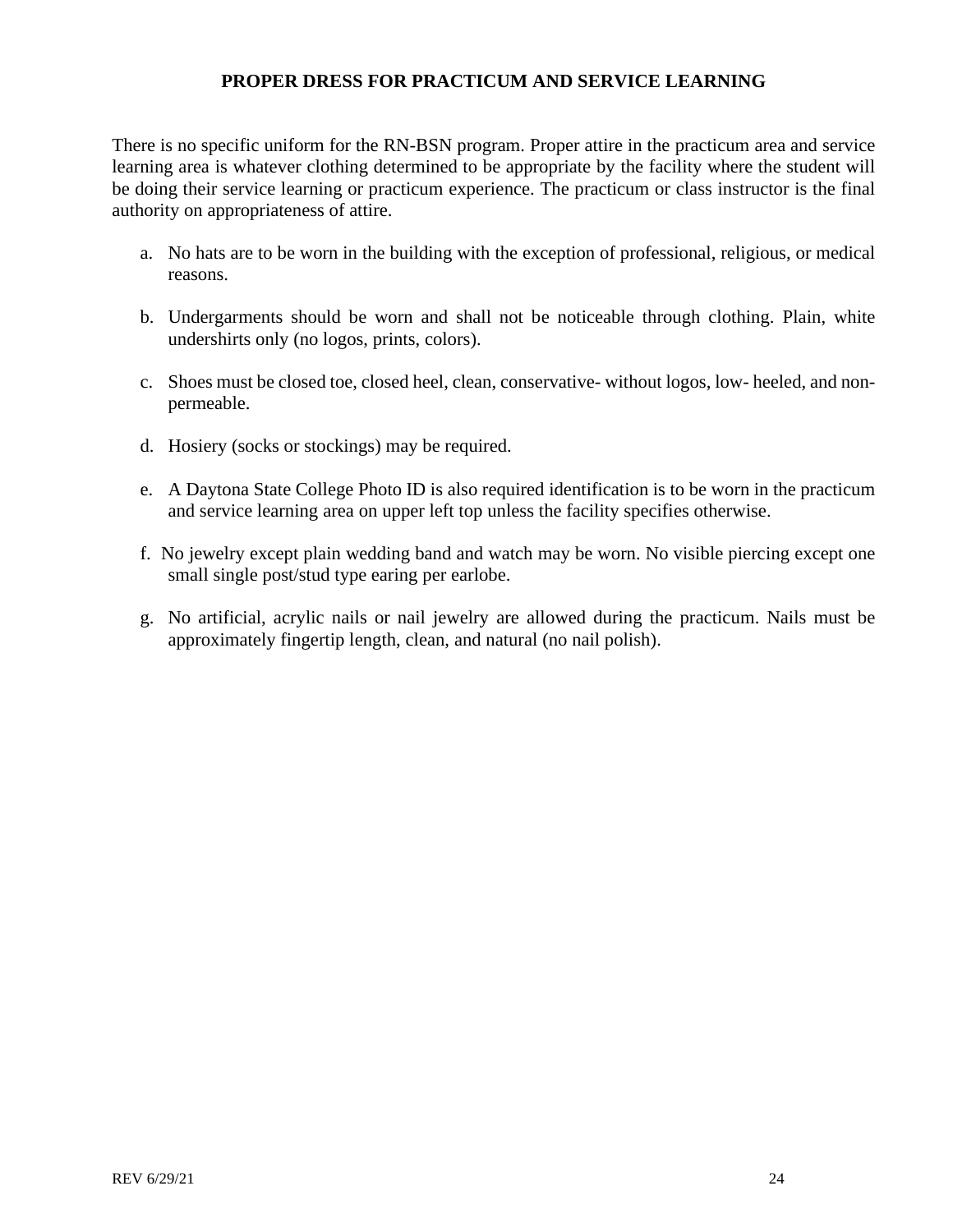# **PRACTICUM POLICIES**

- <span id="page-25-0"></span>1. Adherence to the expectations of the practicum facility are required; please review the expectations of the facility prior to selection of your practicum site.
- 2. Students are to abide by all policies of the assigned practicum facility. Students are responsible for transportation to and from the practicum facility.
- 3. Hair must be neat, clean, no unnatural colors and controlled away from the face and off the uniform. Hair control items must be plain and in the colors of black, brown or white.
- 4. Men must be clean shaven or facial hair neatly trimmed.
- 5. Conservative make-up may be worn.
- 6. Chewing gum and anything in the mouth is not permitted during patient contact.
- 7. Attention to personal hygiene and cleanliness is essential.
- 8. The college and practicum facilities assume no responsibility for the loss of money, books, or personal articles.
- 9. The nature of the patient's illness and all medical records are to be held in strict confidence. Failure to observe and protect confidentiality is a matter that can be addressed in a court of law and may result in dismissal from the nursing program.
- 10. It is the policy of DSC that drug and alcohol use will not be tolerated on campus. "Drug Free Campus" extends to all practicum experiences, as well as travel and attendance at school endorsed activities. Refer to the DSC Student Code of Conduct as well as the Alcohol and Drug Policy in the college catalogue.
- 11. Smoking is not permitted in the practicum facilities, student study areas, or halls of any DSC building. DSC is a non-smoking facility.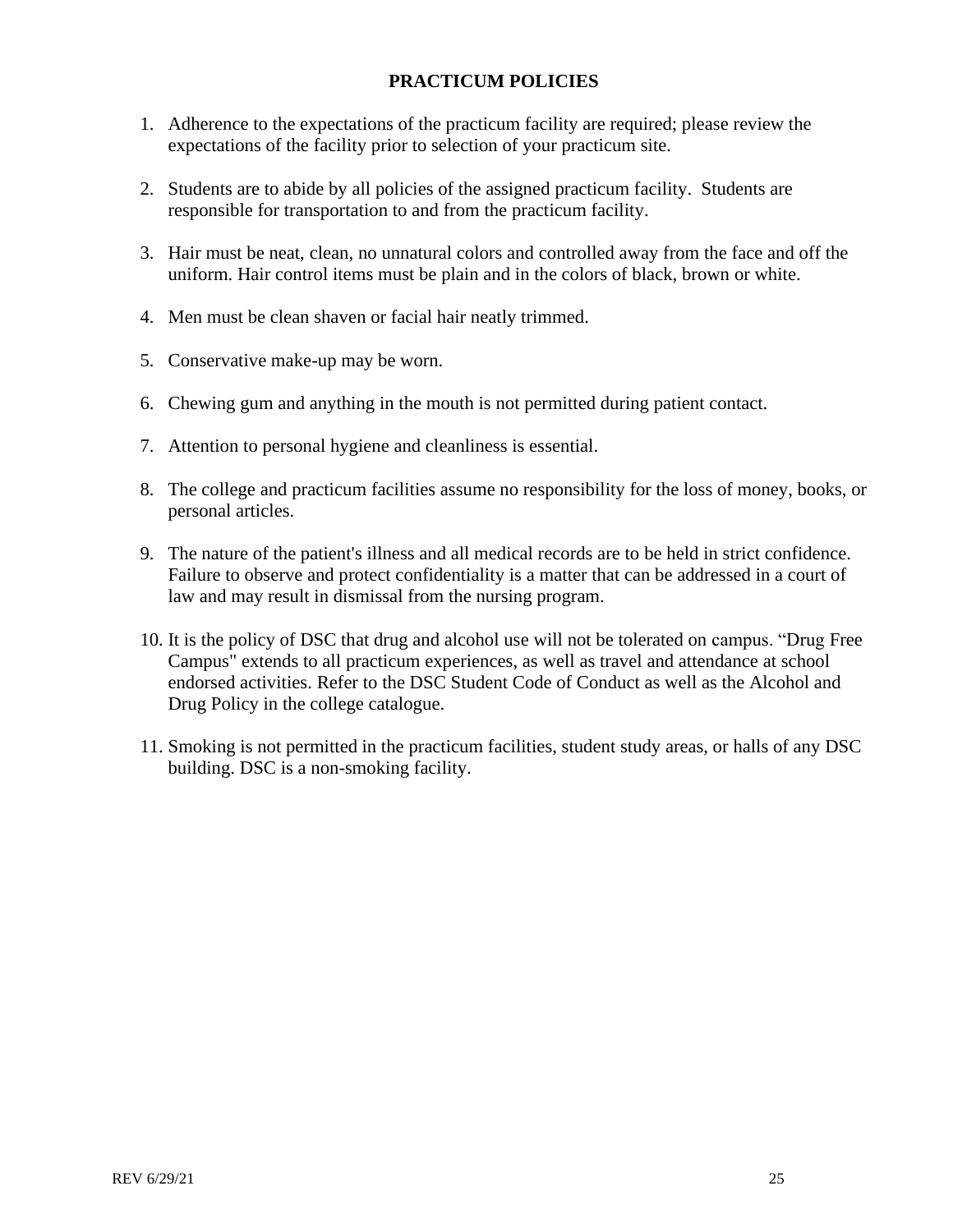# **STUDENT PRACTICUM CODE OF CONDUCT**

The Daytona State College, College of Health and Public Services has adopted the following code of conduct to guide ethical behavior in the various practicum/observation/field rotation sites. The magnitude of our responsibility as health, human, and public service professionals necessitates the establishment of the highest standards of conduct.

This code of conduct represents general standards of behavior and illustrates ideals for which to strive; however, specific infractions that are reported to the College of Health and Public Services will be investigated with respect to both the magnitude and chronicity of the incidents.

It should be understood that these general standards may not afford guidance in every conceivable situation or anticipate every possible infraction.

# **RESPECT AND CONCERN FOR THE WELFARE OF OTHERS**

\*The practicum/service learning student will:

- Treat patients, family members, practicum staff and others with respect and dignity both in their presence and in discussions with others.
- Recognize when one's ability to function effectively is compromised and ask for relief, guidance, or help.
- Recognize the limits of student involvement in the medical care of a patient and seek supervision or advice before acting when necessary.
- Not use alcohol or other drugs in a manner that could compromise themselves or patient care.

# **RESPECT FOR THE RIGHTS OF OTHERS**

\*The practicum/service learning student will:

- Deal with staff, personnel, and peer members of the practicum/service learning team in a considerate manner and with a spirit of cooperation.
- Act with an egalitarian spirit toward all persons encountered in a professional capacity regardless of race, religion, gender, sexual preference, or socioeconomic status.
- Respect the modesty and privacy of all persons.

# **TRUSTWORTHINESS**

\*The practicum/service learning student will:

- Be truthful in communication with others.
- Maintain confidentiality of all privileged information.
- Admit errors and not knowingly mislead others to promote one-self at the expense of others.
- Not represent yourself in any capacity other than that of "student".
- Accurately acknowledge the sources of all information reported.

# **RESPONSIBILITY AND SENSE OF DUTY**

\*The practicum/service learning student will:

- Participate responsibly in patient care or research to the best of his or her ability and with the appropriate supervision.
- Undertake practicum/service learning duties and persevere until they are complete.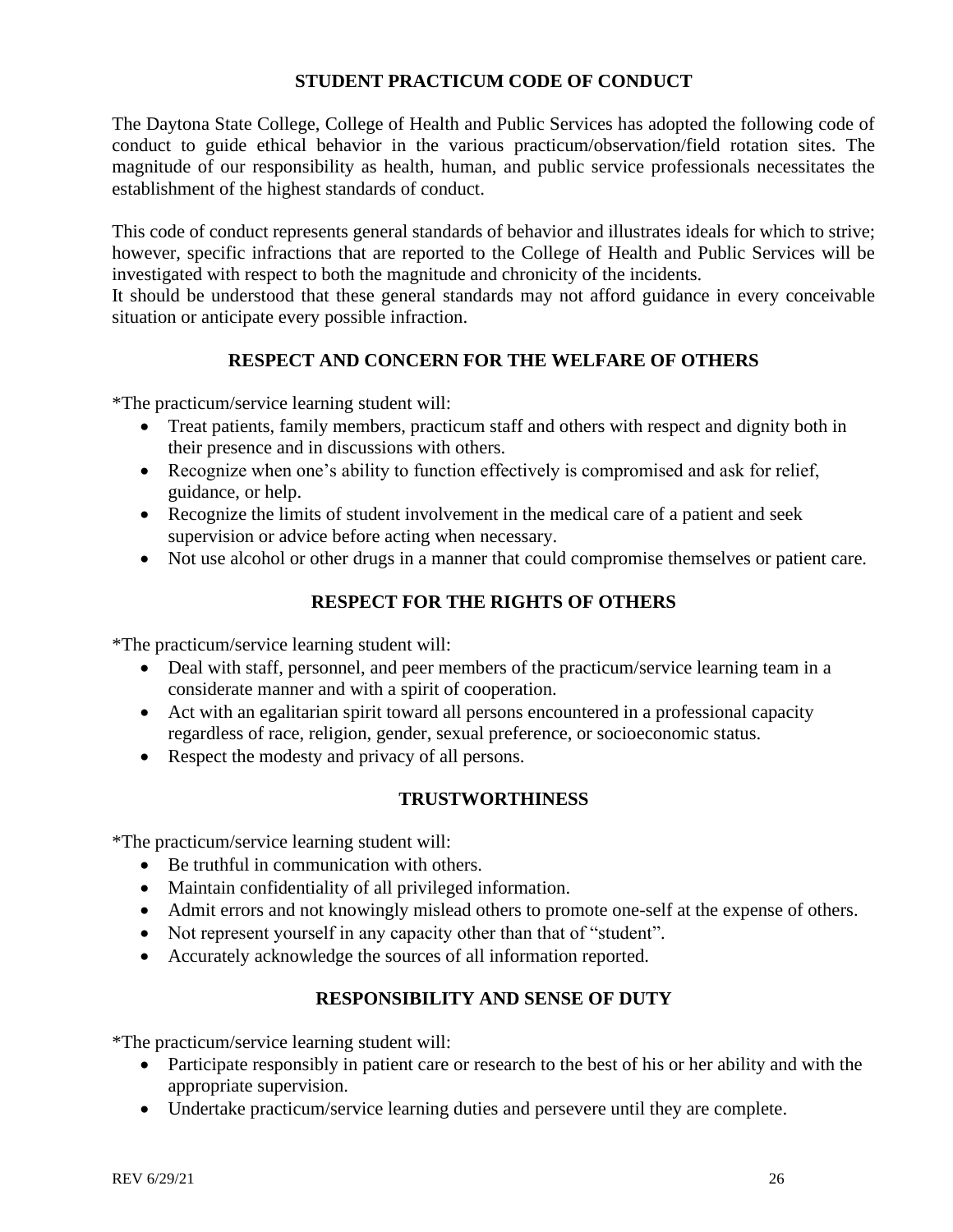• Notify the responsible person if something interferes with his or her ability to perform practicum, service learning duties, or academic tasks effectively.

# **PROFESSIONAL DEMEANOR**

\*The practicum/service learning student will:

- Maintain a neat and clean appearance, and dress in the approved attire.
- Be thoughtful and professional when interacting with others.
- Strive to maintain composure during times of fatigue, professional stress, or personal problems.
- Avoid offensive language, gestures, or inappropriate remarks.

# **STUDENT RIGHTS**

\*The practicum/service learning student will:

- Be challenged to learn, but should not be belittled, humiliated or abused.
- Not be sexually harassed, either verbally or physically.
- Not be discriminated against on the basis of gender, race, religion, age or sexual preference.
- Report all violations of student rights to the appropriate college official.

# **SOCIAL NETWORKING GUIDELINES**

#### <span id="page-27-0"></span>**ANA's Principles for Social Networking**

- 1. Nurses must not transmit or place online individually identifiable patient information.
- 2. Nurses must observe ethically prescribed professional patient nurse boundaries.
- 3. Nurses should understand that patients, colleagues, institutions, and employers may view postings.
- 4. Nurses should take advantage of privacy settings and seek to separate personal and professional information online.
- 5. Nurses should bring content that could harm a patient's privacy, rights, or welfare to the attention of appropriate authorities.
- 6. Nurses should participate in developing institutional policies governing online conduct.

### **6 Tips to Avoid Problems**

- 1. Remember that standards of professionalism are the same online as in any other circumstance.
- 2. Do not share or post information or photos gained through the nurse-patient relationship.
- 3. Maintain professional boundaries in the use of electronic media. Online contact with patients blurs this boundary.
- 4. Do not make disparaging remarks about patients, employers, or co-workers, even if they are not identified.
- 5. Do not take photos or videos of patients on personal devices, including cell phones.
- 6. Promptly report a breach of confidentiality or privacy.

<span id="page-27-1"></span>The social networking policies also include your service learning activities within the practicum setting.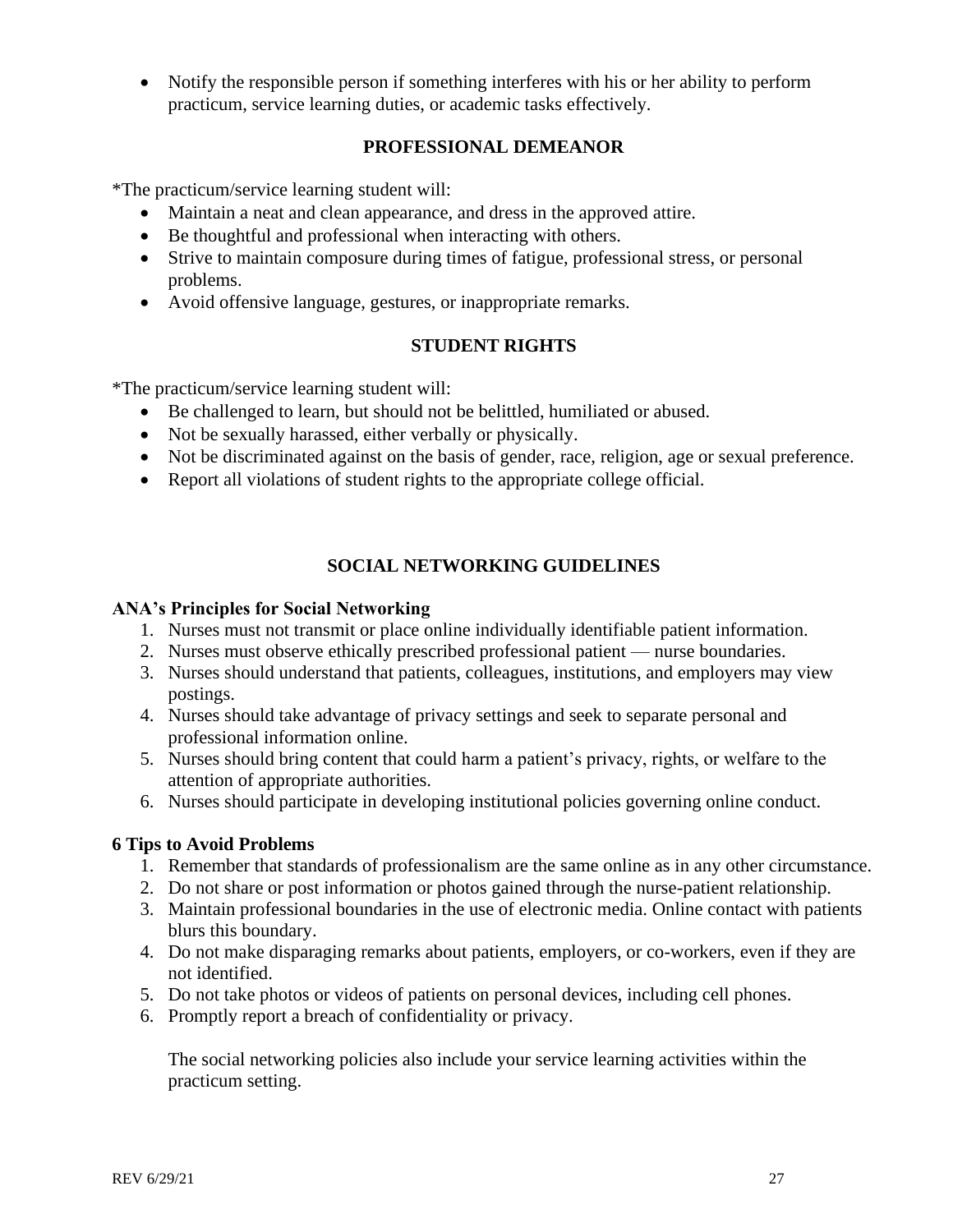# **EVALUATION AND GRADING**

#### **CLASSROOM EVALUATION**

<span id="page-28-0"></span>Attainment of course outcomes is accomplished through the use of a variety of valid and reliable methodologies which includes multiple choice quizzes, short essays, case studies, formal online discussions, group presentations, and other activities. All nursing courses and general education courses that comprise the program of study require a "C" to pass and receive credit.

Academic warning will be issued by the nursing instructor identifying sources of assistance, tutoring, and remediation at such point in time when the instructor has concerns regarding student performance and success. An academic warning will be issued if a student score falls below 70% or if the student score average drops or remains below 70%. The student may be referred to the Student Success Laboratory for assistance, may seek remedial tutoring support from the instructor or Student Success Laboratory, or may elect to withdraw from the course by the last day to withdraw as designated in the academic calendar that is published yearly in the college catalog.

The continued grade of "C" represents a safe level of knowledge and the ability to apply this knowledge in the practicum area. There is no provision in nursing for the grade of "D" even though this is a "passing" grade in the college system. A student who is unable to demonstrate a safe knowledge level or who does not provide safe care within the practicum setting/service learning will not receive a passing grade for that course (either in theory or practicum). In other words, a student must pass with a "C" grade point average in lecture and a "satisfactory" grade in practicum in order to pass that course level. Students must also take all formal course and practicum simultaneously within the same semester. If the student fails either the practicum component or the online didactic component of a course, the entire course will have to be retaken.

#### **Grading Policy:**

Grading Scale:

| A         | 90 -100%        |
|-----------|-----------------|
| $B+$      | 87-89%          |
| B         | $80 - 86%$      |
| $C_{\pm}$ | 77-79%          |
| C         | 70-76 (Passing) |
| $D+$      | 67-69           |
| D         | 60-66           |
| F         | $0 - 59%$       |
|           |                 |

Practicum preceptors will provide feedback regarding performance in the practicum setting. The nursing faculty assumes the responsibility to safeguard the well-being of individuals who receive care from DSC nursing students. Each faculty member has the responsibility to evaluate each student's ability to provide safe care for patients. Any student having difficulty demonstrating safe patient care will receive a practicum warning and be referred to Student Success Laboratory or Patient Simulation Laboratory for specific remedial instruction (virtually or in-person) before receiving permission to return to the practicum setting for instructor re-evaluation. Students who are unable to demonstrate satisfactory performance and progress in meeting practicum requirements will be placed on practicum probation (see probation section). Students unable to meet the requirement for removal of probation by the designated date or who poses a specific risk to patient care will be evaluated as practicum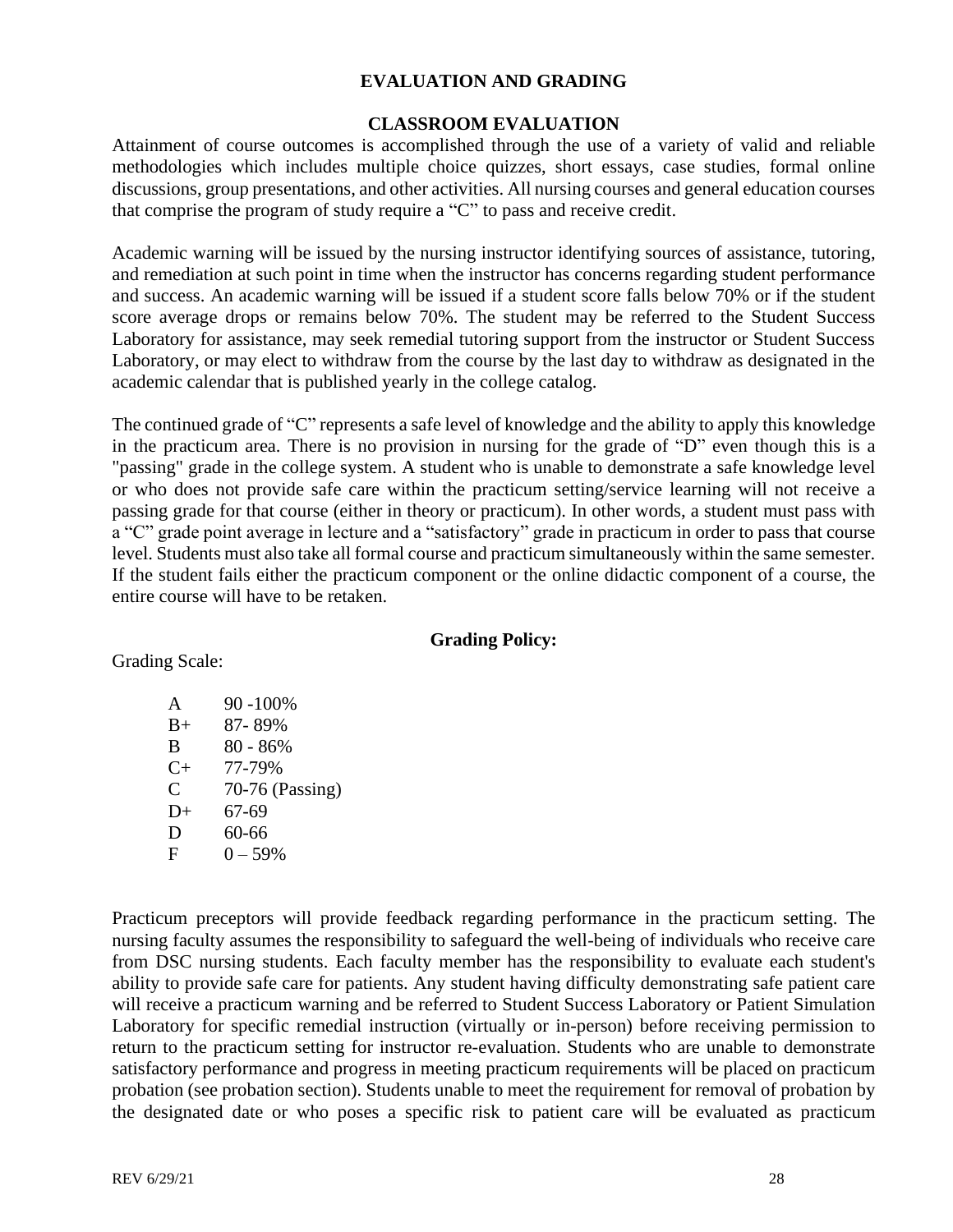unsatisfactory. A practicum evaluation of unsatisfactory will result in the student receiving a grade of "F" for the entire course, even if the student has a better than 70% academic average.

# **EVALUATIONS**

<span id="page-29-0"></span>The faculty believes that evaluation of learning is a joint faculty/student endeavor based on measurable changes in student's behaviors. Students may be required to complete written evaluation forms at the end of each nursing course.

Completion of course evaluations helps the student to reflect on learning and provides opportunity for faculty to improve learning experiences to better meet student needs. The student's commentary on a course evaluation does not influence the student's grade; the end of course evaluations are anonymous.

At the completion of each practicum experience, students receive feedback from their preceptor and a P/F grade from the faculty practicum coordinator.

### **INCOMPLETE**

<span id="page-29-1"></span>If, at the end of a semester, a student has not completed the required work for a course, the instructor may choose to provide an opportunity for the student to complete the required work. If this is the case, the instructor will indicate that the student's work is INCOMPLETE by reporting an "I" as the final grade. The student will have forty-five (45) days from the date grades are posted to complete the requirements and have the "Incomplete" change to a letter grade. If the "I" is not removed according to the specific college catalog guidelines, then the "I" automatically changes to an "F". \*See the DSC college catalogue. Refer to current DSC handbook or Daytona State College web page, click on Current Students and search "Pocket Planner". It is the student's responsibility for making the necessary arrangements with an instructor for the removal of an "I". If the instructor is not available, arrangements must be made with the Chairperson of the School of Nursing.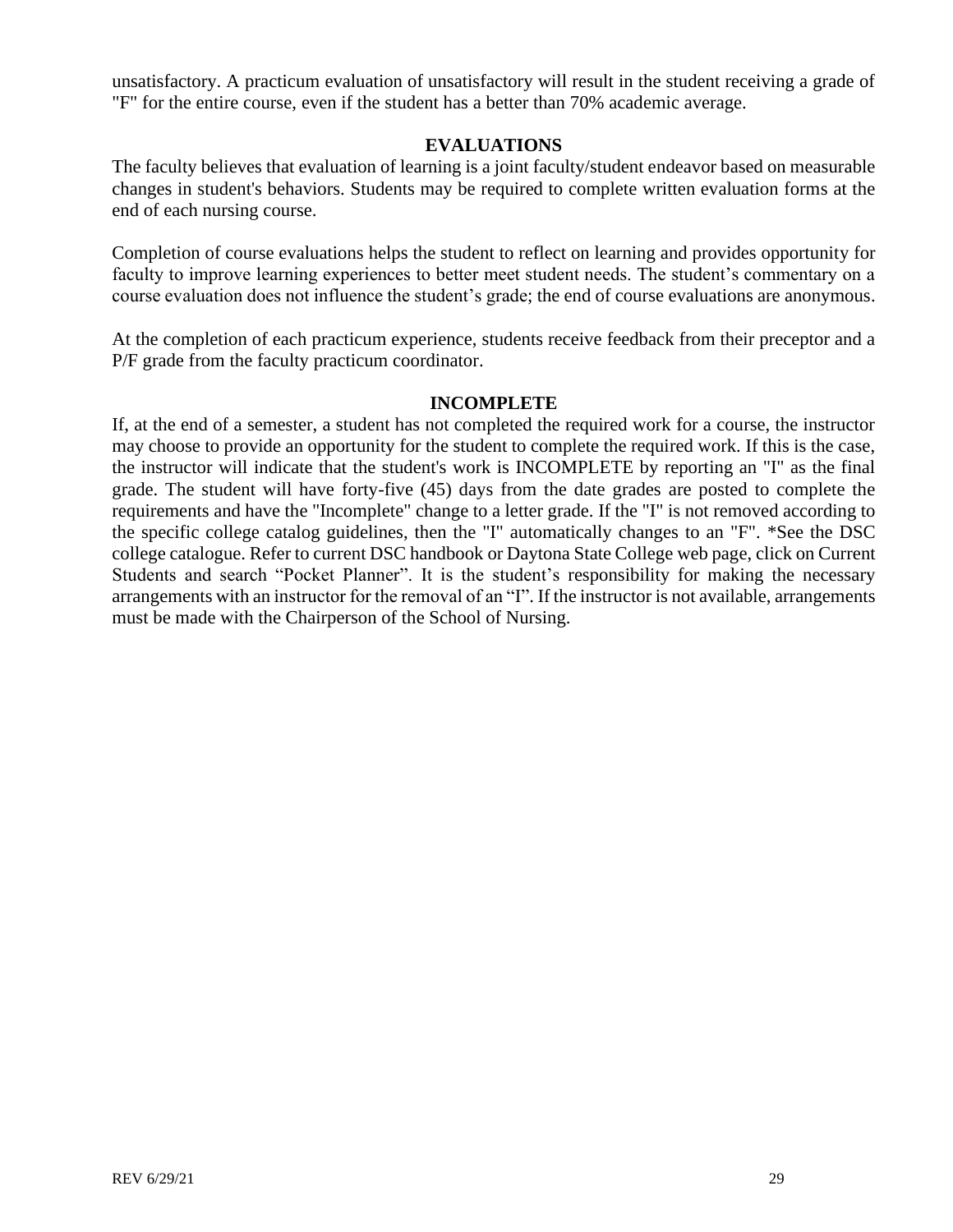# **PROGRESSION IN THE PROGRAM AND READMISSION**

<span id="page-30-0"></span>Students must receive a grade of "C" or higher in each nursing course and General Education Course to progress in the program. Satisfactory practicum evaluation is required to receive a "C" or better in nursing courses, regardless of the academic classroom performance of the student. A cumulative grade point average of 2.0 must be maintained in all college work.

### **STUDENT RIGHTS AND RESPONSIBILITIES**

Students rights and responsibilities are outlined in the Daytona State College Handbook <https://daytonastate.edu/files/2019-2020%20DSC%20Student%20Handbook.pdf>

#### **WITHDRAWAL**

<span id="page-30-1"></span>A student who decides to withdraw from any required RN to BSN course must notify the instructor in writing, communicate with the Assistant Chair, and abide by the withdrawal policy in the college catalog.

#### **R**EADMISSION

<span id="page-30-2"></span>Once a student begins their first Nursing Core Course, they have 6 major semesters to complete the program or else they must apply for readmission.

When a student withdraws from a course, the student is encouraged to complete the "Risk Assessment Form" (See Risk Assessment form found in (**Appendix J**) and turn this in to the classroom instructor before exiting the course (one copy goes to the student's file, one copy goes to the Student Success Laboratory, one copy goes to the student. The student has the opportunity to work with the student success laboratory and/or nursing administration to develop and discuss an action plan for the student's success which includes: 1) why the student was unsuccessful on the first attempt and 2) what measure(s) have been taken to rectify factors that contributed to withdrawal or failure. The student will work in partnership with his/her classroom instructor in an ongoing dialogue to implement strategies if warranted to improve student success.

#### **TRANSFER STUDENT POLICY**

<span id="page-30-3"></span>Students requesting transfer into the RN to BSN program will be considered on a case-by-case basis. The student must be accepted for admission to Daytona State College prior to the evaluation of nursing courses for transfer. The student requesting transfer into the RN to BSN program must have been enrolled in a nursing program of a regionally accredited college/university in the United States. A cumulative grade point average of 2.5 or better is required for admission to the RN to BSN Nursing program. The student requesting transfer into the Nursing program must:

- 1. Apply to Daytona State College and have official transcripts sent to the DSC Admissions office for transcript evaluation.
- 2. Communicate with admissions and advising, requesting transfer into the RN to BSN Nursing program.
- 3. In addition to the communication, provide the following to the School of Nursing Chair and/or Assistant Chair: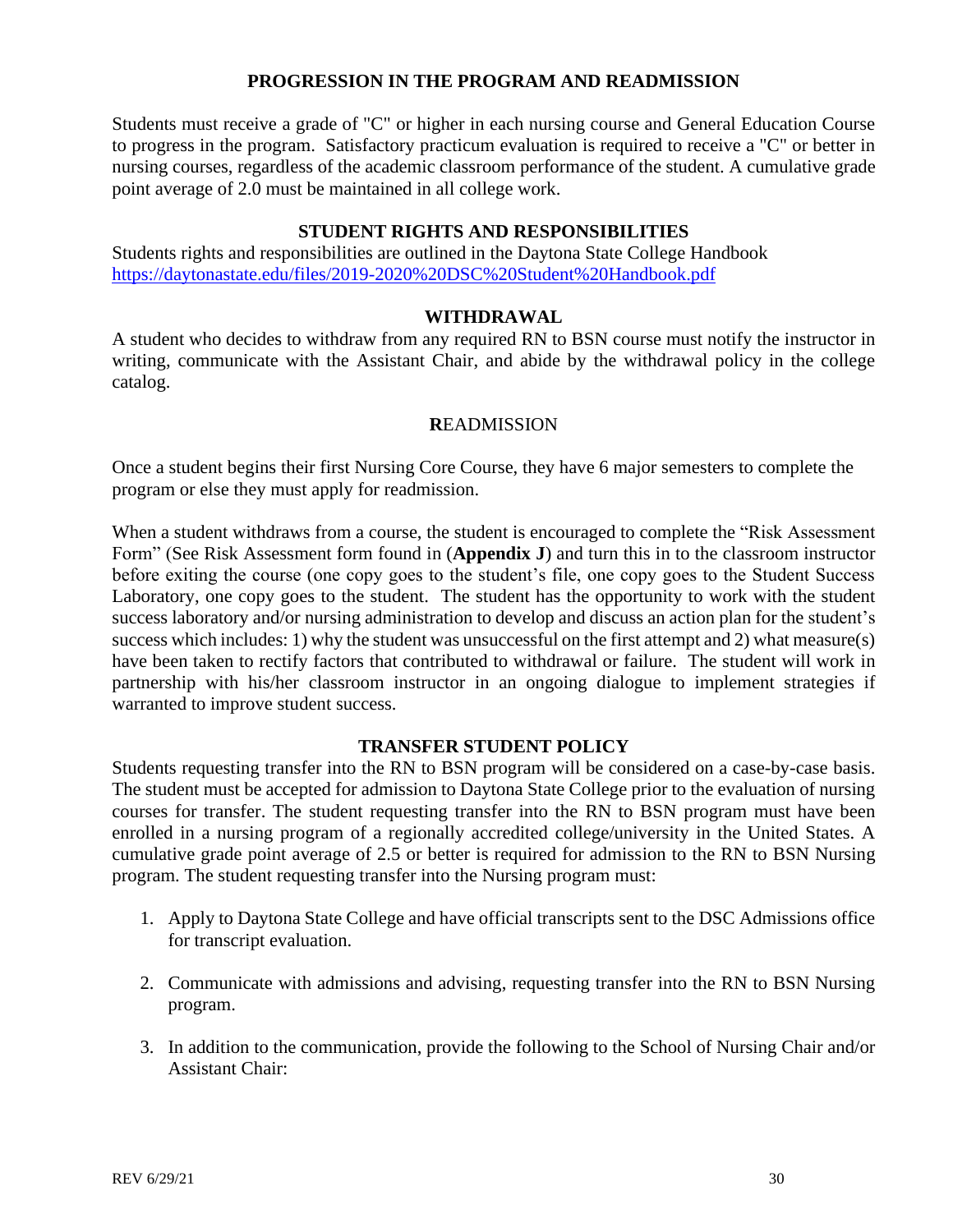- a. A copy of the unofficial transcript from the school, college or university where nursing courses have been completed, an unofficial copy of the DSC transcript and DSC transcript evaluation.
- b. A copy of the syllabus for each nursing course appearing on the transcript. The nursing course syllabus should include the course description, course objectives, practicum objectives, class credit hours and practicum credit hours.

The decision of the Chair is final. Upon acceptance to the Daytona State College Nursing program, a course substitution form will be completed and sent to the Daytona State College Records office.

The College requires that all transfer students complete 25 percent of the overall degree requirements, 25 percent of program-specific classes, and 25 percent of the upper-level program-specific credits at Daytona State College.

# **AUDIT POLICY**

Students seeking to audit a nursing course must have approval of the Chair of the School of Nursing. Students approved for audit status may only attend lecture. Practicum audits are NOT permitted.

### **PROBATION**

<span id="page-31-0"></span>Probation is the timeframe designated by the nursing faculty during which a student must meet specific requirements. If the student does not meet these requirements within the designated time, the student will fail the nursing course.

### **Purpose**

The purpose of probation is to formally recognize that a student is not making satisfactory progress and the conditions of probation are intended to:

- 1. Recognize performance that requires improvement at an early date.
- 2. Provide a specific occasion for guidance and counseling.
- 3. Give the student an opportunity to correct deficiencies and to demonstrate satisfactory performance. The reasons for probation will be given to the student in writing along with requirements for removing this designation.

### **Reasons for Probation**

- 1. Failure to make satisfactory progress in relation to course requirements in the online classroom or practicum.
- 2. Student behavior and/or nursing performance endangering either the student and/or patient's safety, such as:
	- a. Administers medications and/or treatments in a negligent manner.
	- b. Performs treatments or procedures on a patient beyond the limit of educational preparation in the RN to BSN.
	- c. Participates in violation of a patient's human rights, dignity, or discriminates in any way when providing nursing care to a patient or patient's family.
	- d. Fails to follow rules and guidelines for each nursing course.
	- e. Failure to maintain the personal characteristics essential for RN to BSN students.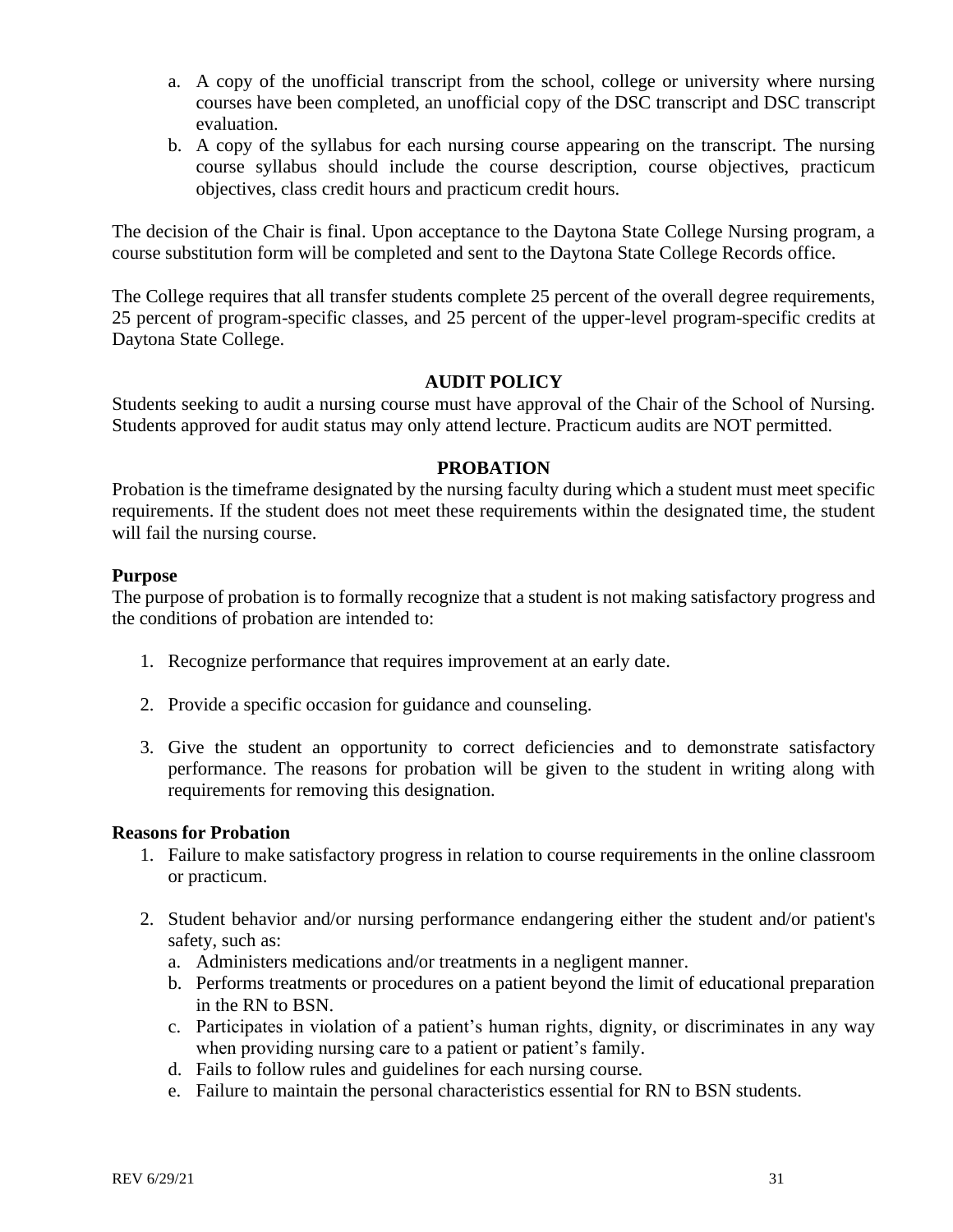# **Procedure for Probation**

- **1.** Nursing faculty will complete a statement describing the occurrence(s) (anecdotal notes) which indicates failure to make satisfactory progress.
- **2.** Nursing faculty will complete counseling form identifying:
	- a. Practicum outcomes for the evaluation period in question;
	- b. Reason(s) for probation;
	- c. Requirement(s) for removal of probation;
	- d. Learning resources and assistance available;
	- e. Date when probation must be satisfied
- **3.** Nursing faculty will have a personal conference with the student to give notification of probation and confirm understanding of the situation.
- **4.** The length of probation for practicum reasons will be determined by the nursing faculty of the course.
- **5.** If the student does not meet requirements for removal of probation by the designated date, the student will fail the course.
- **6.** Completion of the requirements for removal of probation will remove the probation status.

# **DISMISSAL**

<span id="page-32-0"></span>Dismissal is the termination of the student's enrollment in the Nursing Program. As of the date of dismissal, the student may no longer attend classes and/or practicum experiences in any nursing courses in which he/she may be currently enrolled, or register for any other nursing courses without applying for and being granted readmission to the nursing program.

### **Reasons for Dismissal:**

- A. **Unsafe behaviors and practice commission or omission** of any nursing action that endangers a patient.
- B. **Unethical behavior**. Certain specific instances of unethical or illegal behavior may result in immediate dismissal from the Nursing Program, such as:
	- 1. Using prescription medications, non-prescription medications, over the counter medications, or other drugs or alcohol that may affect practicum judgment or psychomotor skills in the practicum, classroom, or laboratory setting.
	- 2. Conviction of a felony
	- 3. Falsifying or altering a patient record
	- 4. Knowingly administering medications or treatments without a healthcare prescriber's order
	- 5. Violating confidentiality of information or knowledge concerning a patient or family including:
		- i. Removal of any printed patient information from the practicum site. (Note: that all patient information such as a Medication Administration Record printed for any reason must be placed in the facility's shredder box at the end of the practicum day.) These documents may not be removed from the facility even if the patient name and identification number have been removed.
		- ii. Recording patient name or identifying information in personal notes removed from the hospital.
		- iii. Sharing patient information verbally to any person not directly involved in the patient's care.
	- 6. Stealing or theft if found guilty (refer to the DSC Student Handbook http://daytonastate.smartcatalogiq.com/en/2019-2020/College-Catalog/Enrollment-Services/Student-Development/Student-Handbook-PDF)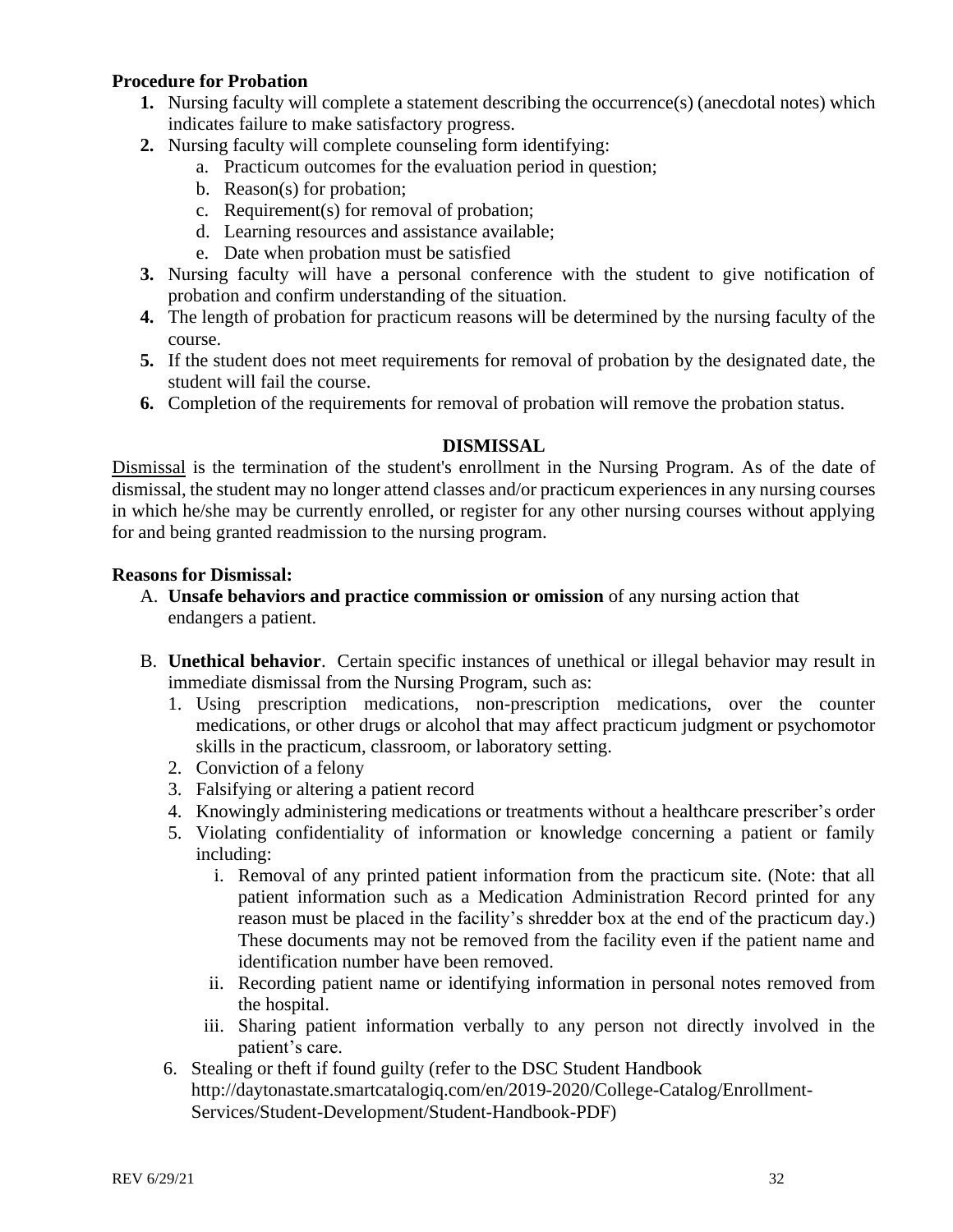- 7. If in violation of the Student Code of Conduct, the student will receive zero points for the assignment and after cumulative grade is calculated, the student will drop a letter grade. Student can refer to the DSC Student Handbook http://daytonastate.smartcatalogiq.com/en/2019-2020/College-Catalog/Enrollment-Services/Student-Development/Student-Handbook-PDF)
- 8. Violating the DSC Drug and Alcohol Policy (refer to the DSC Student Handbook http://daytonastate.smartcatalogiq.com/en/2019-2020/College-Catalog/Enrollment-Services/Student-Development/Student-Handbook-PDF)

### **Procedure for Dismissal**

- 1. The student will have an exit interview with faculty member and with the School of Nursing Chair.
- 2. The student will be assisted, if desired, to explore educational and career options for continuing growth.

### **GRIEVANCE PROCEDURE/RIGHT OF APPEAL**

<span id="page-33-0"></span>In the nursing program, there is a line of communication students are expected to use when solving a problem, questions, etc. The administrative hierarchy for problem solving within the School of Nursing: Practicum/Classroom Instructor; Assistant Chairperson for the RN to BSN Program and Chairperson for the School of Nursing. Students are expected to follow the line of communication as well as all grievance or appeal procedures as listed in the College Student Handbook at http://daytonastate.smartcatalogiq.com/en/2019-2020/College-Catalog/Enrollment-Services/Student-Development/Student-Handbook-PDF



#### **REPEATING A COURSE**

<span id="page-33-1"></span>Actions by the Florida Legislature require community colleges to implement rules affecting fees you might be required to pay and how many times you will be allowed to take the same course. **You need to be aware of these rules so you can avoid higher costs or problems with your grade point average.** Refer to "Full Cost of Instruction, Maximum Attempts, Grade Forgiveness, Repeating Courses, and Withdrawals" at<http://www.daytonastate.edu/recreg/3attempt.html>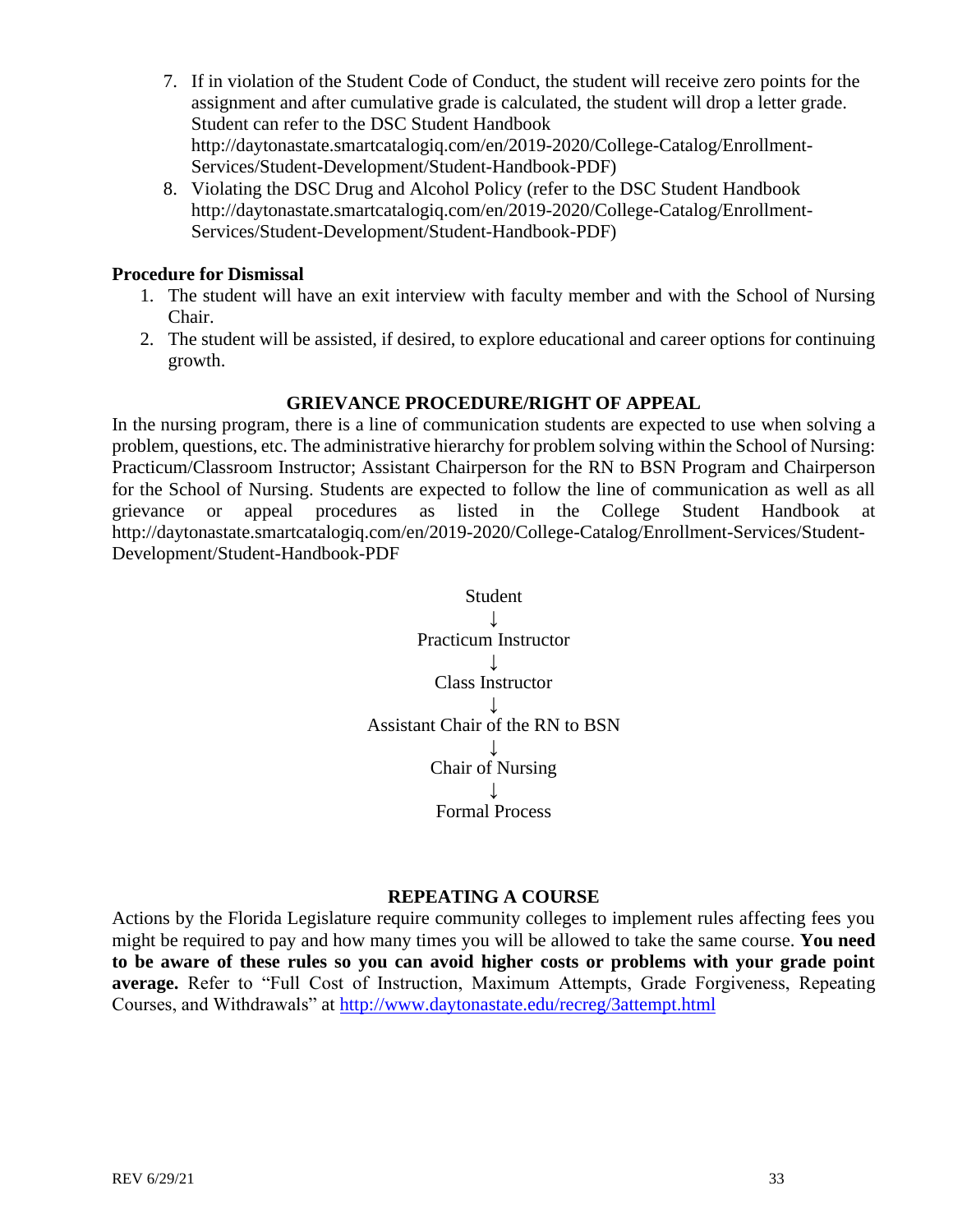# **FINANCIAL AID/SCHOLARSHIP INFORMATION**

<span id="page-34-0"></span>Financial Aid information is available in the Division of Student Development, Building 100.

Students enrolled in the School of Nursing at Daytona State College are afforded the opportunity to apply for a variety of scholarships. Most of the scholarships have several requirements in common. Completion of these scholarship application requirements is necessary prior to the initiation of the desired course. Announcements of application procedures are available on the Daytona State College Web Page and on bulletin boards in the nursing department. Your instructor may also provide information on scholarships in class. Be alert for these announcements and have your paperwork ready. For scholarship information, go to the scholarship web page at <http://www.daytonastate.edu/scholarships>

Be sure to follow the guidelines of the specific scholarship for which you are applying. The application must be complete.

For students requesting a scholarship recommendation form, faculty must have the student sign a release form (See Scholarship Recommendation Form found in **Appendix K**).

# **TITLE IV LOANS AND GRANTS**

Students applying for, and receiving, Title IV loans and grants should read information regarding same in Daytona State College Catalog. Refer to the Financial Aid website at <http://www.daytonastate.edu/finaid/>

# **MISCELLANEOUS SCHOLARSHIPS**

Numerous private organizations offer scholarships to nursing students. These may be announced on the Daytona State College Intranet and posted in the online class. The Women's and Men's Center is also a good source of scholarship applications for both men and women in the field of nursing.

# **DEPARTMENT OF HEALTH SCHOLARSHIP**

NURSE Corps Scholarship Program (NCSP) enables students accepted or enrolled in a diploma, associate, baccalaureate or graduate nursing programs (including Nursing Bridge Programs: RN to BSN; RN to NP and non-nursing Bachelor's to NP) are eligible to receive funding for tuition, fees and other educational costs in exchange for working at an eligible Critical Shortage Facility (CSF) upon graduation.

The NURSE Corps Scholarship Program is a selective program of the U.S. Government that helps alleviate the critical shortage of nurses currently experienced by certain types of health care facilities located in Health Professional Shortage Areas (HPSAs). Upon graduation, NURSE Corps Scholarship recipients work at these facilities for at least 2 years, earning the same competitive salary and benefits as any new hire.

For more information on applying for DOH Scholarships, please visit the DOH website at https://www.hrsa.gov/loan-scholarships/scholarships/index.html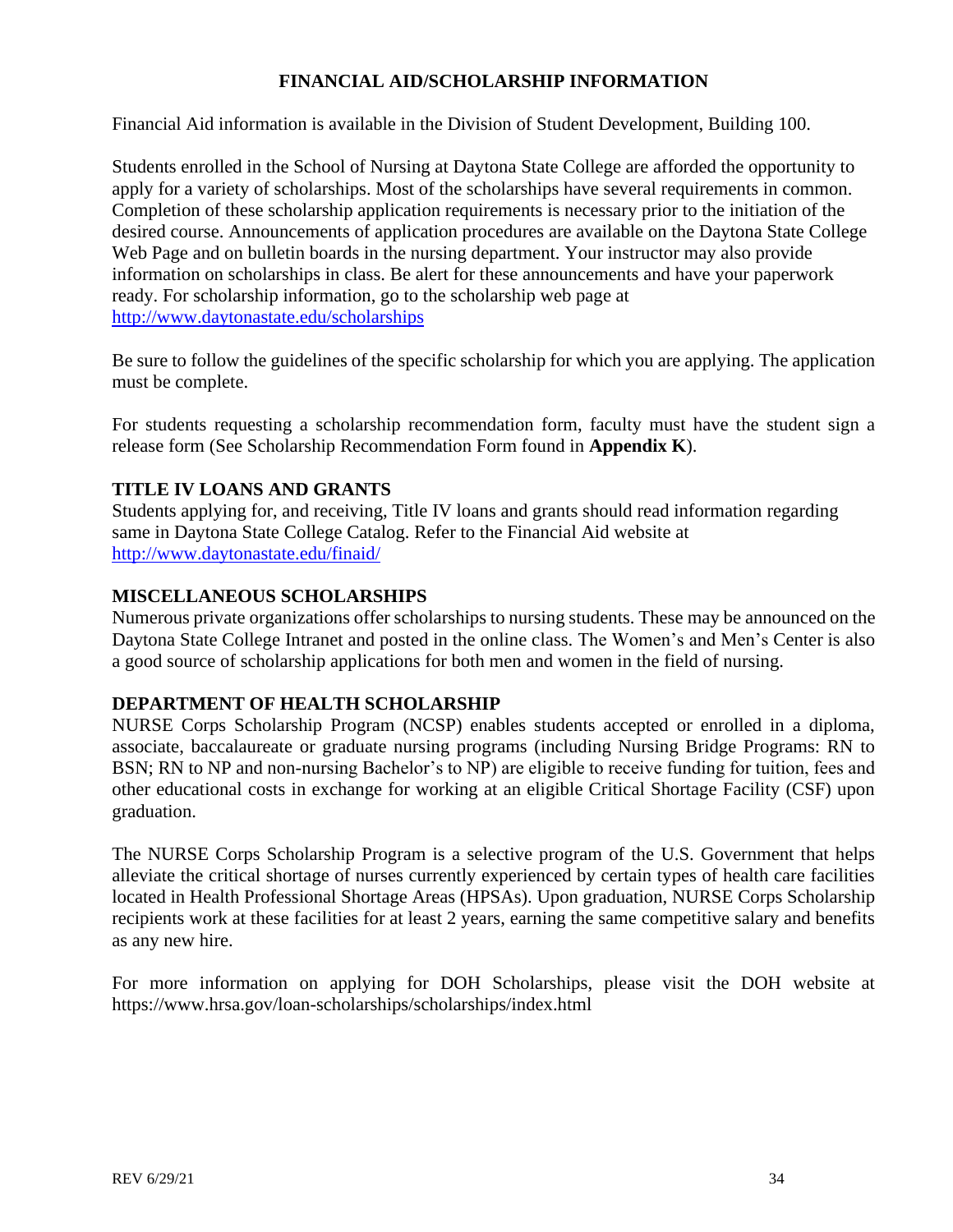# **CAMPUS ACTIVITIES**

# <span id="page-35-1"></span><span id="page-35-0"></span>**STUDENT ACTIVITIES**

Daytona State College students may participate in the Student Government Association, campus clubs, and organizations, games and intramural activities, and intercollegiate athletics. Student activities are designed to help students with their educational and social development. A complete list of activities is available in the student activities office in the Lenholt Student Center, building #130 at the Daytona Beach Campus, online at [https://www.daytonastate.edu/student\\_act/clubsandorganizations.html,](https://www.daytonastate.edu/student_act/clubsandorganizations.html) and online at [https://dscfalcons.com/landing/index.](https://dscfalcons.com/landing/index)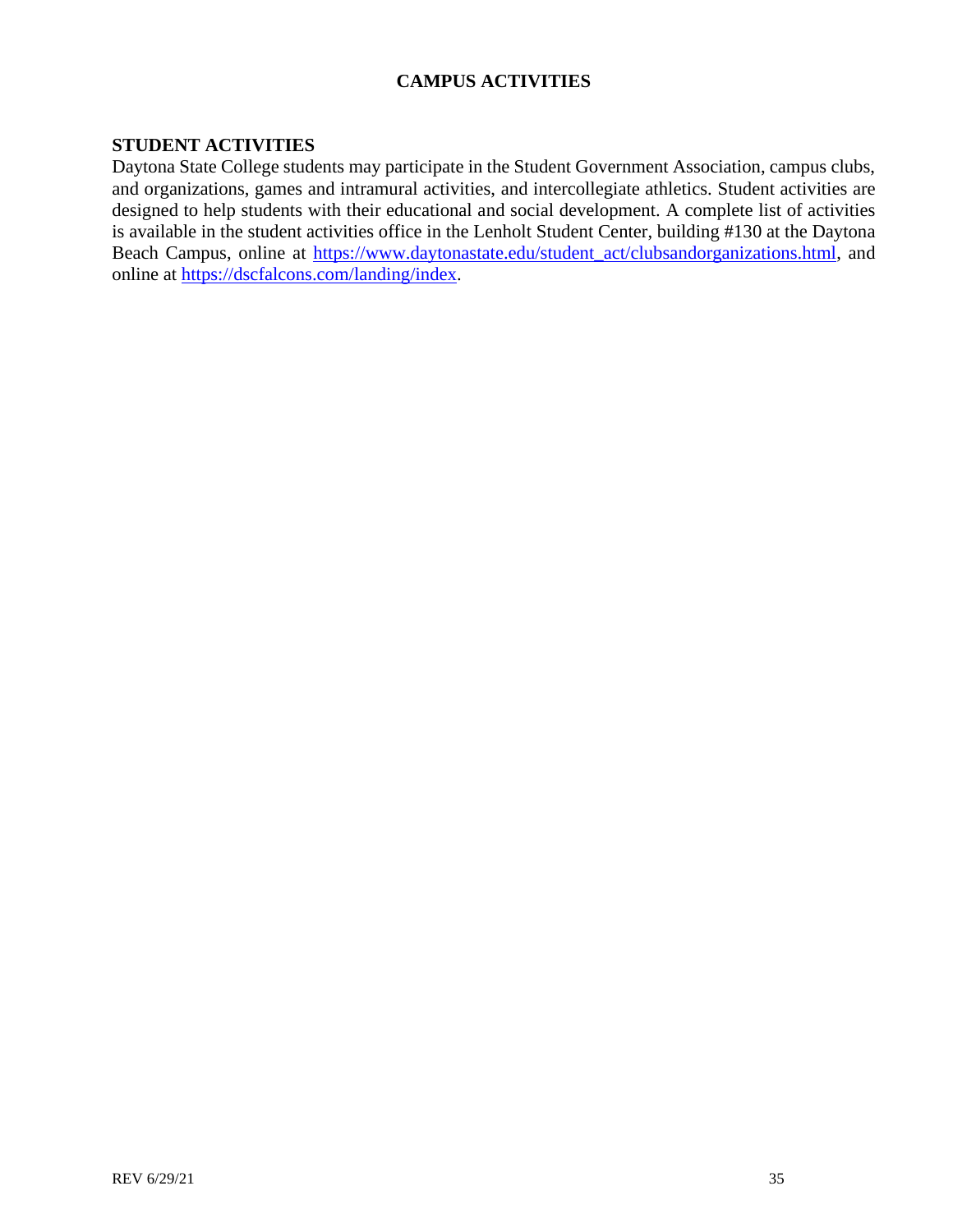# **NURSING PROGRAM GOVERNANCE**

<span id="page-36-0"></span>Student participation in governance at department and college levels is encouraged. Students have the opportunity to participate in governance through committee work and membership on the [Student](http://daytonastate.edu/sga/)  [Governance Association.](http://daytonastate.edu/sga/) The process for student governance in the nursing unit is through the RN to BSN nursing Internal Advisory Committee. Each semester a student representative is encouraged to volunteer to represent the student voice in BSN meetings. Multiple students are encouraged to volunteer as a student representatives from the various areas of progression in the courses/program. The students are encouraged to participate in committee meeting functions as class representatives and sharing information with fellow students. Student feedback during committee meetings along with data collected through surveys and evaluations are used in the program improvement process.

#### **ACADEMIC ADVISING**

<span id="page-36-1"></span>General academic advising is conducted through the Daytona State College advising department. Students are expected to communicate with the advising department each semester to ensure they are meeting graduation requirements.

# **FACULTY ADVISING**

<span id="page-36-2"></span>The assistant chair of the RN-BSN program will provide advisement regarding the RN-BSN core courses (courses beginning with NUR). Students are expected to communicate with the assistant chair each semester.

### **CAMPUS SAFETY PLANS**

<span id="page-36-3"></span>Refer to current Daytona State College student handbook http://daytonastate.smartcatalogiq.com/en/2019-2020/College-Catalog/Enrollment-Services/Student-Development/Student-Handbook-PDF) Campus Safety

- Crime/ Incident Reporting
- Emergency Telephone System
- Parking Regulations
- Emergency Weather

In the event of a major power outage, copies of these plans are in the notebook labeled Campus Safety Plans located in the Office of the Associate Vice President, Building 320, room 527.

### **GRADUATION REQUIREMENTS**

<span id="page-36-4"></span>Graduation is an exciting time for students, faculty, and the staff of Daytona State. Graduation is the combination of a lot of hard work, attention to details, and many successful learning experiences. The first step in the graduation process is the completion of the Application for Graduation. In order for the college to know that all requirements are completed, the student must initiate the completion of the graduation application online. Go to the college web site for graduation requirements https://daytonastate.smartcatalogiq.com/en/2018-2019/College-Catalog/Enrollment-Services/Records/Graduation-Requirements-and-Procedures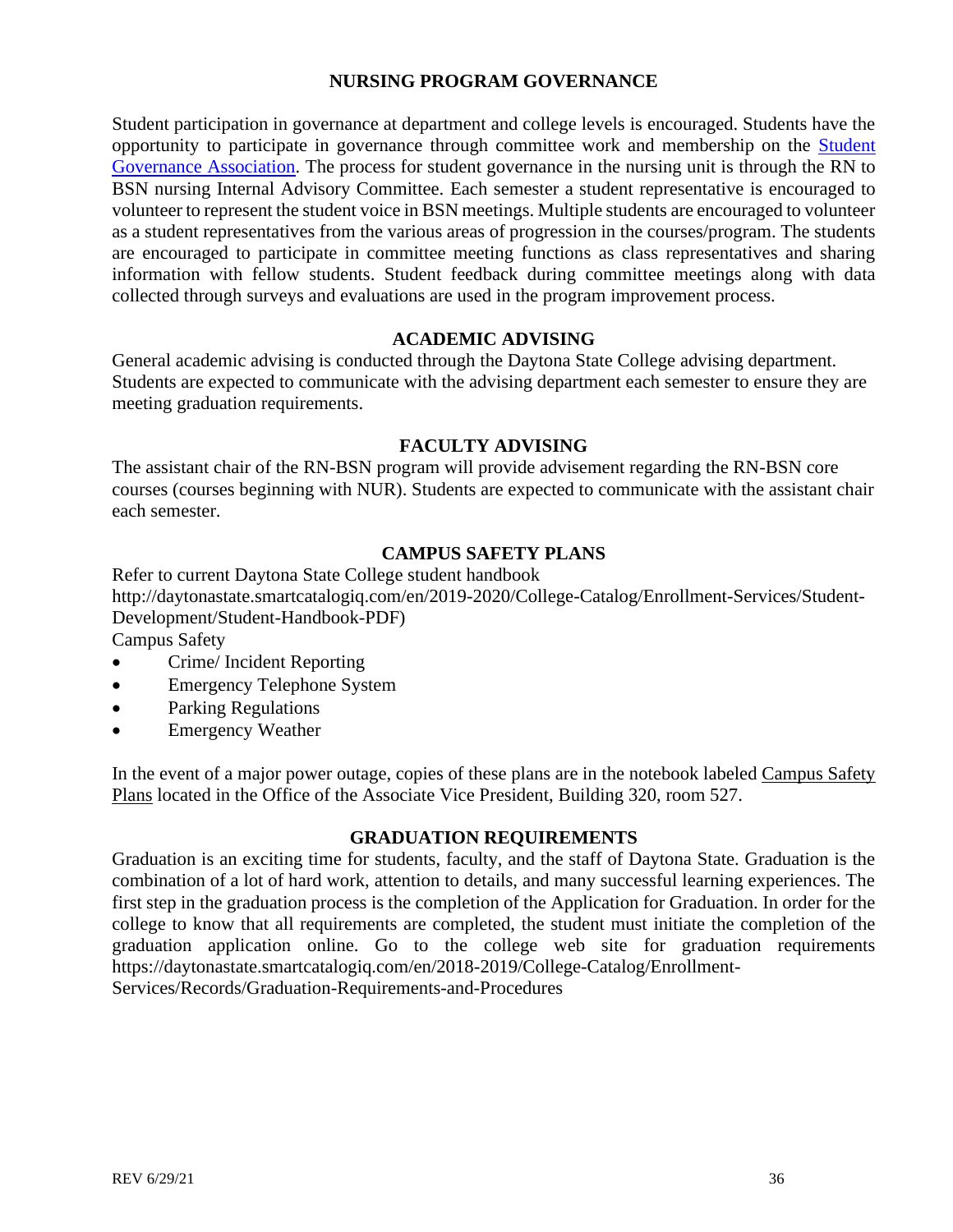The steps in the graduation process apply to ALL degree programs:

- Meet both the general education requirements and specific requirements of the nursing program.
- Students enrolled in degree programs must earn a minimum 2.0 GPA (C) in all courses that apply to the nursing degree.
- Fulfill all financial and other obligations to the college that includes parking tickets, library fees, etc. Save your receipts.
- Submit an application for graduation.
- In addition, all students who participate in the college graduation ceremony must pay the cost for their academic regalia (cap and gown).
- Be aware of the graduation application dates and deadlines. By applying, graduates receive a diploma (if qualified), and are eligible to participate in the commencement ceremonies. Daytona State reserves the right to certify students as complete once all requirements for the degree or certificate have been met, regardless of whether an application for graduation has been submitted. Students who do not complete the graduation application process will not receive a diploma or have the degree certificate statement on their official transcript.

### **COMMENCEMENT EXERCISES**

<span id="page-37-0"></span>The Daytona State College commencement ceremony is the formal recognition of our students' successful efforts in pursuing their academic degree. Students and faculty proudly wear formal academic regalia identifying them as graduates of an institution of higher learning.

Daytona State College's commencement ceremonies are in May of each year. Students who have completed graduation requirements in the Fall Semester, or who have applied early for the combined graduation for Spring/10-week/Summer Term, are welcome to participate in the commencement ceremony.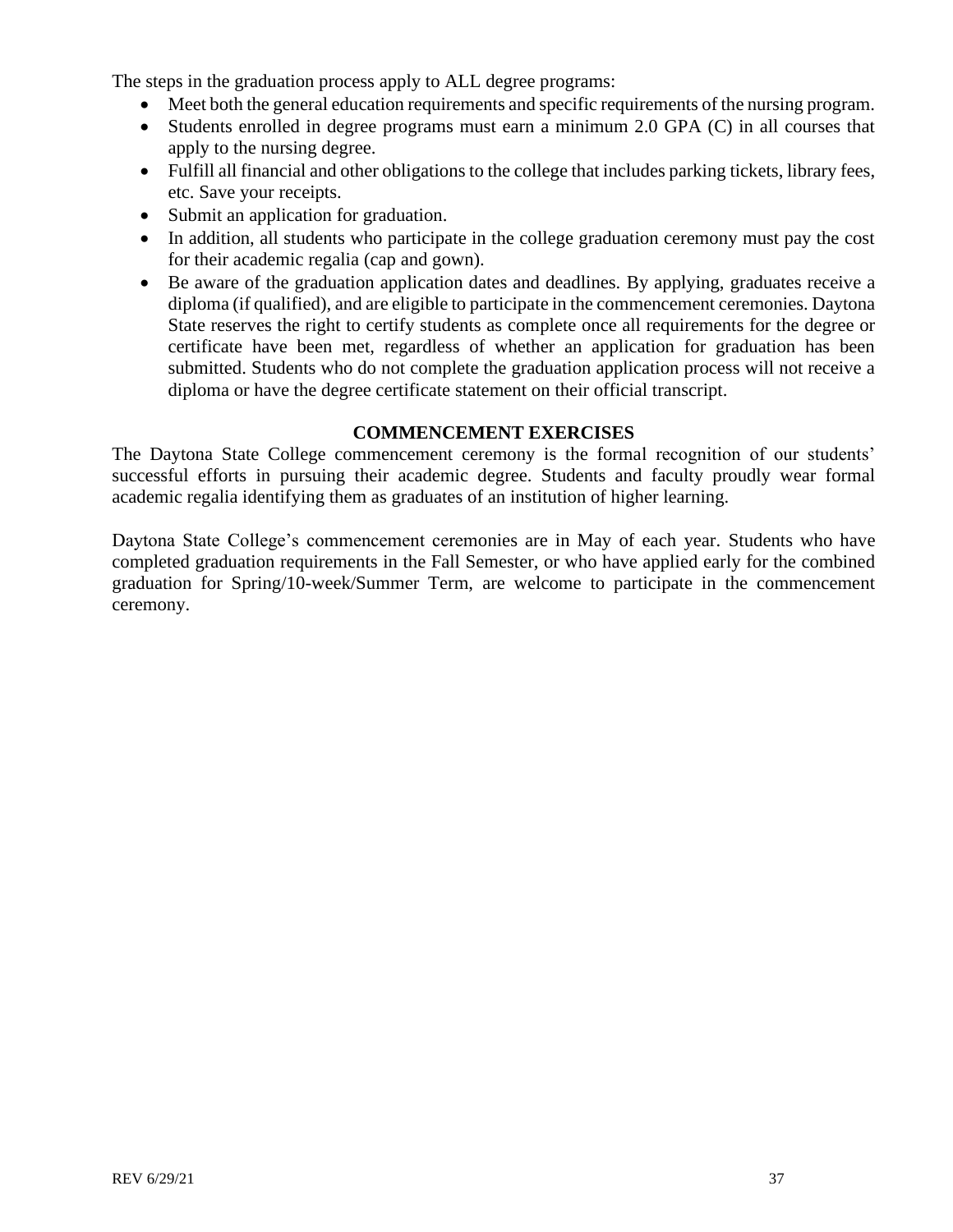# **APPENDIX A**

### <span id="page-38-0"></span>**DAYTONA STATE COLLEGE SCHOOL OF NURSING STUDENT AUTHORIZATION FOR PRACTICUM SITE INFORMATION**

This is to acknowledge that I have received a copy of the Student Nursing Handbook and I have read and understand the contents thereof. I hereby agree to abide by its regulations.

I understand that this form must be submitted to the classroom instructor during the first week of class.

I agree to have my personal, educational, health and background records released to professional organizations/health care agencies requesting that information.

I understand that the nursing department may be required to copy my personal information for professional organizations/health care agencies such as driver's license, social security card or additional documents to receive clearance for practicum placement.

I agree to have my social security number released to professional organizations/health care agencies.

I agree to have information regarding my attendance and performance released for financial aid purposes.

I understand that I may not participate in any nursing program until I have all my records on file in the nursing department (drug screen and background checks) and that these records must be kept updated, or I could be withdrawn from the program.

I understand when orientation to practicum facilities is mandatory, absence for any reason will result in withdrawal from the course.

I understand that information that has been disclosed to me from the patient's privacy is protected by state and federal law. State law prohibits me from making any disclosure of medical information without the specific written consent of the person to whom such information pertains, or as otherwise permitted by federal, state or local law.

Changes may be made to departmental, division or college guidelines at any time. Should a change occur, students will be notified verbally and in writing as to what the change entails and the date it will take effect. Students will be given a copy of the change to keep for their records, and one to sign which will be included in their file.

\_\_\_\_\_\_\_\_\_\_\_\_\_\_\_\_\_\_\_\_\_\_\_\_\_\_\_\_\_\_\_\_ \_\_\_\_\_\_\_\_\_\_\_\_\_\_\_\_\_\_\_\_\_\_\_\_\_\_\_

\_\_\_\_\_\_\_\_\_\_\_\_\_\_\_\_\_\_\_\_\_\_\_\_\_\_\_\_\_\_\_

SIGNATURE PRINT NAME

DATE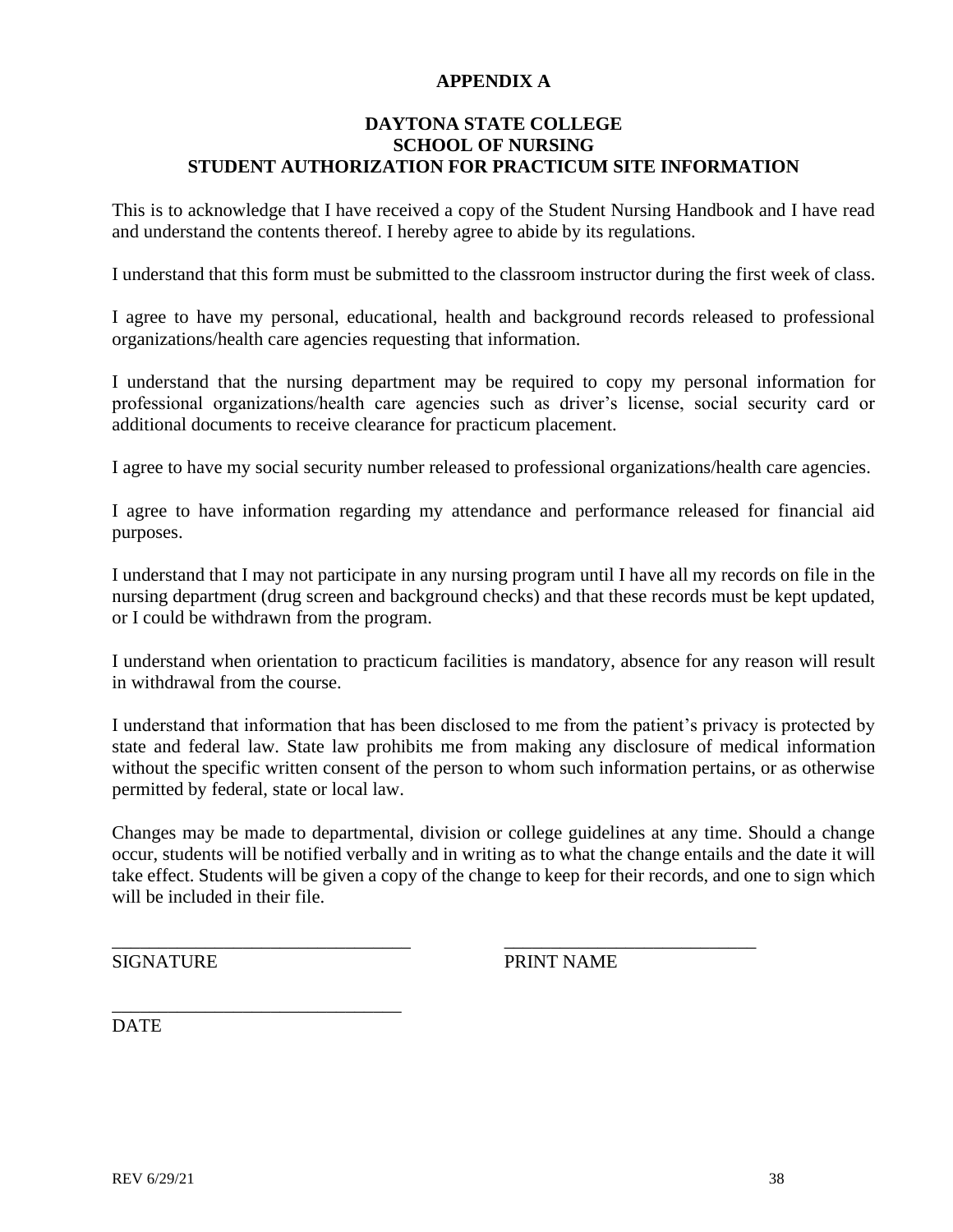# **APPENDIX B DAYTONA STATE COLLEGE SCHOOL OF NURSING PRACTICUM REQUIREMENTS**

<span id="page-39-0"></span>Go to www.CastleBranch.com, then to "Place Order" & enter the package code for your program:

### **RN-BSN DG57dtfpis**

You will then proceed to CertifiedProfile where you will enter your personal information and create your account. CertifiedProfile is a secure platform that allows you to order your drug test and fingerprints online and submit your paperwork. Follow the prompts and enter your payment information. The total price is \$87.25 and includes your fingerprinting (which will provide us with the background check results) and your drug test.

Once you have placed your order, you will be immediately directed to your profile. Here you will see your background check, drug test and document manager listed on your profile including what is needed for each requirement.

For assistance uploading documents, click the "Need Help?" button on the website. For assistance with the drug test and fingerprints, refer to the instruction sheet provided.

Please use this checklist to assemble the required documents for the RN-BSN program. Additional documents may be required for your practicum setting. Please ensure you communicate with your practicum site for possible additional requirements.

- **1. \_\_\_\_\_ Drug Screen**
- **2. \_\_\_\_\_ Fingerprints**
- **3. \_\_\_\_\_ Access to "Pre-Class Repository" for either Community or Leadership**
- **4. \_\_\_\_\_ Select a practicum site**

**5. \_\_\_\_\_ Check to see if the practicum site is on the "Affiliation List" (if not, then have the "one-time" permission for practicum area completed and signed on the practicum contract).** 

**6. \_\_\_\_\_ Select a preceptor with a minimum of a bachelor's degree in NURSING and an unencumbered license. This person should be able to give you feedback as a professional during your practicum time.** 

**7. \_\_\_\_\_ Download the "Practicum Contract" from the "Pre-class Repository" (if you do not have access, please contact the nursing office).**

- **8. \_\_\_\_\_ Complete the "Practicum Contract"**
- **9. \_\_\_\_\_ Review the "Practicum Contract" and make sure ALL areas are COMPLETE (names, license, addresses, signatures, dates)**
- **10. \_\_\_\_\_ Ensure the contract is ready to submit on the FIRST DAY OF CLASS.**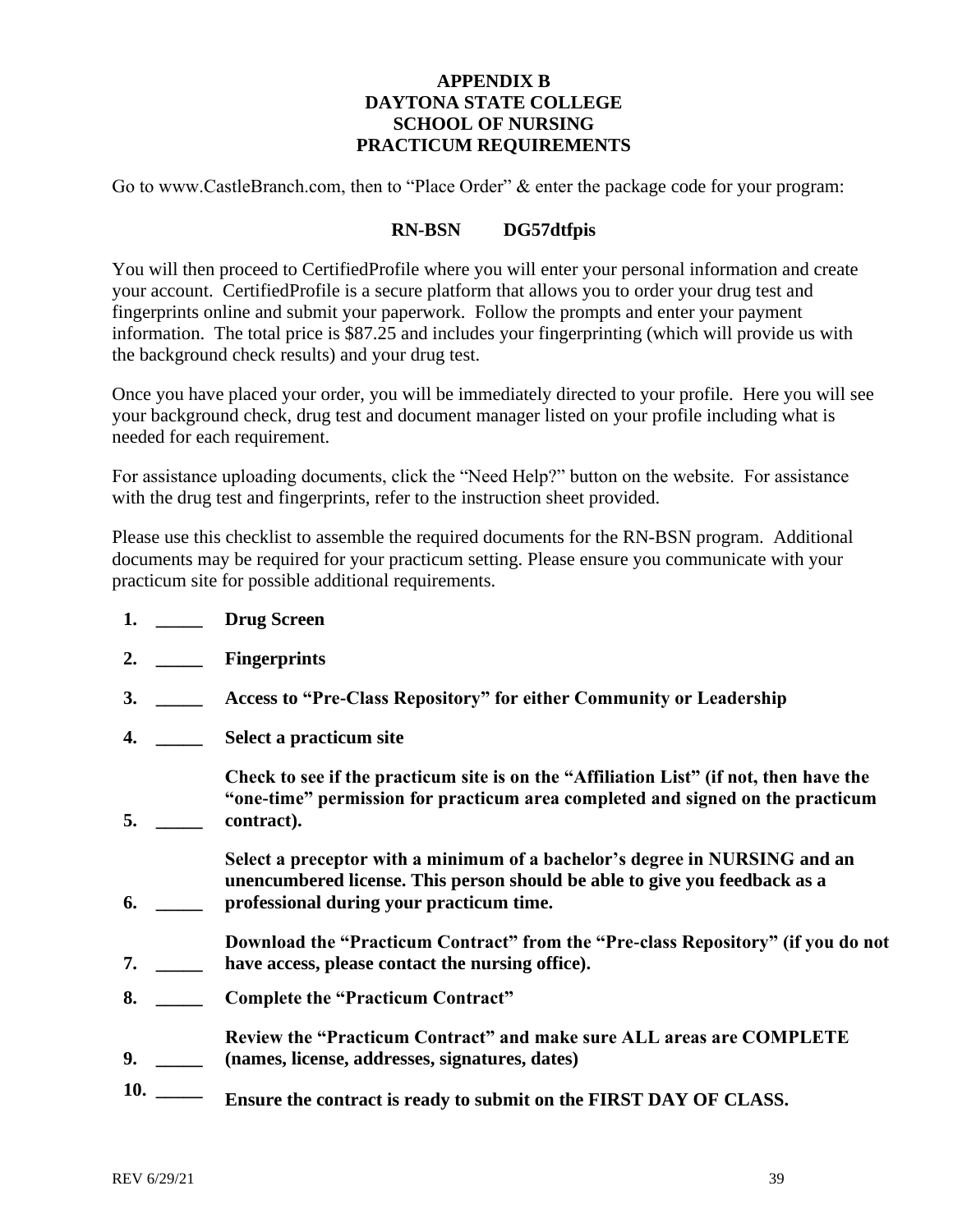# **Performance Standards for Daytona State College School of Nursing**

Students admitted to the School of Nursing must be able to meet the Performance Standards for Admission and progression when entering into practicum nursing courses. All students must be able to continually meet performance standards and functional abilities established to ensure that the objectives of the program are met and safe, competent patient care is provided. Students are responsible for letting the School of Nursing know prior to the start of the program if accommodations are required and must work with the Student Disabilities Services in order to receive appropriate disability accommodations.

In order for the student to safely and effectively function in the nursing program, the student must possess the ability to:

- 1. Perform observations necessary for community assessment and community care.
- 2. Identify patient safety or health needs (such as beds, IV poles, IV infusion pumps, fire alarms, etc.).
- 3. Demonstrate the necessary coordination and dexterity to respond promptly to patient situations.

4. Demonstrate the necessary communication skills to interact and communicate effectively with people (i.e. patients, their families, nursing and other allied health staff, peers, and instructors).

- 5. Plan and implement care for individuals, families, and community members.
- 6. Demonstrate performance stability.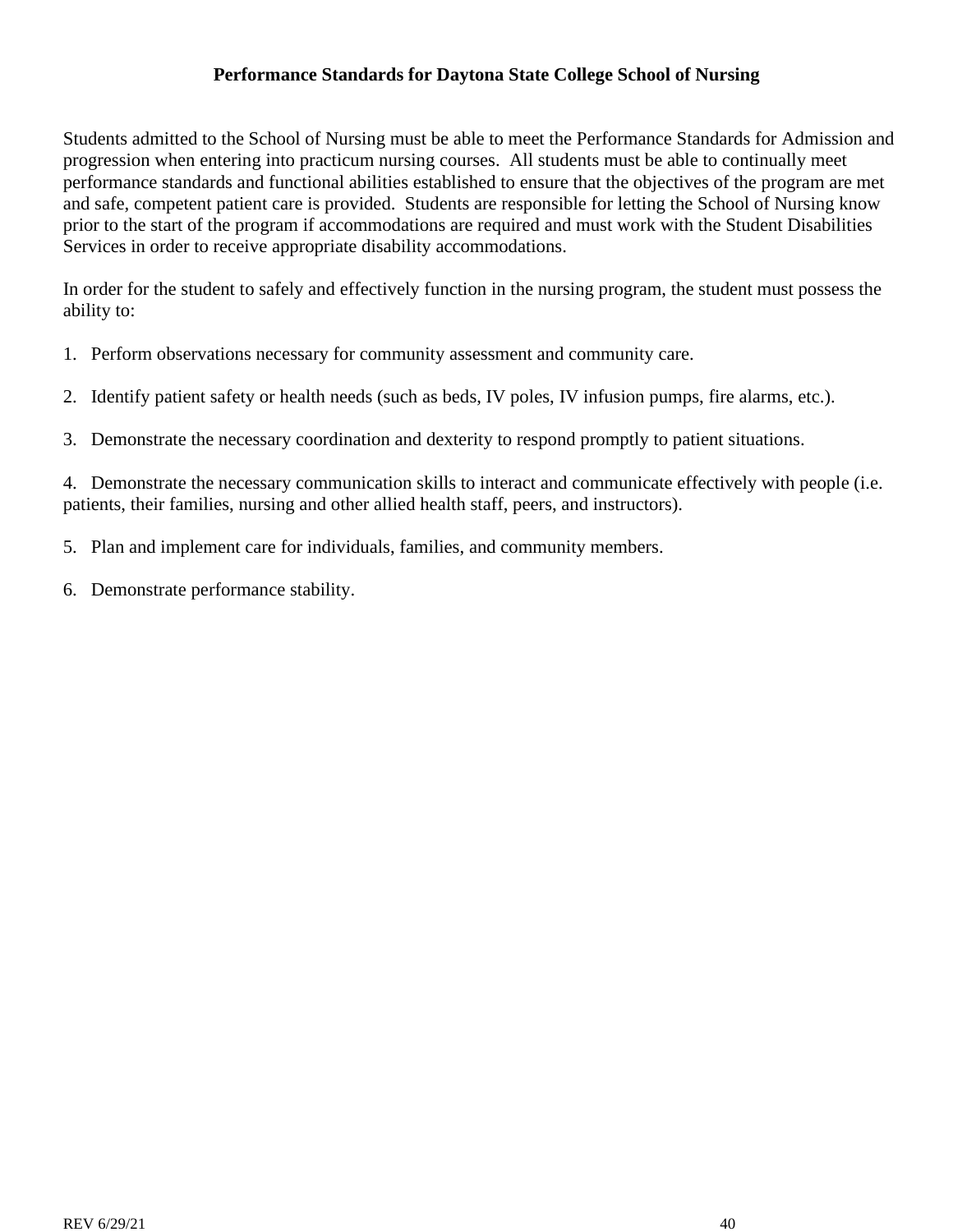# **APPENDIX C**



<span id="page-41-0"></span>Florida Department of Law Enforcement Criminal Justice Information Services Division/User Services Bureau

### **VECHS WAIVER AGREEMENT AND STATEMENT Volunteer & Employee Criminal History System (VECHS)** for Criminal History Record Checks under the National Child Protection Act of 1993, as amended, and Section 943.0542, Florida Statutes

Pursuant to the National Child Protection Act of 1993, as amended, and section 943.0542, Florida Statutes, this form must be completed and signed by every current or prospective employee, volunteer, and contractor/vendor, for whom criminal history records are requested by a qualified entity under these laws.

I hereby authorize **Daytona State College (DSC)** to submit a set of my fingerprints and this form to the Florida Department of Law Enforcement for the purpose of accessing and reviewing Florida and national criminal history records that may pertain to me. I understand that I would be able to receive any national criminal history record that may pertain to me directly from the FBI, pursuant to 28 CFR Sections 16.30-16.34, and that I could then freely disclose any such information to whomever I chose. By signing this Waiver Agreement, it is my intent to authorize the dissemination of any national criminal history record that may pertain to me to the Qualified Entity with which I am or am seeking to be employed or to serve as a volunteer, pursuant to the National Child Protection Act of 1993, as amended, and Section 943.0542, Florida Statutes.

I understand that, until the criminal history background check is completed, you may choose to deny me unsupervised access to children, the elderly, or individuals with disabilities. I further understand that, upon request, you will provide me a copy of the criminal history background report, if any, you receive on me and that I am entitled to challenge the accuracy and completeness of any information contained in any such report. I may obtain a prompt determination as to the validity of my challenge before you make a final decision about my status as an employee, volunteer, contractor, or subcontractor.

# **A national criminal history background check on me has previously been requested by:**

|  | (Name and Address of Previous Qualified Entity) |  |  |  |
|--|-------------------------------------------------|--|--|--|
|  |                                                 |  |  |  |

**(Year of Request)** 

**I \_\_\_have** *OR* **\_\_\_have not been convicted of a crime.**

**If convicted, describe the crime(s) and the particulars of the conviction(s) in the space below:** \_\_\_\_\_\_\_\_\_\_\_\_\_\_\_\_\_\_\_\_\_\_\_\_\_\_\_\_\_\_\_\_\_\_\_\_\_\_\_\_\_\_\_\_\_\_\_\_\_\_\_\_\_\_\_\_\_\_\_\_\_\_\_\_\_\_\_\_\_\_\_\_\_\_\_\_\_\_\_\_\_\_\_\_\_\_\_\_\_\_\_\_

**I \_\_\_do** *OR* **\_\_\_do not authorize you to release my criminal history records, if any, to other qualified entities.**

\_\_\_\_\_\_\_\_\_\_\_\_\_\_\_\_\_\_\_\_\_\_\_\_\_\_\_\_\_\_\_\_\_\_\_\_\_\_\_\_\_\_\_\_\_\_\_\_\_\_\_\_\_\_\_\_\_\_\_\_\_\_\_\_\_\_\_\_\_\_\_\_\_\_\_\_\_\_\_\_\_\_\_\_\_\_\_\_\_\_\_\_

| I am a current or prospective (check one): Employee $\Box$ Volunteer $\boxtimes$ |              | Contractor/Vendor $\Box$ |
|----------------------------------------------------------------------------------|--------------|--------------------------|
| Signature:                                                                       | <b>Date:</b> |                          |

**Printed Name:** \_\_\_\_\_\_\_\_\_\_\_\_\_\_\_\_\_\_\_\_\_\_\_\_\_\_\_\_\_\_\_\_\_\_\_\_\_\_\_ Address:

Date of Birth:

**TO BE COMPLETED BY QUALIFIED ENTITY:**

**Entity Name: Daytona State College Address: 1200 West International Speedway Blvd., Daytona Beach, FL 32114 Telephone: (386) 506-3189 Fax: (386) 506-3300 FDLE Assigned Qualified Entity Number: V64020008**

# **ORIGINAL - MUST BE RETAINED BY QUALIFIED ENTITY**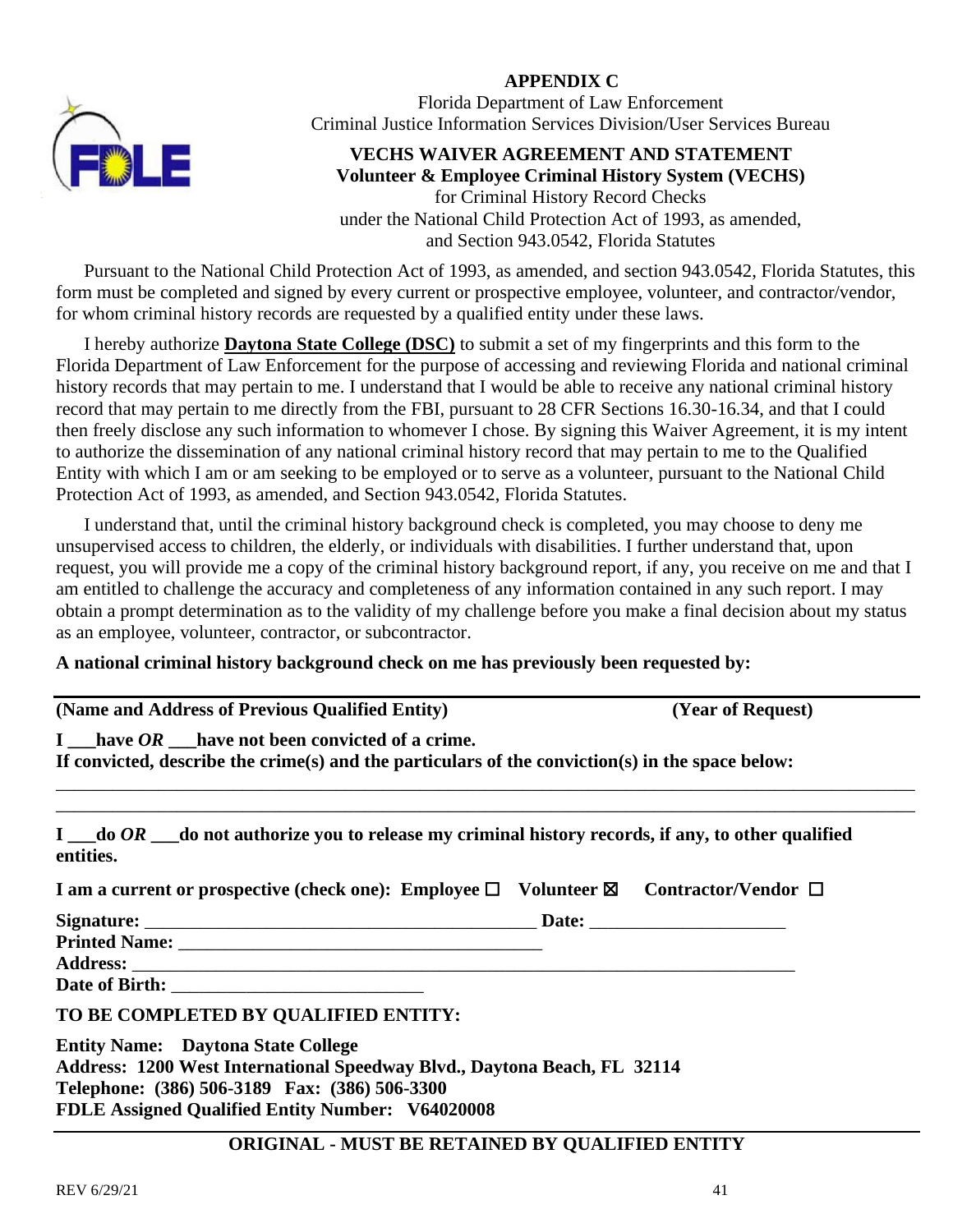# **APPENDIX D Drug Test and Fingerprint Instructions**

<span id="page-42-0"></span>**Once you have registered on the CastleBranch.com website and created your account, you will see the following screen:**

|    | <b>To-Do Lists</b>                                                                                                              |                           |            |                                                                                                                                                                                                                                                                                                                                  |               |                             | <b>STUDENT</b><br><b>SERVICES</b><br><b>FAQ</b> | петр ме |
|----|---------------------------------------------------------------------------------------------------------------------------------|---------------------------|------------|----------------------------------------------------------------------------------------------------------------------------------------------------------------------------------------------------------------------------------------------------------------------------------------------------------------------------------|---------------|-----------------------------|-------------------------------------------------|---------|
|    |                                                                                                                                 | <b>Active To-Do Lists</b> | $\sqrt{5}$ | Incomplete/Rejected requirements                                                                                                                                                                                                                                                                                                 |               | <b>Overdue requirements</b> |                                                 |         |
| ÷, | Drug Test                                                                                                                       |                           |            | After completing your drug test, please allow 3-5 business days for your results to be uploaded into your account. When your results are available for viewing, a<br>"view results" link will replace the percent complete status bar above. Completed results will be archived to the Drug Test folder in your Document Center. |               |                             | 1 requirement                                   |         |
|    | Florida FDLE Fingerprints - Daon<br>Placement Eligibility.                                                                      |                           |            | Applicant will access our partner website to register to complete their fingerprint scan requirement. Results are returned to the School Administrator to determine                                                                                                                                                              |               | 4 requirements              | Status: Incomplete                              |         |
|    | Requirement                                                                                                                     |                           |            | <b>Type</b>                                                                                                                                                                                                                                                                                                                      |               | Date Due                    | <b>Status</b>                                   |         |
|    | 1. Fingerprinting Instruction Form                                                                                              |                           |            | <b>File Download with Confirm</b><br>Receipt                                                                                                                                                                                                                                                                                     |               |                             | <b>INCOMPLETE</b>                               |         |
|    | Please download the fingerprinting instruction form. Click the link to download the form<br>and then check the confirmation box |                           |            | CertifiedProfile                                                                                                                                                                                                                                                                                                                 |               | 01/24/2013 11:10:07 AM EST  |                                                 |         |
|    | <b>Download File</b><br>$\blacksquare$ Received                                                                                 |                           |            |                                                                                                                                                                                                                                                                                                                                  | <b>SUBMIT</b> |                             |                                                 |         |
|    |                                                                                                                                 |                           |            |                                                                                                                                                                                                                                                                                                                                  |               |                             |                                                 |         |

Click on "Drug Test" then click on "Take Your Drug Test" and from here you click on "Download and Print". NOTE: The form is available to you within 24 hours after you create your Certified Profile. Print and take to Drug Testing Facility.

Click on "Florida FDLE Fingerprints – Daon" then click on "File Download with Confirm Receipt" then click on "Download File". This information will be used for Daon's Website.

Click on "Access Daon's Website" and then click on the web address link. This will take you to the fingerprinting website. Use the download file from above to enter in appropriate information. Create your account and enter in the necessary information.

**PROGRAM** – VECHS VOLUNTEER **ORI** – V64020008 **REASON** – VOLUNTEER

# **Please note: Payments are billed to CastleBranch.com. You do not pay anything directly to Daon including their facility.**

Please print out your confirmation page and bring it with you to your fingerprinting appointment.

After you place your order through CastleBranch, your drug test results will be posted directly to your CertifiedProfile account. You will be notified if there is any missing information needed in order to process your order.

Your order will show as "In Process" until it has been completed in its entirety. Your fingerprint results are sent directly to the school from the Florida Department of Law Enforcement (FDLE).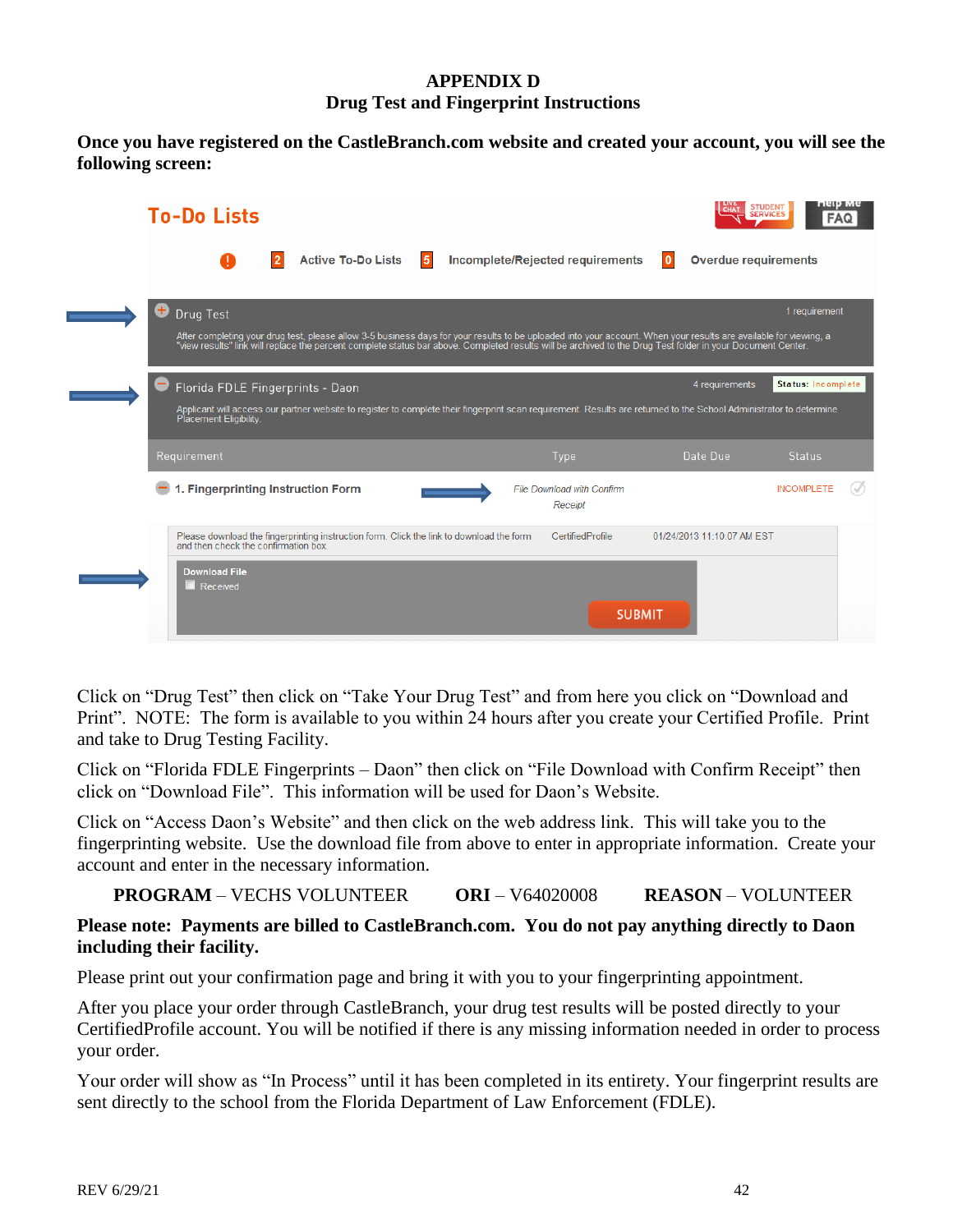# **APPENDIX E**

# **DAYTONA STATE COLLEGE STUDENT SUCCESS LABORATORY REFERRAL FORM**

<span id="page-43-0"></span>

|              |                                                                |        |                                                                           |        | Date: $\_\_$       |
|--------------|----------------------------------------------------------------|--------|---------------------------------------------------------------------------|--------|--------------------|
|              |                                                                |        |                                                                           |        |                    |
| $\Box$       | Mandatory                                                      | $\Box$ | Self-Referral                                                             | $\Box$ | Suggested          |
| Referral is: |                                                                |        |                                                                           |        |                    |
|              |                                                                |        | Is referred to the Student Success Laboratory for: (check all that apply) |        |                    |
|              |                                                                | $\Box$ | <b>Course Content</b><br>Review                                           | $\Box$ | <b>Test Taking</b> |
|              |                                                                | $\Box$ | <b>Computer Skills</b>                                                    | $\Box$ | Other              |
|              | Please explain in more detail the reason for student referral: |        |                                                                           |        |                    |
|              |                                                                |        |                                                                           |        |                    |
|              | Time of Referral Visit:                                        |        |                                                                           |        |                    |
|              | The following is a summary of the student session/action plan: |        |                                                                           |        |                    |
|              |                                                                |        |                                                                           |        |                    |
|              |                                                                |        |                                                                           |        |                    |
|              |                                                                |        |                                                                           |        |                    |
|              |                                                                |        |                                                                           |        |                    |
|              |                                                                |        |                                                                           |        | Date: $\_\_$       |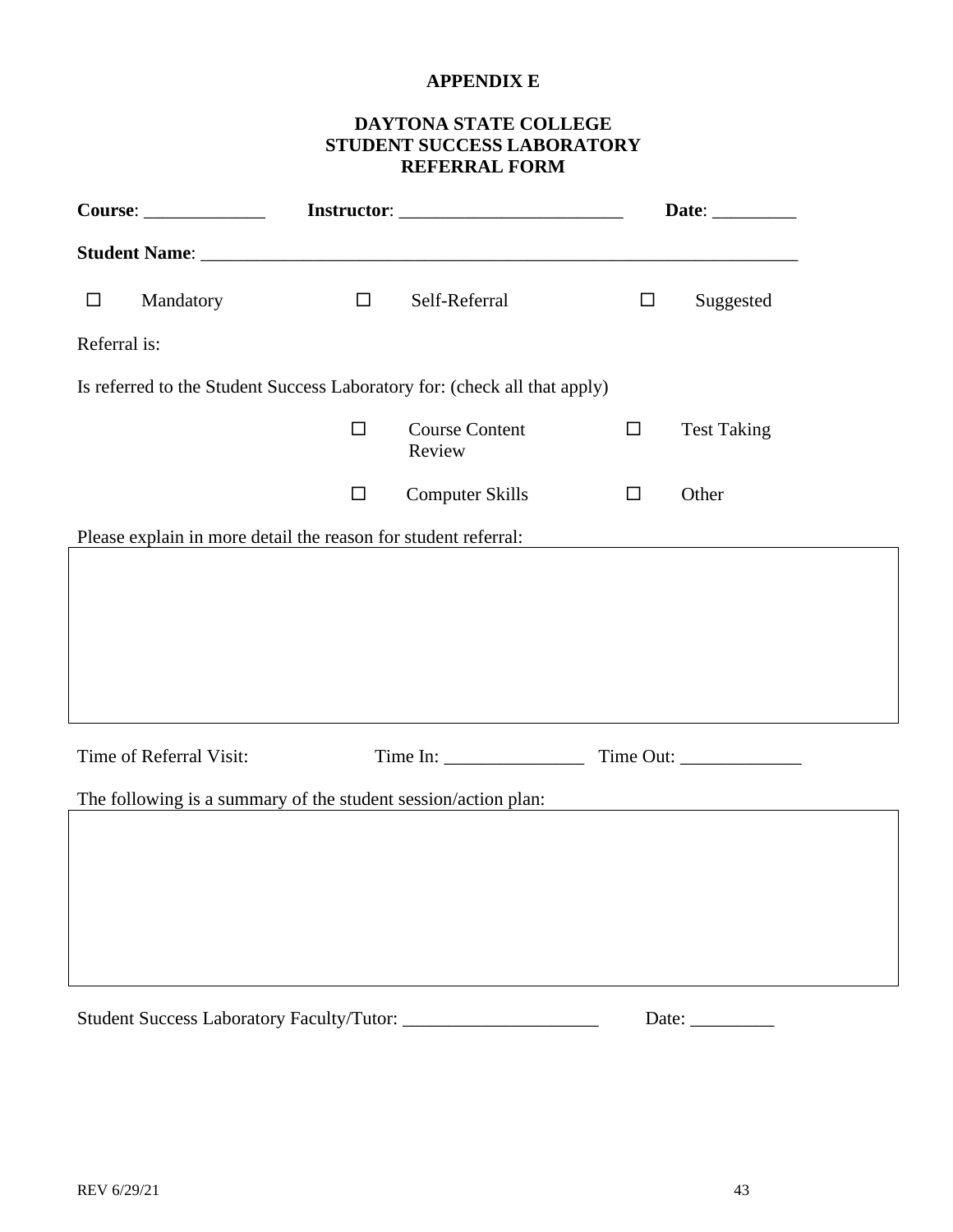STUDENT #: **All any student and all any student and READMIT DATE: READMIT DATE: READMIT DATE:**  $\blacksquare$ 

#### **NAME:** \_\_\_\_\_\_\_\_\_\_\_\_\_\_\_\_\_\_\_\_\_\_\_\_\_ **DAYTONA STATE COLLEGE ADMIT DATE:** \_\_\_\_\_\_\_\_\_\_\_\_\_\_\_\_ School of Nursing

ADVISEMENT / GRADUATION CHECKLIST

**EMAIL:** \_\_\_\_\_\_\_\_\_\_\_\_\_\_\_\_\_\_\_\_\_\_\_\_\_\_\_ **2020-2021 Catalog 3 years must be completed by:** \_\_\_\_\_\_\_\_\_\_\_\_\_\_

**PHONE #:** \_\_\_\_\_\_\_\_\_\_\_\_\_\_\_\_\_\_\_\_\_\_\_\_\_

#### ☐ **Student has previous AA or BA/BS**

If yes, College/Institution: \_\_\_\_\_\_\_\_\_\_\_\_\_\_\_\_\_\_\_\_\_ Degree conferral date: \_\_\_\_\_\_\_\_\_\_\_\_\_\_\_\_\_\_

<span id="page-44-0"></span>

| <b>GENERAL EDUCATION REQUIREMENTS</b>              | <b>DATE</b> | <b>GRADE</b> | <b>CORE REQUIREMENTS</b>                                                                    | <b>DATE</b> | <b>GRADE</b> | <b>PRE-REQ</b><br><b>Nursing</b>    | <b>PRE-REQ</b><br><b>Gen Ed</b> | CO-REQ.      |
|----------------------------------------------------|-------------|--------------|---------------------------------------------------------------------------------------------|-------------|--------------|-------------------------------------|---------------------------------|--------------|
| <b>Foreign Language</b>                            |             |              | <b>Critical Approaches to Nursing</b>                                                       |             |              |                                     | <b>ENG I, II,</b>               | <b>DEP</b>   |
| (2 years in high school or two semesters in        |             |              | <b>Theory</b><br>(NUR3846) A                                                                |             |              |                                     | <b>SPC2608</b>                  | 2004         |
| college of the same language)                      |             |              | Pathophysiology                                                                             |             |              |                                     | A&P I.& II.                     | <b>CHEM</b>  |
| <b>3 Communications Core</b>                       |             |              | (NUR3125) A                                                                                 |             |              |                                     | <b>MCB1010</b>                  | 1025         |
| (ENC1101)<br>Introduction to Composition           |             |              | <b>Health Assessment</b>                                                                    |             |              | <b>NUR3125</b>                      |                                 | Social       |
| (ENC1102)<br>Writing and Research                  |             |              | $(NUR3065)$ <b>B</b>                                                                        |             |              | <b>PATHO</b>                        |                                 | Science      |
| Oral Communication/<br>(SPC2608)                   |             |              | <b>Legal &amp; Ethical Aspects to Nursing</b>                                               |             |              | <b>NUR3846</b>                      | PSY 1012                        |              |
| <b>Research/ Presentation Skills</b>               |             |              | $(NUR3826)$ <b>B</b>                                                                        |             |              | <b>THEORY</b>                       |                                 |              |
| <b>2 Mathematics Core</b>                          |             |              | <b>Nursing in a Multicultural Society</b>                                                   |             |              | <b>NUR3826</b>                      | Humanities                      | Hum/         |
| (MAC1105)<br>College Algebra                       |             |              | (NUR3655) A                                                                                 |             |              | <b>LEGAL</b>                        |                                 | LIT/AML      |
| or college algebra equiv.<br><b>OR</b>             |             |              | Pharmacology                                                                                |             |              | <b>NUR3065</b>                      | <b>MAC1105</b>                  | <b>STA</b>   |
| (MGF2106)<br><b>Survey in Mathematics</b>          |             |              | (NUR3145) A                                                                                 |             |              | <b>ASSESS</b>                       | or                              | 2023         |
| <b>Elementary Statistics</b><br>(STA2023)          |             |              |                                                                                             |             |              |                                     | MGF2106                         |              |
| (pre-Reqs: MAC1105 or MGF2106)                     |             |              | <b>Health Care Policy &amp; Economics</b>                                                   |             |              | <b>NUR3826</b>                      |                                 |              |
| 3 Behavioral & Social Sciences Core                |             |              | (NUR4837) <b>B</b>                                                                          |             |              | <b>LEGAL</b>                        |                                 |              |
| (PSY1012)<br>Column I Gen Psych                    |             |              | <b>Nursing Research &amp; Evidence</b><br><b>Based Practice</b>                             |             |              | <b>NUR3655</b><br><b>CULTURE</b>    |                                 |              |
| Column II Developmental Psychology                 |             |              | (NUR4169) <b>B</b><br><b>Community Health Nursing w/</b>                                    |             |              |                                     |                                 |              |
| (DEP2004)                                          |             |              | (NUR4636C) A<br><b>Practicum</b>                                                            |             |              | <b>NUR3145</b><br><b>PHARM</b>      |                                 |              |
|                                                    |             |              | <b>Leadership &amp; Clinical Decision-</b>                                                  |             |              | <b>NUR4636</b>                      |                                 |              |
| □ Satisfied Social Science requirement             |             |              | Making w/Practicum (NUR4827C) B                                                             |             |              | <b>COMMUN</b>                       |                                 |              |
| Class # OR Conferred degree                        |             |              |                                                                                             |             |              |                                     |                                 |              |
| *see requirements on reverse                       |             |              |                                                                                             |             |              |                                     |                                 |              |
| 2 Natural Sciences Core                            |             |              | <b>Nursing License Expiration Date:</b>                                                     |             |              |                                     |                                 |              |
| A & P<br>(BSC1085C)                                |             |              |                                                                                             |             |              |                                     |                                 |              |
| A & P II<br>(BSC1086C)                             |             |              | <b>Clear/Active</b><br>Yes or                                                               | <b>No</b>   |              |                                     |                                 |              |
| (MCB1010C)<br>Microbiology                         |             |              | 120 Credits<br>Yes or No                                                                    |             |              |                                     |                                 |              |
| (CHM1025C)<br>Chemistry                            |             |              |                                                                                             |             |              |                                     |                                 |              |
| or higher Chemistry                                |             |              | - Students must have a "C" or better in <b>ALL</b> courses.                                 |             |              |                                     |                                 |              |
| (co-Reqs: MAT1033 or MGF2106 or higher level math) |             |              | - Students will not be allowed to proceed in a course if they have not met the co-requisite |             |              |                                     |                                 |              |
| 2 Humanities/Cultural Global Focus*                |             |              | requirements.                                                                               |             |              |                                     |                                 |              |
| Column 1 (list on reverse)                         |             |              |                                                                                             |             |              |                                     |                                 |              |
| Column 2 (list on reverse) ________________        |             |              |                                                                                             |             |              |                                     |                                 |              |
| □ Satisfied Cultural Global Focus (specify)        |             |              |                                                                                             |             |              |                                     |                                 |              |
| Class #__________ OR Conferred degree _______      |             |              |                                                                                             |             |              | Academic Advisor: Academic Advisor: |                                 |              |
| *see requirements on reverse                       |             |              |                                                                                             |             |              |                                     |                                 | Rev 6-4-2020 |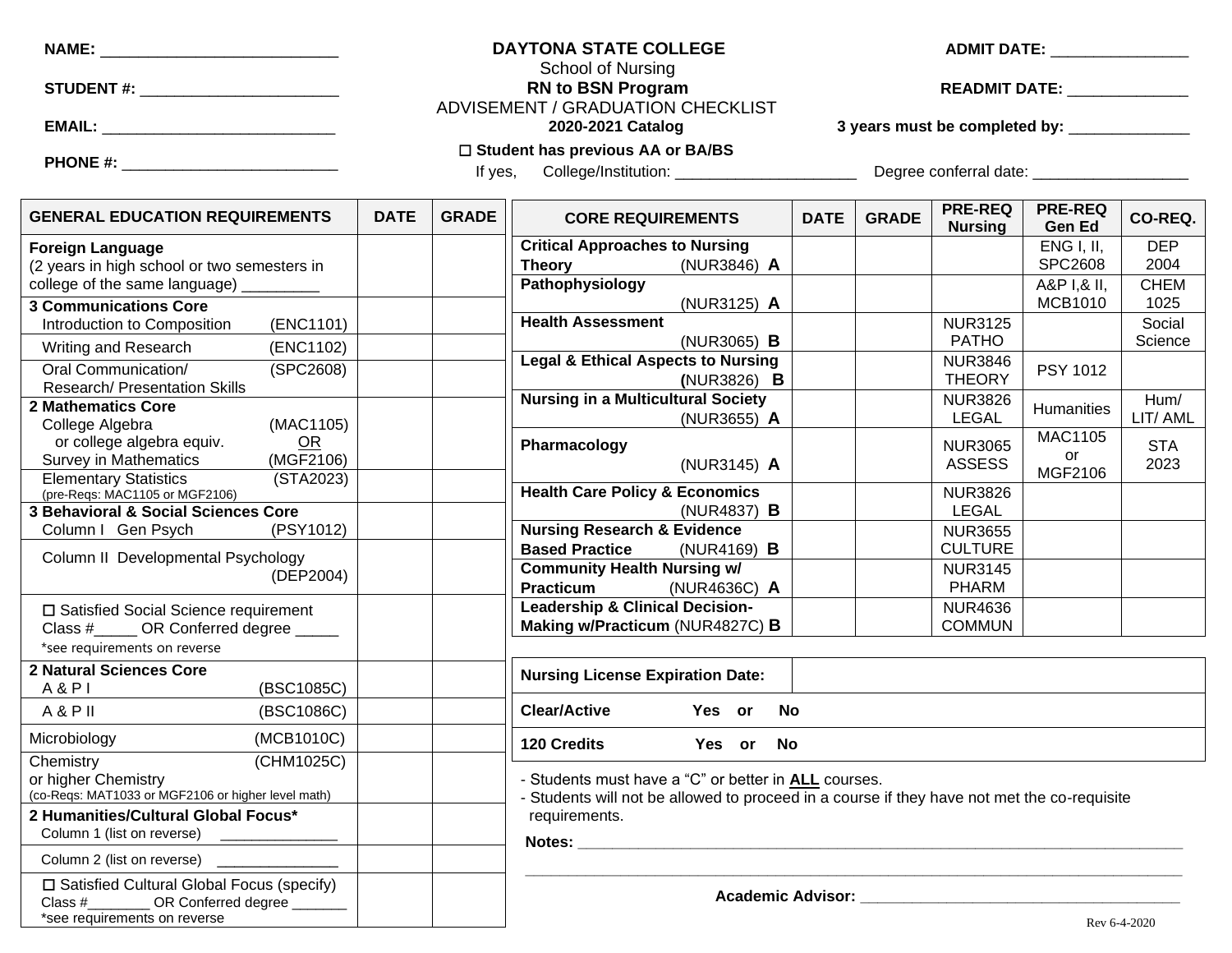In order to meet the General Education Core Curriculum requirements for the **Humanities** core and the **Cultural Global Focus**, students must select **two**  courses from the Humanities focus area.

#### When selecting the TWO courses for the Humanities core requirements, do **ALL** of the following:

- 1. One of the courses you select needs to be a **Literature** course which starts with AML or LIT which can be from Column 1 or Column 2
- 2. The second course you select must be a **Humanities/Art** course which starts with ARH, DAN, HUM, MUH, MUL, PHI, REL, or THE. This course can be from either column.
- 3. You are required to select 1 course from Column 1
- 4. *Make sure* **that one of the courses you select has an** *asterisk\**, otherwise you will need to take a third course that meets the cultural/global focus

#### **Column 1 Column 2**

| Column 2 |
|----------|
|          |

| Course #       | <b>Course Title</b>        | # Hrs. |
|----------------|----------------------------|--------|
| ARH1000        | Art Appreciation           | 3      |
| HUM 2020*      | Introduction to Humanities | 3      |
| LIT 2000       | Literature and Culture     | 3      |
| <b>MUL1010</b> | <b>Music Appreciation</b>  | 3      |
| PHI 2010       | Introduction to Philosophy | 3      |
| <b>THE1000</b> | Theatre Appreciation       | 3      |

| Course #    | <b>Course Title</b>                         | # Hrs. |
|-------------|---------------------------------------------|--------|
| AML 2600*   | Introduction to African American Literature | 3      |
| ARH 2050*   | Survey of Art History I                     | 3      |
| ARH 2051*   | Survey of Art History II                    | 3      |
| HUM 2230*   | Renaissance to Postmodern Humanities        | 3      |
| $LIT 2110*$ | Masterpieces of World Literature I          | 3      |
| LIT 2120*   | Masterpieces of World Literature II         | 3      |
| MUL 2380*   | Popular Music in America                    | 3      |
| PHI2600     | Introduction to Ethics                      | 3      |
| REL 2300*   | <b>World Religion</b>                       | 3      |

In the area of **SOCIAL SCIENCES**, you must choose three (3) courses to satisfy the core requirement; therefore, students must select an additional class. Refer to the College Catalog for list of classes that will satisfy this requirement.

> • *Students who have an AA degree from a Florida public college or Bachelor's degree from an accredited U.S. institution* in another field, automatically are given credit for Associate level general education courses: English I, English II, Speech, Humanities, and Literature.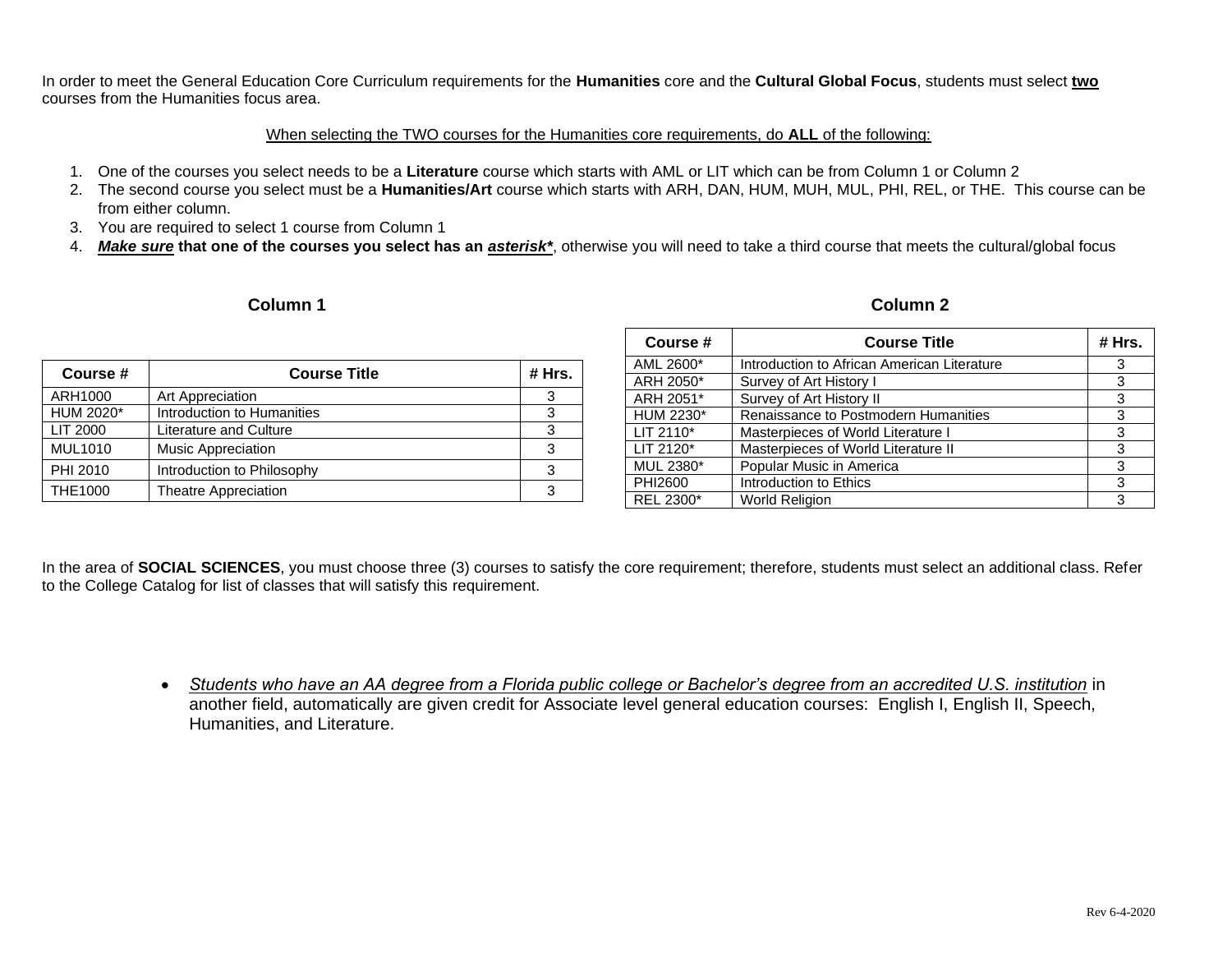# **APPENDIX G**

# **DAYTONA STATE COLLEGE SCHOOL OF NURSING RE-ADMISSION FORM LETTER**

<span id="page-46-0"></span>

| Request for Re-admission                                                                                   |        |               |
|------------------------------------------------------------------------------------------------------------|--------|---------------|
|                                                                                                            |        |               |
| (Name)                                                                                                     |        | $(Course \#)$ |
| In the RN to BSN which begins                                                                              | (Date) |               |
| Specify reason for request (check one)<br>Academic failure<br>Practicum failure<br>Other. (Specify reason) |        |               |
| $\Box$ Risk Assessment Form Accompanies this Application (Risk Assessment Form Appendix K)                 |        |               |
|                                                                                                            |        |               |
| I meet the criteria for re-admission as stated in the RN to BSN Student Policy Handbook.                   |        |               |
|                                                                                                            |        |               |
|                                                                                                            |        |               |
|                                                                                                            |        |               |
| <b>Street</b>                                                                                              | City   | Zip           |
| Phone Number <b>Manual</b>                                                                                 |        |               |
| <b>Alternate Contact Number</b>                                                                            |        |               |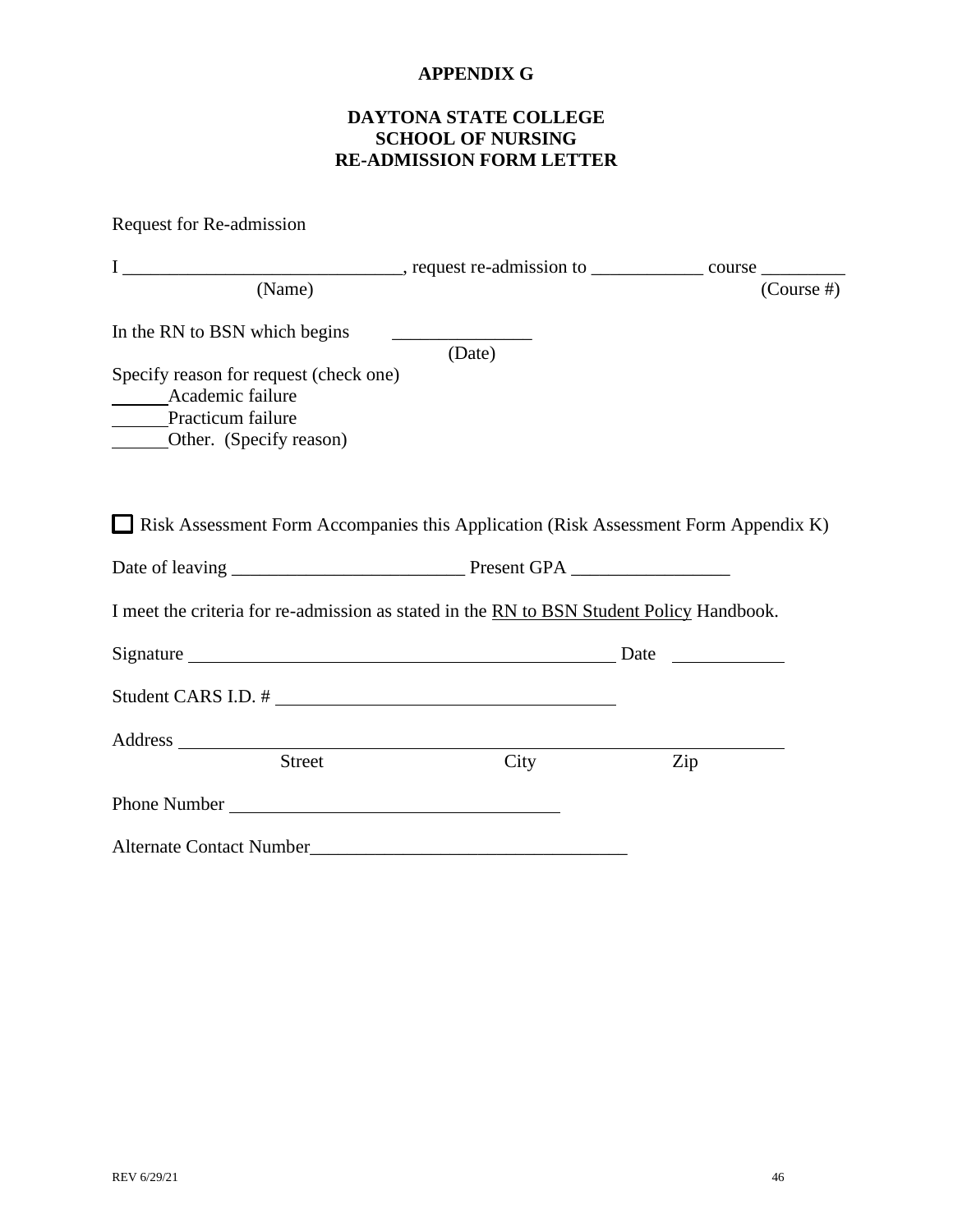# <span id="page-47-0"></span>**APPENDIX H DAYTONA STATE COLLEGE-RN TO BSN STUDENT RISK ASSESSMENT**

|                                                                                                                                                                                                                                                                                                 | <b>Student ID Number:</b> Date: Date:                                                                                                                                                                                                                                                                                      |
|-------------------------------------------------------------------------------------------------------------------------------------------------------------------------------------------------------------------------------------------------------------------------------------------------|----------------------------------------------------------------------------------------------------------------------------------------------------------------------------------------------------------------------------------------------------------------------------------------------------------------------------|
| we may assist you in your successful completion of the RN to BS in Nursing Program at Daytona State College.<br>Thank you for your time and effort.                                                                                                                                             | Students: In an effort to consistently evaluate our program we respectfully ask that you complete the following student section so that                                                                                                                                                                                    |
| <b>Student Section:</b><br>Primary Language: English________ or Other Language____________<br>Please answer the following questions.<br>1. Are there any personal responsibilities that would interfere<br>with your studies? Yes_________ No________<br>2. Employment: Not employed______ Part | <b>Faculty Section: Course faculties please complete.</b><br>Course Number<br>Initial attempt: Yes_______ No_______ If no please include<br>previous attempt date: ___________                                                                                                                                             |
| Time hrs./week<br>3. Have you completed all your pre and/or co-requisites for the<br>RN to BSN?<br>$Yes$ No $No$                                                                                                                                                                                | Referrals to Student Success Lab Faculty Yes_____ No___<br>If yes record number of referrals ________ and Reasons for<br>referrals:<br><u> 1989 - Johann Barbara, martxa alemaniar argumento de la contrada de la contrada de la contrada de la contrad</u>                                                                |
|                                                                                                                                                                                                                                                                                                 | Practicum warnings or probation. Yes_____ No_____. If yes,<br>please record the number and the reasons?<br>Number Reason:<br><u> 1989 - Johann Barn, amerikan berkema di sebagai berkema di sebagai berkema di sebagai berkema di sebagai berk</u><br>Final Grade:<br>If the student has been unsuccessful provide a brief |
|                                                                                                                                                                                                                                                                                                 | Explanation/assessment of the reason for the failure from<br>your perspective.                                                                                                                                                                                                                                             |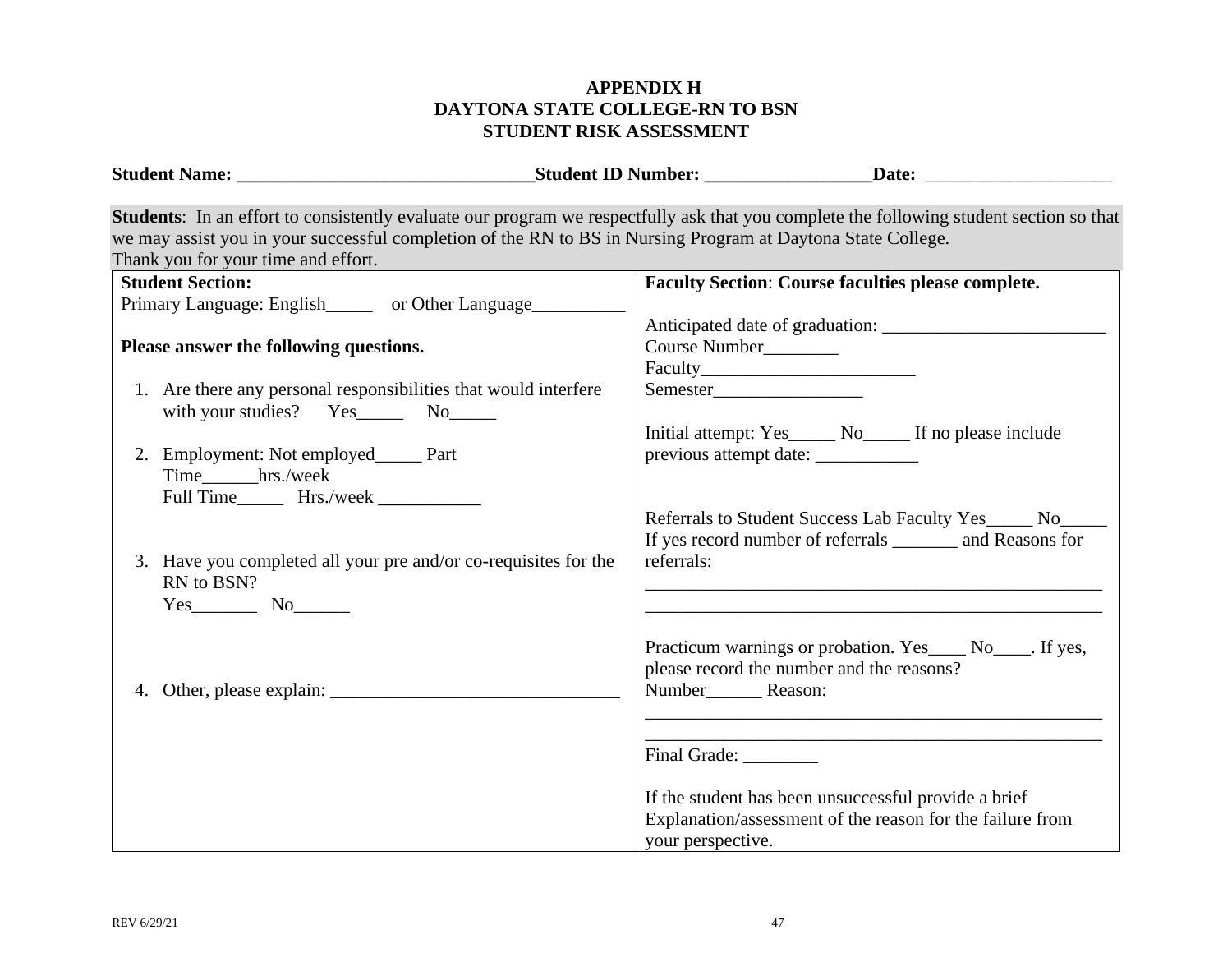# **APPENDIX I**

# **DAYTONA STATE COLLEGE SCHOOL OF NURSING SCHOLARSHIP RECOMMENDATION FORM**

<span id="page-48-0"></span>**Applicant's Name (please print) (Applicant CARS I.D. #)**

**The above named candidate has applied to Daytona State College for a scholarship. Your confidential evaluation of this individual in regard to the items listed will be appreciated.**

\*\*\*\*\*\*\*\*\*\*\*\*\*\*\*\*\*\*\*\*\*\*\*\*\*\*\*\*\*\*\*\*\*\*\*\*\*\*

### **RELEASE AUTHORIZATION**

**I understand in the event my application is accepted for consideration of scholarship that I, as consideration for such application review and processing authorizes an investigation of all statements contained in the application. I also hereby release any and all person, companies or agencies responding to such investigation from any damage due to releasing information they may have regarding me.**

**Applicant Signature Date**

\_\_\_\_\_\_\_\_\_\_\_\_\_\_\_\_\_\_\_\_\_\_\_\_\_\_\_\_\_\_\_\_\_\_\_\_ \_\_\_\_\_\_\_\_\_\_\_\_\_\_\_

*Please rate applicant in following areas:*

|                                       | Excellent | Good | Average | Fair | Poor |
|---------------------------------------|-----------|------|---------|------|------|
| Sensitivity to the needs of others    |           |      |         |      |      |
| Quality of work                       |           |      |         |      |      |
| Ability to make decisions             |           |      |         |      |      |
| Judgment                              |           |      |         |      |      |
| Ability to cope with stress           |           |      |         |      |      |
| Organizational ability                |           |      |         |      |      |
| Effectiveness in leadership           |           |      |         |      |      |
| Dependability/Reliability             |           |      |         |      |      |
| Honesty/Integrity                     |           |      |         |      |      |
| Courtesy and tact                     |           |      |         |      |      |
| Relationship with co-workers          |           |      |         |      |      |
| Attitude toward supervision/direction |           |      |         |      |      |
| Appropriate appearance                |           |      |         |      |      |
| Attendance                            |           |      |         |      |      |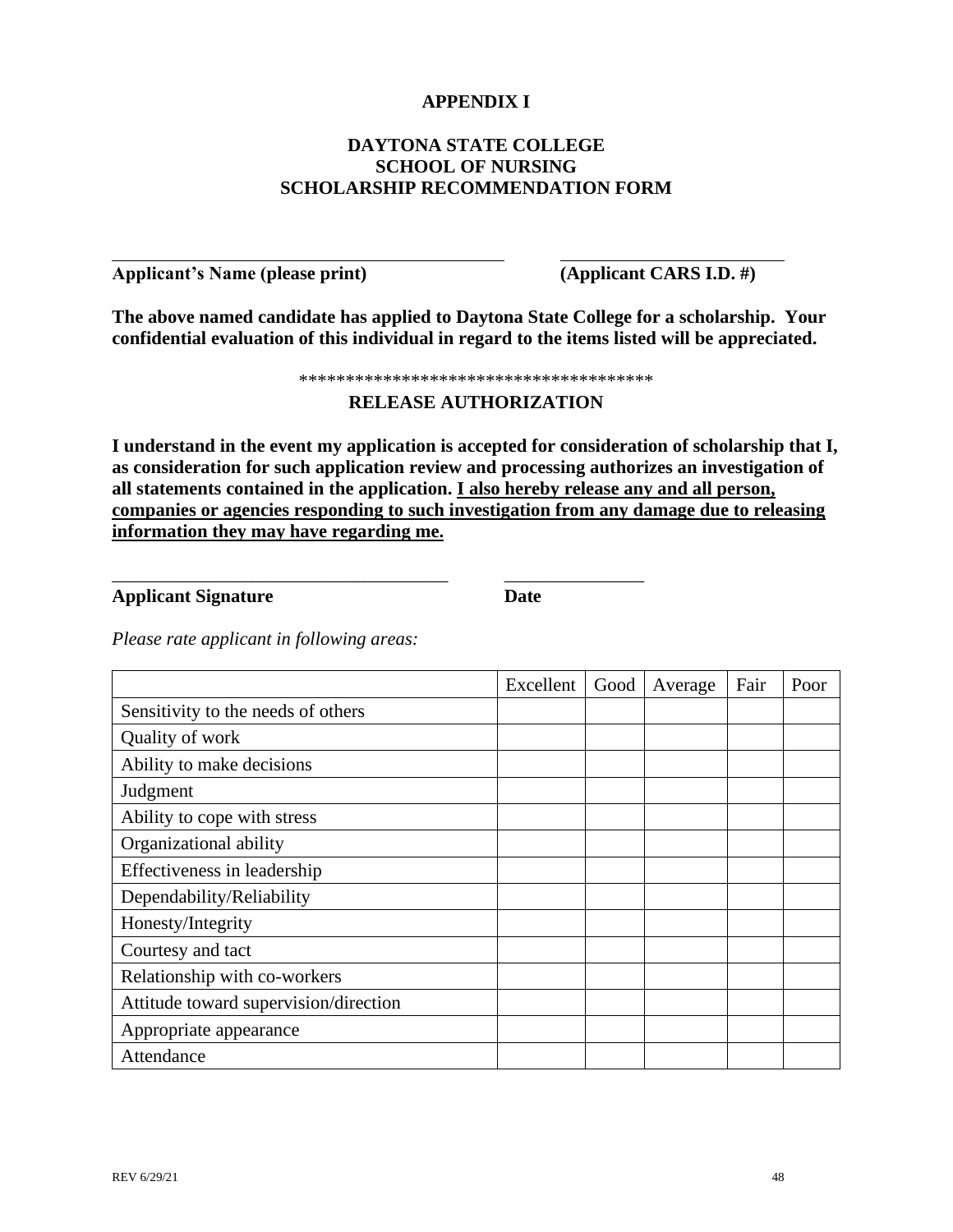# Comments:

| Relationship to Applicant: |                           |  |
|----------------------------|---------------------------|--|
| $\Box$ Employer/Supervisor | $\Box$ Faculty/Instructor |  |
| □ Professional Associate   | $\Box$ Community Agency   |  |
|                            |                           |  |
|                            |                           |  |
|                            |                           |  |
|                            |                           |  |
|                            |                           |  |
|                            |                           |  |
|                            |                           |  |
|                            |                           |  |
| Date:                      |                           |  |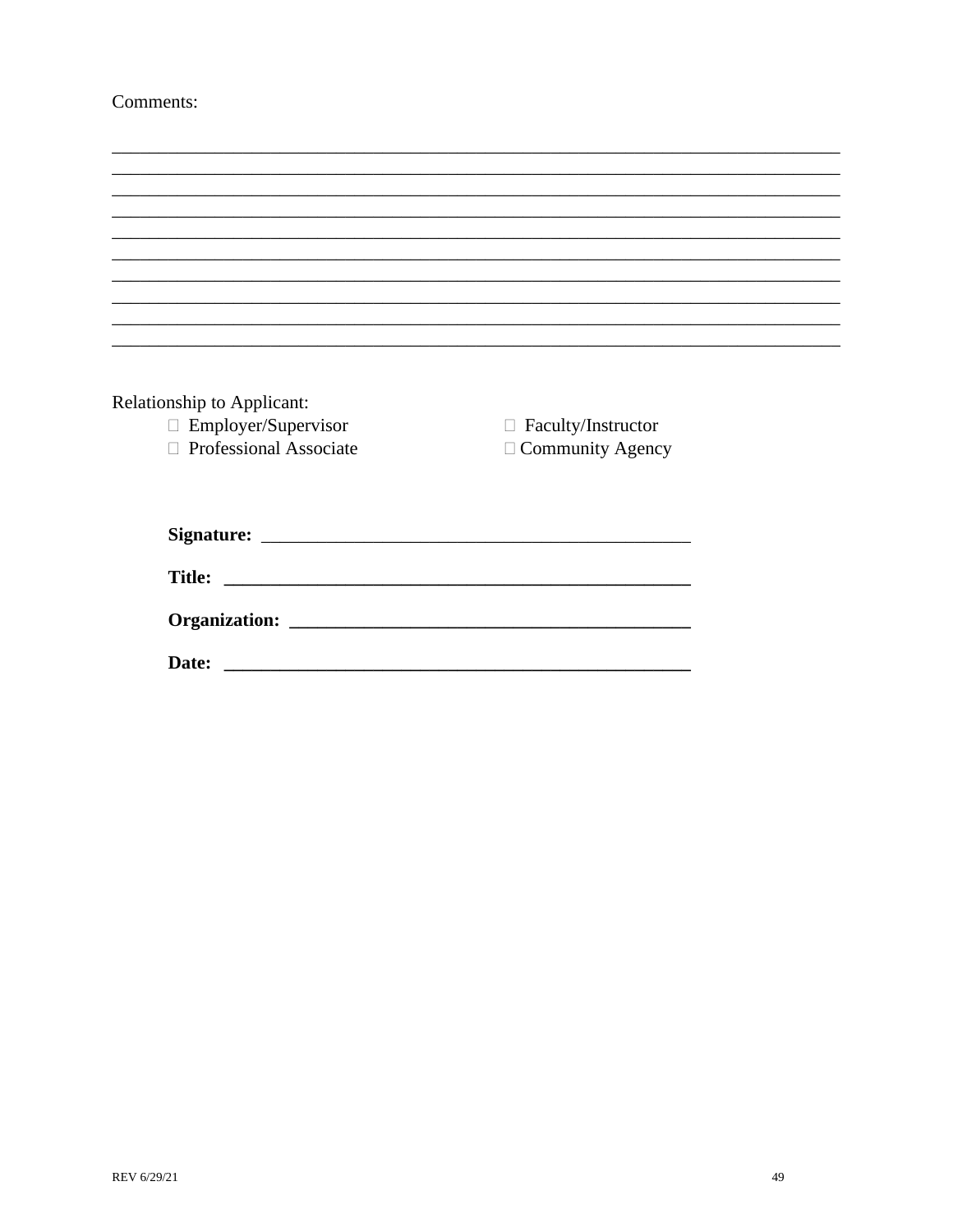### **APPENDIX J**

### **DAYTONA STATE COLLEGE ACADEMIC INTEGRITY CODE WARNING FORM**

| Date:                     | Semester: | Year:               |
|---------------------------|-----------|---------------------|
| Instructor's name:        |           |                     |
| Student's name:           |           | Student CARS I.D. # |
| Course prefix and number: |           | Section #:          |

Check all relevant descriptions of the infringement:

| Previous warning(s) on file                 |
|---------------------------------------------|
| Undocumented paraphrasing                   |
| Undocumented quoting                        |
| Paraphrasing too similar to original source |
| Submitted another student's paper           |
| Submitted a purchased paper                 |
| Used a crib sheet on an exam                |
| Copied another student's answers on an exam |
| Had illegal access to an exam               |
| Conspiracy                                  |
| Other, describe briefly:                    |

Academic action(s) taken:

Conference with student; Date: \_\_\_\_\_\_\_\_\_\_\_

Grade of F given on paper or exam

Student allowed to rewrite paper or retake exam. Briefly explain:

F grade assigned for the course. Briefly explain

Disciplinary action recommended; student will be called before the disciplinary committee. Briefly explain:

\_\_\_\_\_\_\_\_\_\_\_\_\_\_\_\_\_\_\_\_\_\_\_\_\_\_\_\_\_\_\_\_\_\_\_\_\_\_\_\_\_\_\_\_\_\_\_\_\_\_\_\_\_\_\_\_\_\_\_\_\_\_\_\_\_\_\_\_\_\_\_\_\_\_\_\_\_\_

\_\_\_\_\_\_\_\_\_\_\_\_\_\_\_\_\_\_\_\_\_\_\_\_\_\_\_\_\_\_\_\_\_\_\_\_\_\_\_\_\_\_\_\_\_\_\_\_\_\_\_\_\_\_\_\_\_\_\_\_\_\_\_\_\_\_\_\_\_\_\_\_\_\_\_\_\_\_

\_\_\_\_\_\_\_\_\_\_\_\_\_\_\_\_\_\_\_\_\_\_\_\_\_\_\_\_\_\_\_\_\_\_\_\_\_\_\_\_\_\_\_\_\_\_\_\_\_\_\_\_\_\_\_\_\_\_\_\_\_\_\_\_\_\_\_\_\_\_\_\_\_\_\_\_\_\_

Signatures:

Student

Instructor

School of Nursing Chairperson/Supervisor